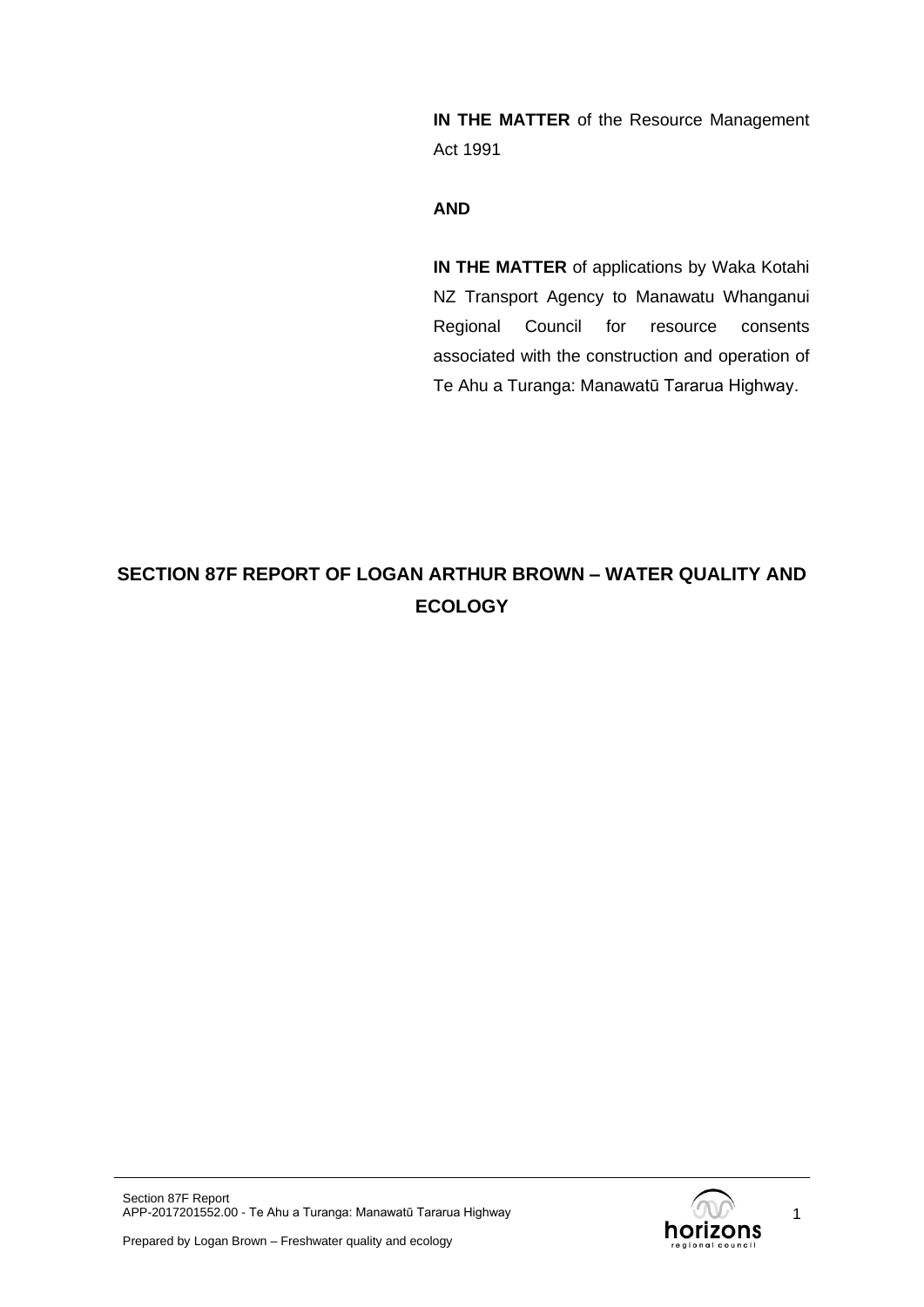# **A. QUALIFICATIONS / EXPERIENCE**

- 1 My full name is Logan Arthur Brown. I am currently employed by the Manawatū-Whanganui Regional Council ("**Horizons**") as the Freshwater and Partnerships Manager. I have held this role since July 2016, and prior to this I was a Senior Scientist – Water Quality. I have been employed by Horizons since June 2010. Previously I was employed by the Department of Conservation as a Freshwater Technical Support **Officer**
- 2 I have a Masters in Science Ecology, a Bachelor of Business Studies majoring in Economics and a Bachelor of Science majoring in Ecology from Massey University.
- 3 As a senior scientist with Horizons I oversaw the delivery of the coastal and estuary monitoring programmes, State of the Environment monitoring programmes for biological parameters which include periphyton, macroinvertebrates and fish, our contact recreation programme and the LakeSPI monitoring programme. I was also involved in a number of research programmes specifically around periphyton, including *Microcoleus autumnalis*. In my current role, I am still involved in a number of research programmes focused on freshwater systems.
- 4 I am a member of the New Zealand Freshwater Sciences Society. I have been certified as an Independent Hearing Commissioner under the Ministry for the Environment "Making Good Decisions" programme.
- 5 I have been engaged by Horizons to provide freshwater quality and ecology expertise on the resource consent applications by Waka Kotahi NZ Transport Agency (the "**Applicant**") for resource consents associated with the construction and operation of Te Ahu a Turanga: Manawatū Tararua Highway (the "**Proposal**").
- 6 I am familiar with the catchments and streams in the Manawatū catchment having been involved in stream monitoring in the Manawatū catchment for the last 10 years and having visited the site along with other Horizons experts on 10 September 2019.

# **B. CODE OF CONDUCT**

7 I confirm that I have read and agree to comply with the Code of Conduct for Expert Witnesses contained in the Environment Court Practice Note 2014. I confirm that I have considered all the material facts that I am aware of that might alter or detract from the opinions that I express, and that this report is within my area of expertise.



2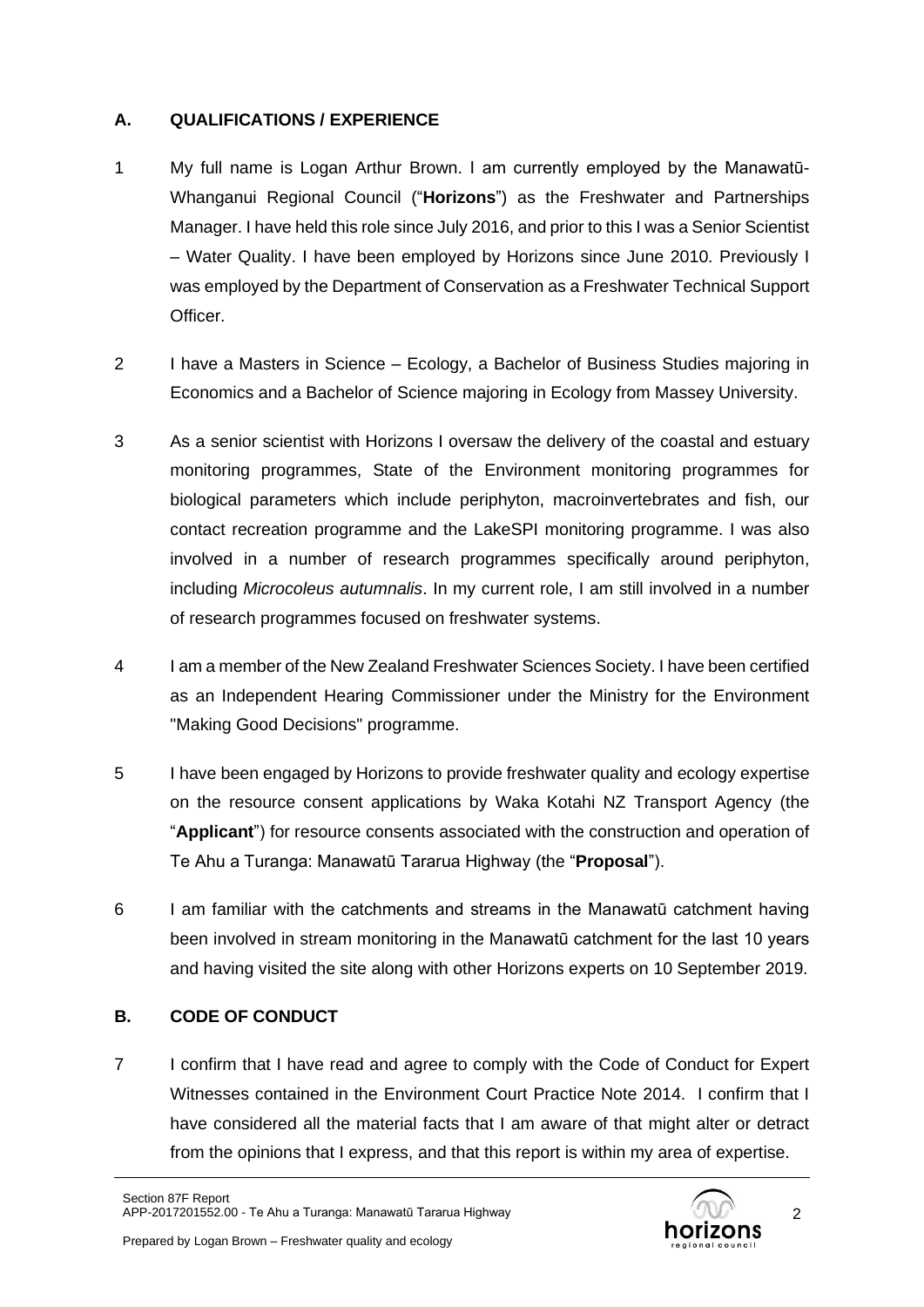# **SCOPE OF REPORT**

- 8 My report focuses only on issues related to freshwater and the potential effects on freshwater values as a result of the Proposal and covers the following topics:
	- (a) Sensitivity of the receiving environments;
	- (b) Baseline information and monitoring;
	- (c) Culverts and fish passage;
	- (d) Dewatering and fish salvage during construction;
	- (e) Concrete;
	- (f) Vegetation clearance and onsite mulching;
	- (g) Loss of stream habitat length;
	- (h) Stream diversion restoration;
	- (i) Offsetting;
	- (j) Effects of sedimentation and standards;
	- (k) Sediment standards;
	- (l) Stormwater discharges;
	- (m) Instream triggers/standards; and
	- (n) Natural Character.
- 9 In considering the above topics I have reviewed the evidence provided by the Applicant in relation to freshwater quality and ecology and provided a summation of the effects of the Proposal. I have also provided comments on submissions where they relate to water quality as a result of sediment and stormwater discharges, loss of aquatic habitat, offsetting for freshwater and other potential freshwater adverse effects.
- 10 I have reviewed and relied on the information in the following reports:

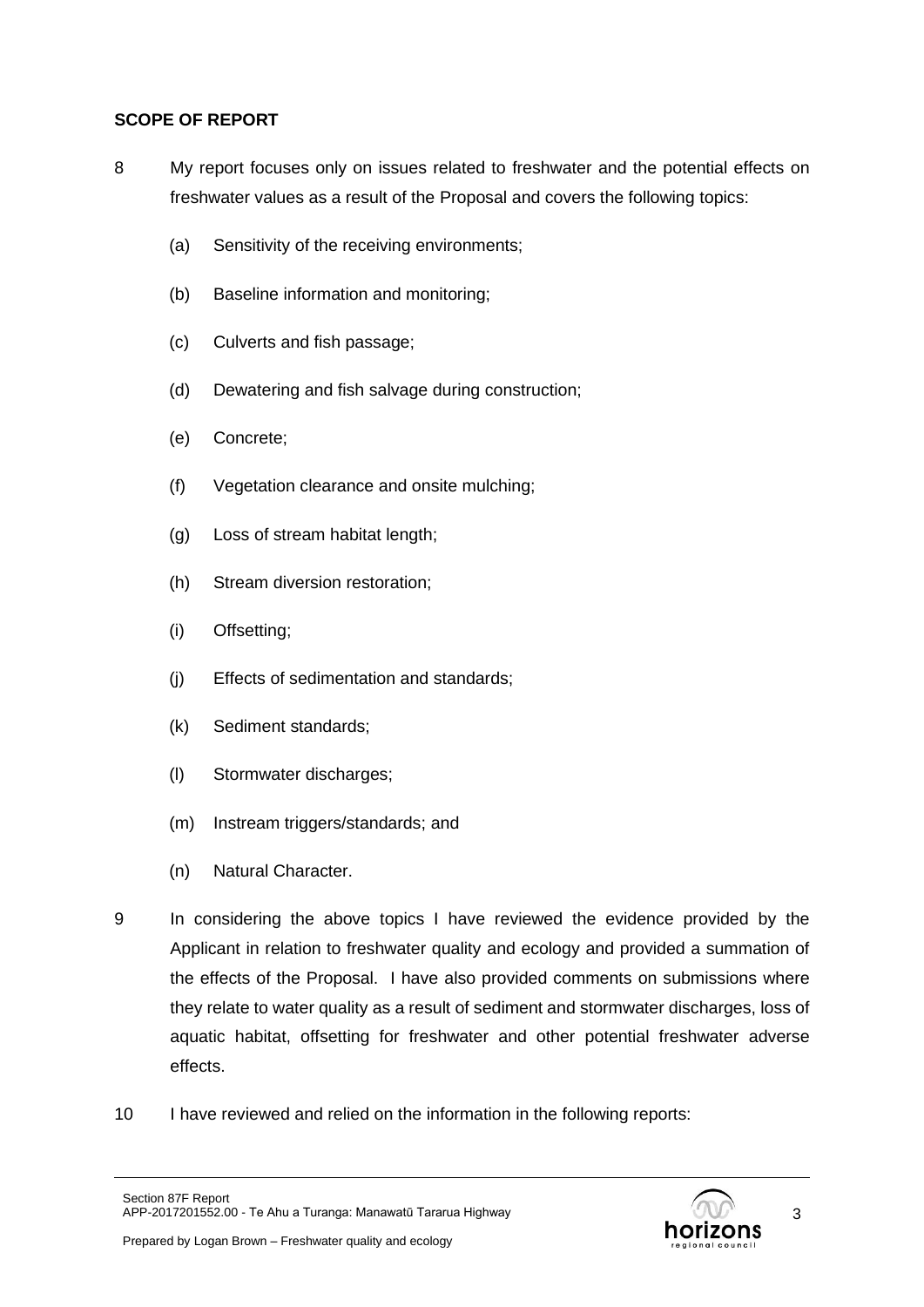- (a) Technical assessment A: Erosion and Sediment Control by Mr Campbell Stewart;
- (b) Technical assessment B: Stormwater Management by Mr David Hughes;
- (c) Technical assessment C: Water quality by Mr Keith Hamill;
- (d) Technical assessment H: Freshwater Ecology Report by Ms Justine Quinn;
- (e) Technical assessment I: Natural Character by Mr Boyden Evans;
- (f) Freshwater reports that were tabled as part of the Notice of Requirement ("**NoR**") application process specifically:
	- (i) Freshwater Ecological Impact assessment (Boffa Miskell, 2018a);
	- (ii) Fish survey report (Boffa Miskell 2018b);
	- (iii) Natural Character Assessment (NoR Appendix 4.A).
- 11 I have also reviewed the Applicant's response to Horizons further information request under section 92 of the RMA, dated 29 April 2020 (the "**s92 RMA Response**").

# **EXECUTIVE SUMMARY**

- 12 The key conclusions of my report are:
	- (a) The Proposal will have adverse effects on the values of the waterways within the catchments affected by the works. The majority of these effects can be avoided, remedied or mitigated by the measures contained in the application. The exception is the loss of stream habitat which cannot be fully avoided, remedied or mitigated within the footprint of the Proposal area and therefore the Applicant has proposed an offsetting management regime for stream loss.
	- (b) The Applicant has undertaken an assessment of fish passage through the culverts that will be constructed across the length of the road. The majority of the culverts are to provide for fish passage as part of their design and construction. While there are a limited number of culverts where no fish passage will be provided, I accept that in those cases there is either very limited habitat (either length or intermittent flows) upstream of the culvert or the habitat available will be unsuitable i.e. constructed streams as a result of the Proposal.



4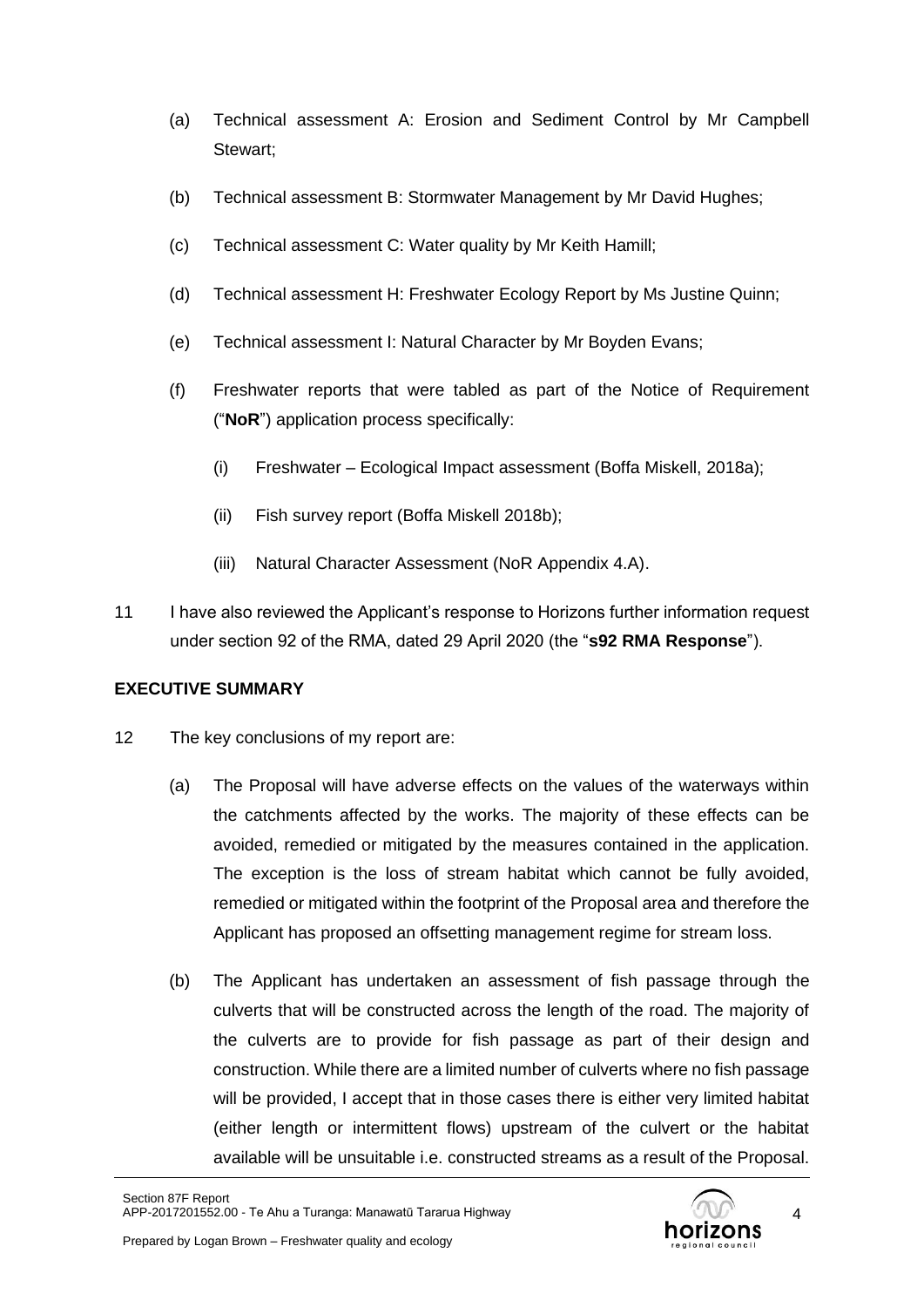- (c) There are reaches of streams that will be lost as a result of the Proposal. This involves stream loss as a result of the creation of spoil sites, diversions for the road, and the installation of culverts. The streams affected by the Proposal have had SEV scores calculated for them pre and post (with mitigation) construction of the works and it has been established that it is not possible to fully avoid, remedy, or mitigate the effects of this loss. The likely quantum of stream habitat restoration to offset the residual effects has been established, with the potential for offset sites scoped through the technical assessment process. I am in general agreement with the offsetting proposal, subject to the imposition of conditions which address residual uncertainty over the location of the offsets.
- (d) The Applicant has identified three catchments that will experience high effects of sedimentation (adverse) from the Proposal. These Catchments are 5, 6, and 7. The Applicant has concluded that the level of effect is acceptable given the nature of the work and duration of the Project, with specific offset or compensation measures unnecessary to address this effect. I am of the view that a greater level of oversight is required. Given the values within catchments 5, 6 and 7, the effects that sedimentation can have on these values, and the unknown timeframe within which those values will take to recover from sediment deposition, it would be prudent to have catchment specific discharge standards included within the conditions to provide sufficient protection for these areas.
- (e) The Applicant has proposed a range of treatment devices that will treat stormwater on an ongoing basis, prior to it being discharged to the receiving environment. Overall, this will see an improvement in the quality of stormwater when compared to the current situation. The only current unknown in relation to stormwater discharges is the ability of the treatment devices to be able to remove *E. coli* and soluble nutrients. I have recommended a condition of consent to address this uncertainty going forward.
- (f) Having considered the assessment undertaken for natural character, the analysis of the ranking of the attributes, and the further information that has been collected and considered by the Applicant as part of the application (since the NoR process), I am of the opinion that the methodology in relation to water quality and freshwater ecology parameters provides a robust and transparent methodology for the assessment of natural character under the One Plan and what the expected changes will be after construction of the new State Highway.



5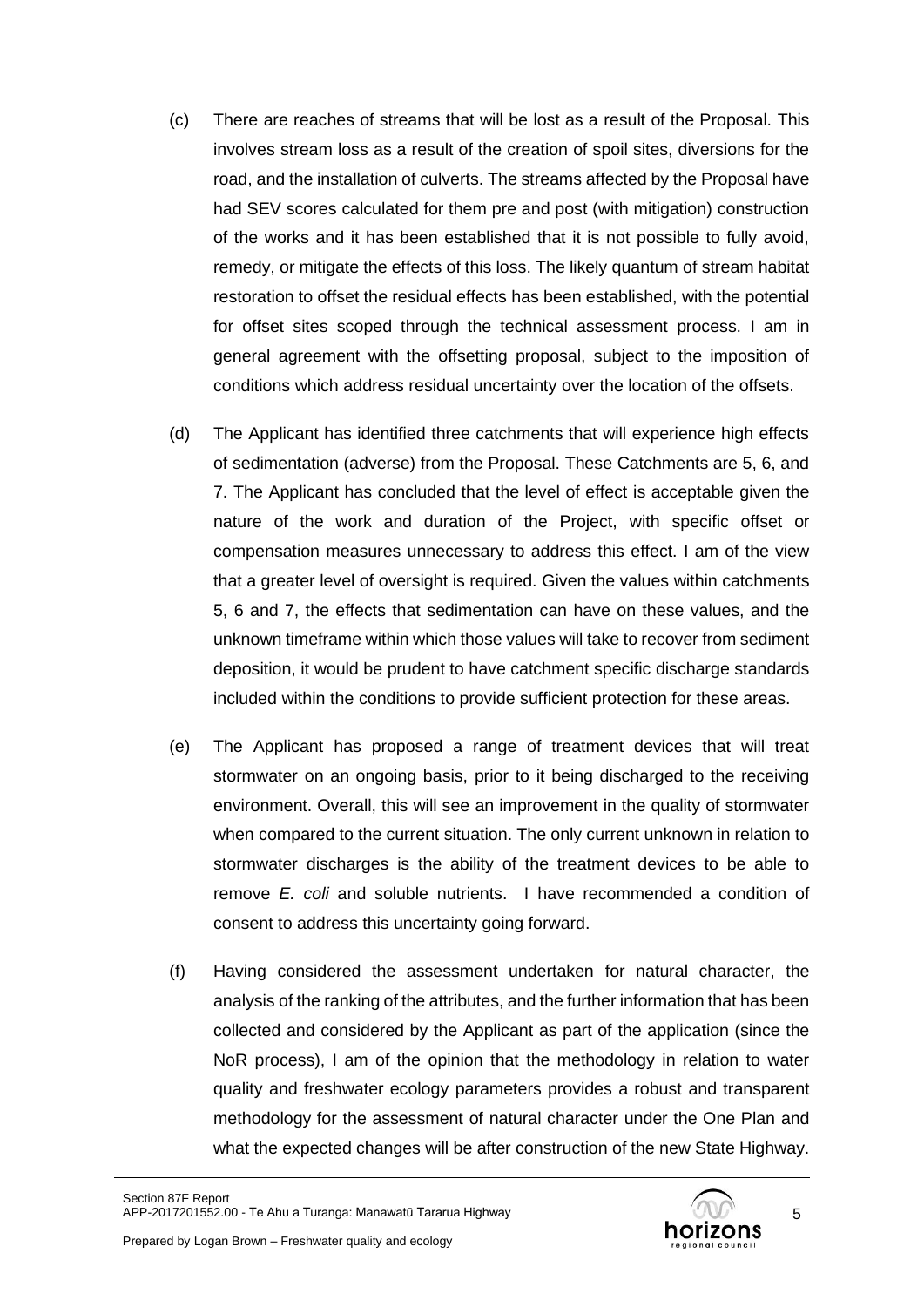# **C. BACKGROUND**

- 13 The Applicant has applied for resource consents to enable the construction, operation, use and maintenance of approximately 11.5km of new State Highway that will replace the closed Manawatū Gorge road. The road will connect Ashhurst and Woodville, via a route over the Ruahine Ranges, and in doing so will cross multiple catchments, all of which eventually drain into the Manawatū River.
- 14 To establish the new road alignment a number of activities are required to be undertaken. If these activities are not undertaken in an appropriate manner, they have the potential to result in significant adverse effects on water quality, aquatic habitat and aquatic species. The main activities include:
	- (a) The installation of 33 culverts along the newly constructed road;
	- (b) The creation of 8,014 metres of stream diversion;
	- (c) The loss of stream habitat;
	- (d) The removal of riparian vegetation;
	- (e) Works within the beds of waterways within the project envelope;
	- (f) Ongoing stormwater discharges from the roading network;
	- (g) Earthworks volumes comprised of:
		- (i) Bulk structural cut to structural fill of approximately  $4,600,000m^3$ ; and
		- (ii) Cut to waste, disposal of surplus material (undercut and unsuitable) of approximately  $1,200,000$  m<sup>3</sup>.
	- (h) The creation of 16 spoil sites and the resultant infilling of gully systems as a result of the spoil sites.
- 15 The application excludes those activities that resource consents have been sought for (or will be sought for) enabling works. Therefore, the enabling resource consents and the requirements for avoidance, remediation, mitigation or offsetting and/or

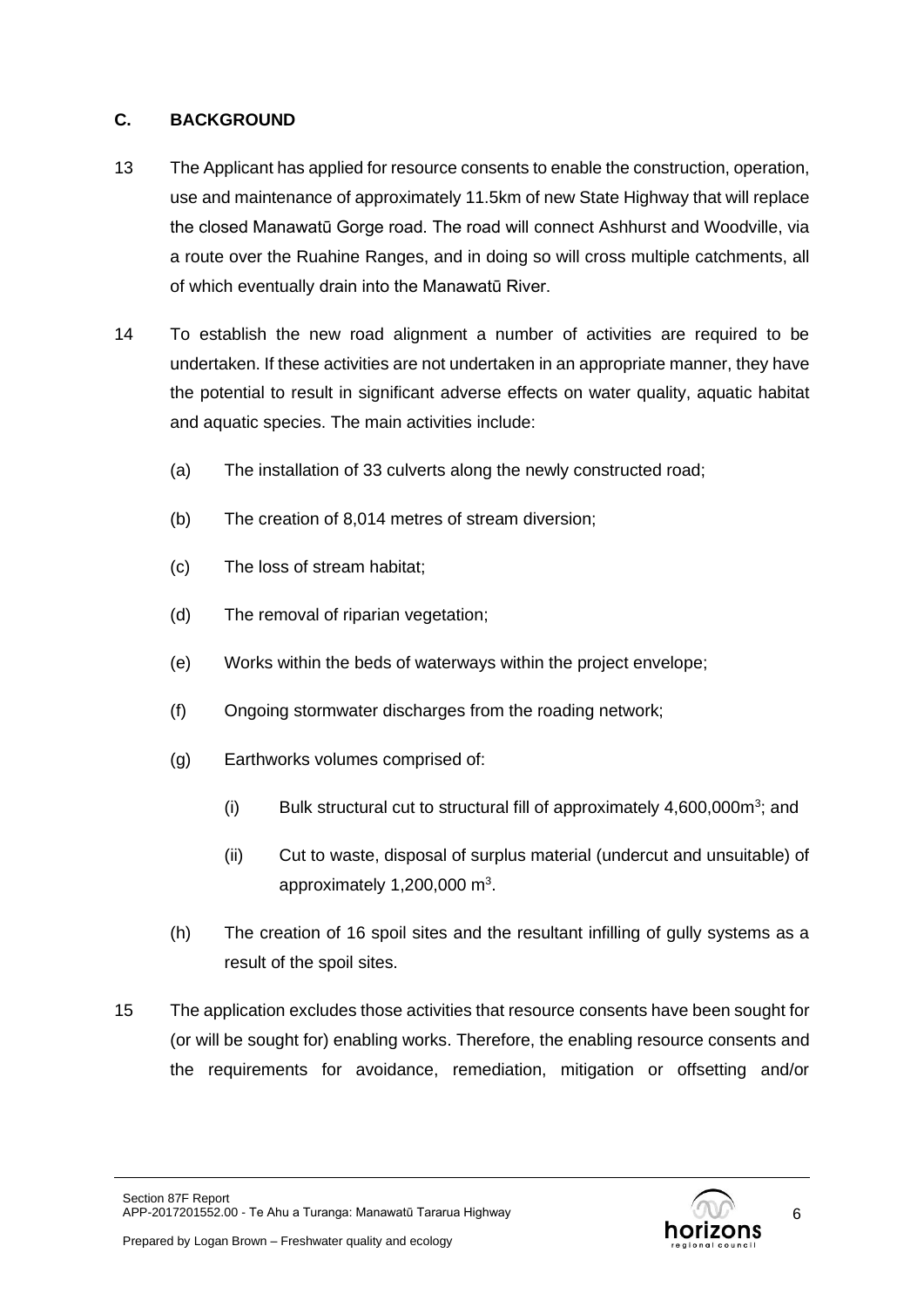compensation in relation to freshwater will be/have been dealt with in those applications. 1

- 16 Full details of the works to be completed as part of the construction of the road alignment, the ongoing effects from stormwater discharges, and loss of aquatic habitat as a result of the Proposal are covered within the application (in particular the DCR, section 3 AEE and related construction methodologies). For brevity they are not repeated here. I acknowledge that the information around the Proposal design and alignment has far greater detail than what was available at the hearing for the NoR and also reflects changes which incorporates a more Northern Alignment.
- 17 A range of technical assessments accompany the application and have been relied on by the Applicant when considering the effects of the Proposal on the receiving environment. As covered in these technical assessments and further in my assessment below, each of the waterways have a different sensitivity to the proposed activities. In the affected catchments, this sensitivity mostly comes from the current land use within those areas. The Applicant has identified nine sub-catchments as being directly affected by the Proposal (refer Figure H.1, page 12, Technical Assessment H). Based on the information provided throughout the application I agree that these are the immediate receiving environments. However, the main stem of the Manawatū River, the Manawatū Estuary, and eventually the Tasman Sea are the final receiving environments for all activities that occur in the Manawatū catchment.
- 18 The differing sensitivity levels within the receiving environments is important when considering the activities because standards/triggers which might apply for a catchment with lower values (therefore being a less sensitive receiving environment) are unlikely to protect the values within a waterway that has higher values. As I discuss in more detail below it is therefore appropriate to have different standards/triggers for discharges applying to different catchments, as well as differing levels of effort made with respect to recovery of the various species from waterways prior to works being undertaken.



<sup>&</sup>lt;sup>1</sup> Technical Assessment H – Freshwater Ecology paragraph 14.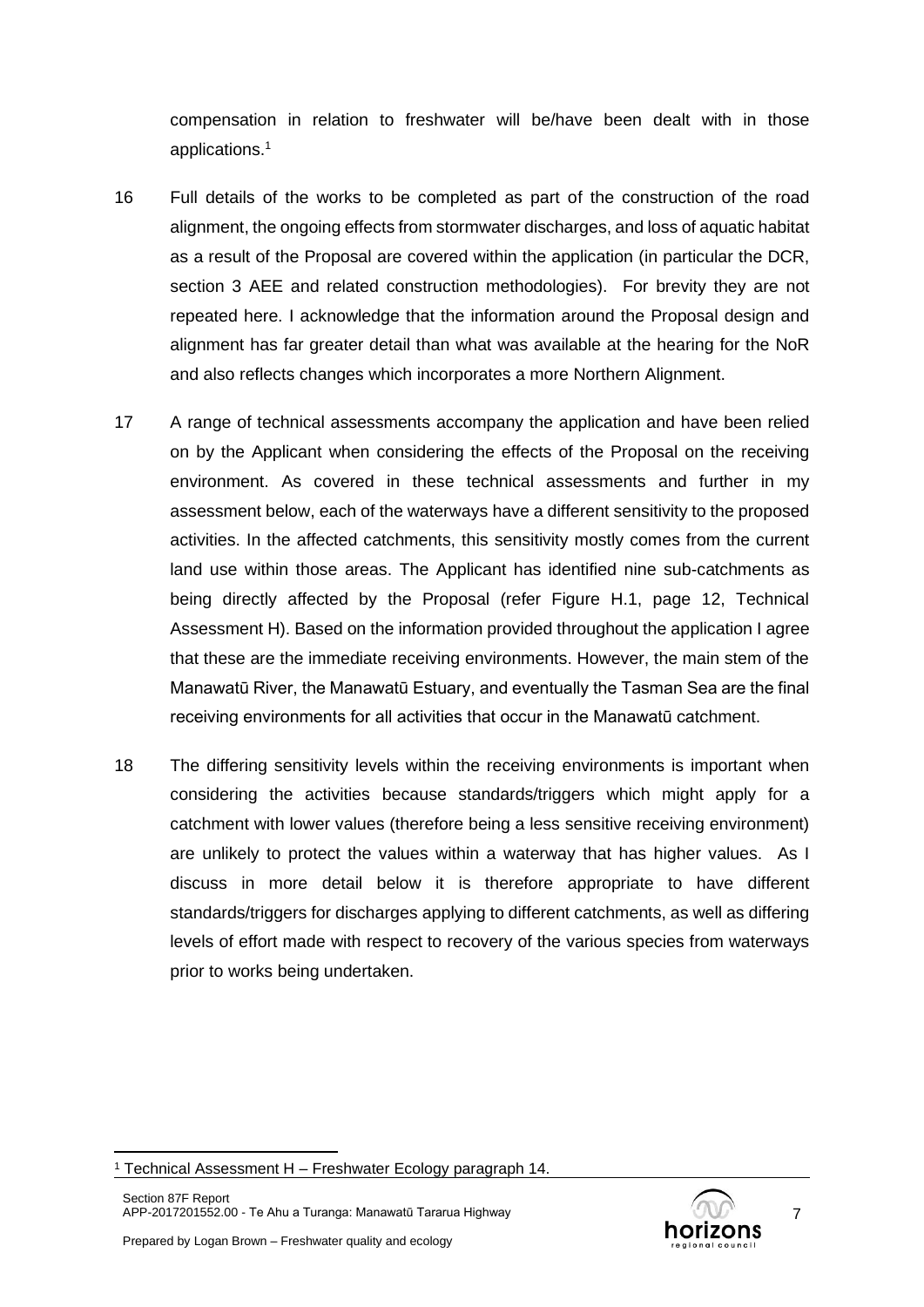# **D. EFFECTS OF PROPOSAL**

19 My technical assessment considers the effects of the Proposal on water quality, freshwater ecology, and where relevant to my areas of expertise, natural character.

# **Sensitivity of Receiving Environments**

- 20 A range of water quality, ecological and stream habitat information has been collected to inform the design of the Proposal, as set out in the technical reports accompanying the AEE. All of the information collated in support of the Proposal shows that as the road alignment crosses the Ruahine Ranges the catchments affected by this Proposal differ in sensitivity as receiving environments.
- 21 The One Plan identifies a number of values (as contained in Schedule B)<sup>2</sup> within the region's waterways. These values include the social, economic, cultural and environmental values of the region's waterways. The region has been split up into 43 water management zones and then into a further 124 water management sub-zones as identified in Schedule A of the One Plan. <sup>3</sup> These values can be at a water management zone level (i.e. apply to the whole sub-zone) such as the contact recreation value or they can be at a reach scale (i.e. trout spawning). The proposed works for the Project fall within the following water management zones, Upper Gorge (Mana\_9) and Middle Manawatū (Mana\_10) and the following water management sub-zones Middle Manawatū (Mana\_10a), Lower Pohangina (Mana\_10d), and Mangaatua (Mana\_9c).
- 22 The following zone-wide values apply to all of the streams affected by the proposal:
	- (a) Aesthetics;
	- (b) Contact recreation;
	- (c) Mauri;
	- (d) Industrial abstraction;
	- (e) Irrigation;

2 <http://www.horizons.govt.nz/CMSPages/GetFile.aspx?guid=9dc34171-2a86-4050-ab71-3f4043f12a8a> <sup>3</sup> <http://www.horizons.govt.nz/CMSPages/GetFile.aspx?guid=4c2a879a-8f05-44a1-952b-e8f34078f8c8>

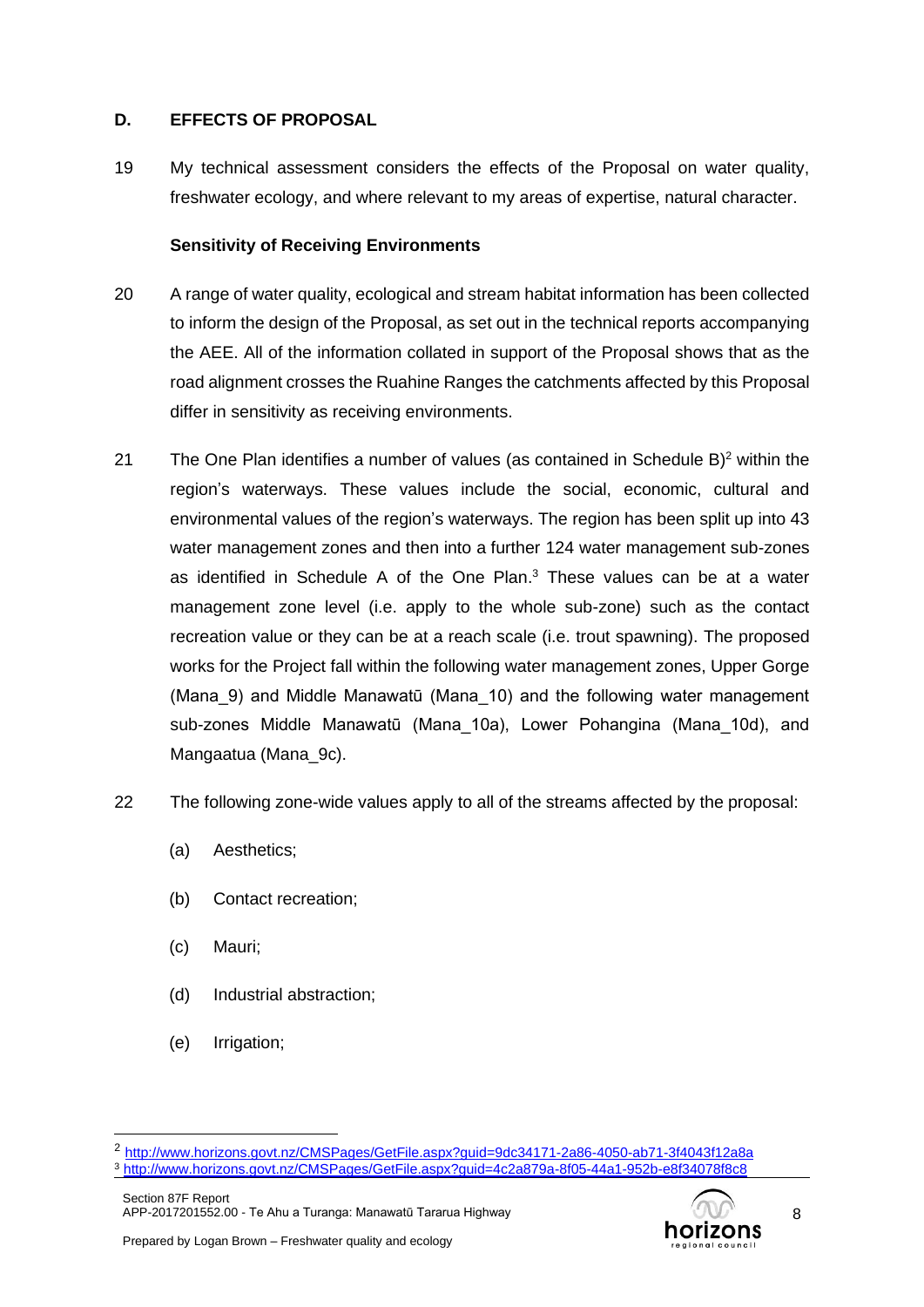- (f) Stock water;
- (g) Existing infrastructure;
- (h) Capacity to assimilate pollution;
- (i) Life supporting capacity hill country mixed.
- 23 The following reach specific values apply to the affected catchments:
	- (a) Sites of Significance Cultural (Pohangina up to the rail bridge, and the Manawatū River into the Gorge);
	- (b) Sites of Significance riparian (Manawatū and Pohangina River main stems);
	- (c) Trout fishery other (Manawatū and Pohangina River main stems);
	- (d) Flood control and drainage (Pohangina River main stem and Mangamamana Stream up to the Saddle Road bridge).
- 24 The Applicant has used the Ecological Impact Assessment guidelines (EIANZ, 2018) to undertake the assessment of the effects of the Proposal. This has the following steps:
	- (a) Establishes the level of ecological value of the environment;
	- (b) Establishes the magnitude of ecological effect from the proposed activity on the environment;
	- (c) Determines the overall level of effect to determine if mitigation is required; and
	- (d) Establishes the magnitude and overall level of effects following implementation of measures to avoid, remedy or mitigate the effects.
- 25 The EIANZ methodology provides a transparent method to assess the effects of an activity on the receiving environment. However, one weakness of the methodology is the selection of the starting baseline. Many of the region's waterways have been degraded through anthropogenic factors, which has resulted in many of the values identified for those waterways not being provided for. Therefore, a starting basis for an assessment which factors in the current state (and the values provided for) may be very different to what the community wants the values of those waterways to be



9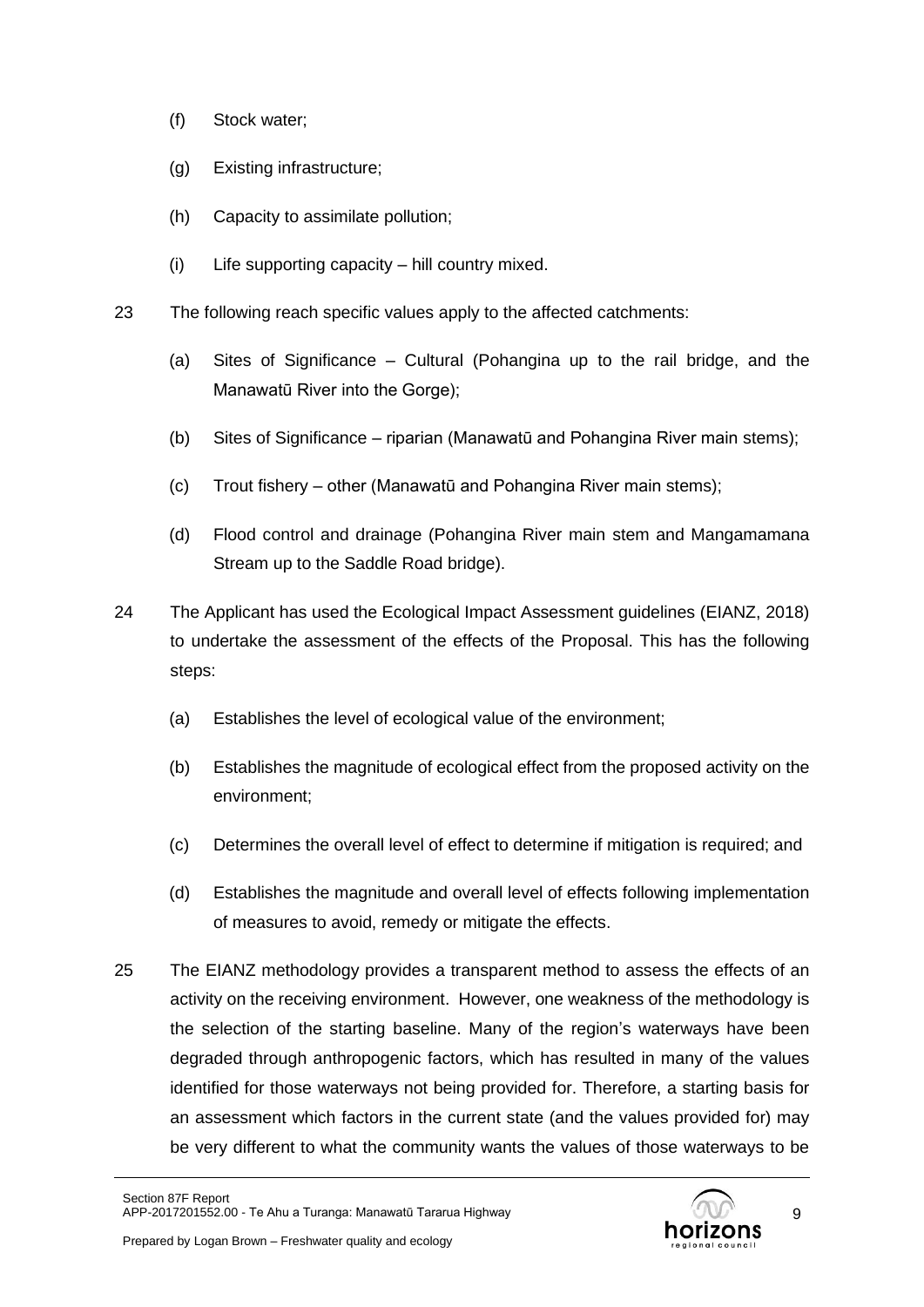(e.g. as provided for in the One Plan) or what Central Government requires of Regional Councils in protecting or enhancing water quality and its associated values through instruments like the National Policy Statement for Freshwater Management ("**NPSFM**"). Therefore, care is required when only looking at the current state especially if the current state does not align with targets/standards in Regional Plans or NPS documents (like the NPSFM).

- 26 Allowing further degradation of systems that are already degraded does not result in maintenance or enhancement of water quality. Instead, it takes water quality and freshwater ecology further away from the targets/standards in those instruments/plans and the aspirations that communities have for their waterways. As I discuss later in this report, the fact that values (for water quality) are already compromised is not a sufficient or good reason to allow for further degradation.
- 27 An example of this shortcoming in approach is the current deposited and suspended sediment levels in the waterways effected by the Proposal. As noted in the application, many of these levels are above the One Plan target for the waterways,<sup>4</sup> with the elevated deposited sediment levels being one of the factors that has resulted in many of the values in the waterways not being maintained or provided for.

# **Baseline information and monitoring**

- 28 As I have identified, the Applicant has undertaken monitoring and information gathering through a number of stages of this Proposal.
- 29 During early development of the Proposal, the Applicant proposed a programme that would collect baseline information from some of the streams in the region that were intended to be affected by the works. I reviewed the proposed monitoring programme on behalf of Horizons to ensure that the monitoring captured appropriate information on the baseline conditions of the streams that were, at that stage, in the envelope of the NoR. This monitoring has been summarised in the Te Ahu a Turanga: Manawatū Tararua Highway – Baseline Freshwater Monitoring Results James, A. (2019) and used in the application. For example, it has informed Technical Assessment C – Water Quality (e.g. at paragraphs 30 to 32). (A copy of this report was provided to Horizons via the s92 RMA Response). Monitoring and further information was then collected to feed into the NoR process and was summarised in the supporting documentation for



<sup>4</sup> Technical Assessment H – Freshwater Ecology, paragraph 198.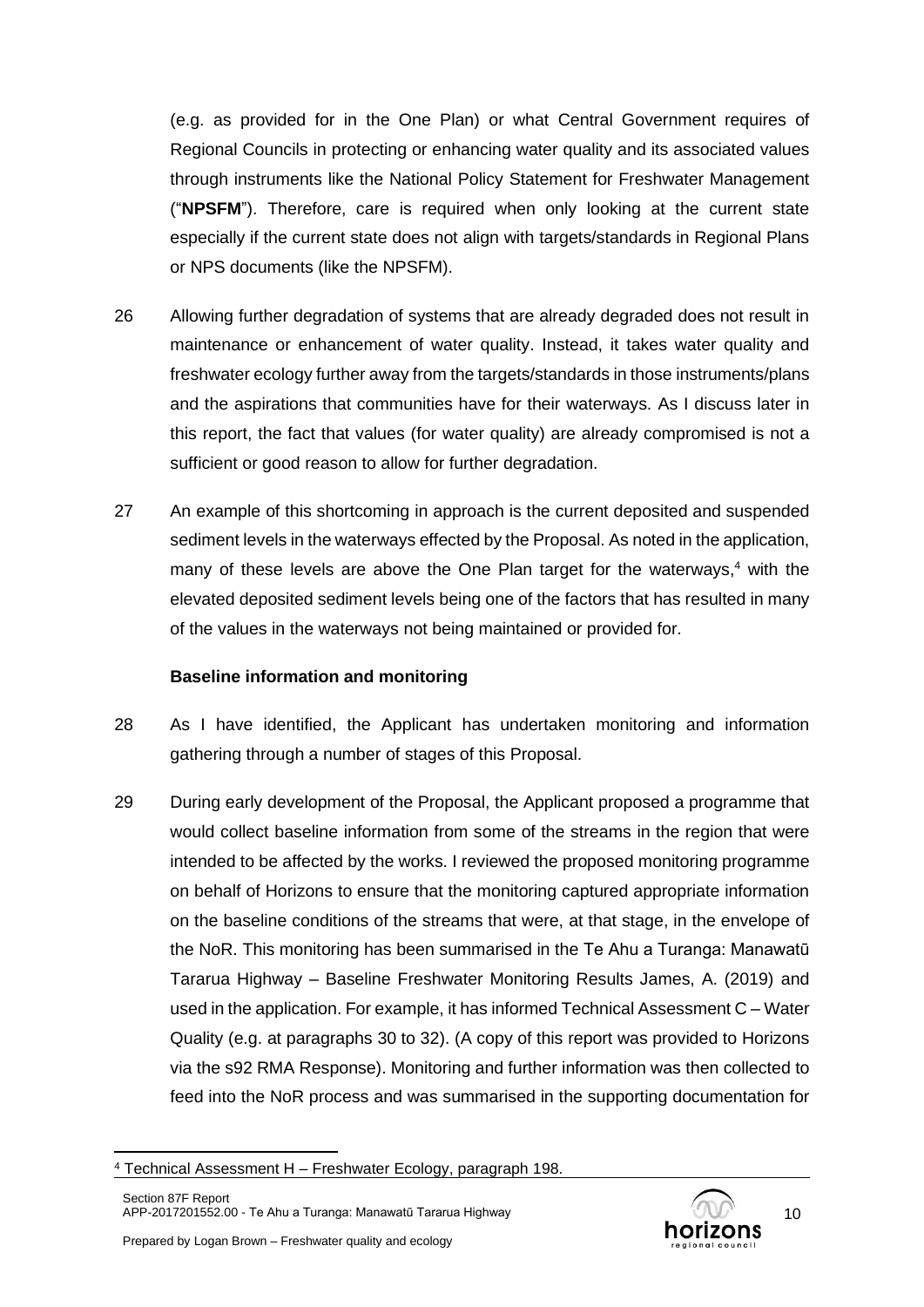the NoR application. Further information has since been collected to inform the assessment of effects for the Proposal as set out in the resource consent application.

- 30 In my view, the information collected through these various stages has allowed for a thorough understanding of the values that these streams/catchments currently hold and enabled an assessment of the effects on those values.
- 31 Combining the information contained in Technical Assessment H Freshwater Ecology and Technical Assessment C - Water Quality reports, it is apparent which of the catchments are the most sensitive as receiving environments for the Proposal. [Table 1](#page-10-0) pulls together the various water quality and freshwater ecology parameters that have been monitored as a part of the Proposal showing whether they meet the One Plan targets for water quality parameters and the classifications for SEV, IBI, and MCI. This allows us to consider both water quality and freshwater ecology together and the current sensitivity of the receiving environment. As identified in these reports, catchments 5 and 7 are the most sensitive from a water quality and ecological perspective, with generally the highest water quality and ecological values of the catchments affected by the Project.

<span id="page-10-0"></span>**Table 1: Catchment C1 through to C8 and compliance with the One Plan targets for pH range, temperature, dissolved oxygen, particulate organic matter, dissolved reactive phosphorus, soluble inorganic nitrogen, ammonia, clarity,** *E. coli***, deposited sediment, MCI, and Stream Ecological valuation (SEV) and IBI index (SEV and IBI not being One Plan targets but values that provide information on stream characteristics). This table is produced based on information in Technical Assessment C and H, Water Quality and Freshwater Ecology respectively.**

| Variable        | C <sub>1</sub> | C <sub>2</sub> | C <sub>3</sub> | C <sub>4</sub> | C <sub>5</sub> | C6 | C <sub>7</sub> | C8 |
|-----------------|----------------|----------------|----------------|----------------|----------------|----|----------------|----|
| Ph range        | Y              | Y              | Y              | Y              | Y              | Y  | Y              | Υ  |
| Temp. <         | Υ              | Y              | Y              | Y              | Y              | Y  | Y              | Y  |
| DO              | Υ              | Y              | Y              | Y              | Y              | Y  | Y              | Y  |
| <b>POM</b>      | Y              | Y              | Y              | Y              | Y              | Y  | Y              | Y  |
| <b>DRP</b>      | N              | Y              | Y              | Y              | N              | N  | $\mathsf{N}$   | N  |
| <b>SIN</b>      | N              | N              | Y              | Y              | Y              | Y  | $\mathsf{N}$   | N  |
| NH <sub>4</sub> | Υ              | Y              | Y              | Y              | Y              | Y  | Y              | Y  |
| Clarity >       | N              | N              | N              | $\mathsf{N}$   | N              | N  | $\mathsf{N}$   | N  |
| E. coli         | N              | N              | Y              | N              | N              | Y  | Y              | N  |

Section 87F Report APP-2017201552.00 - Te Ahu a Turanga: Manawatū Tararua Highway

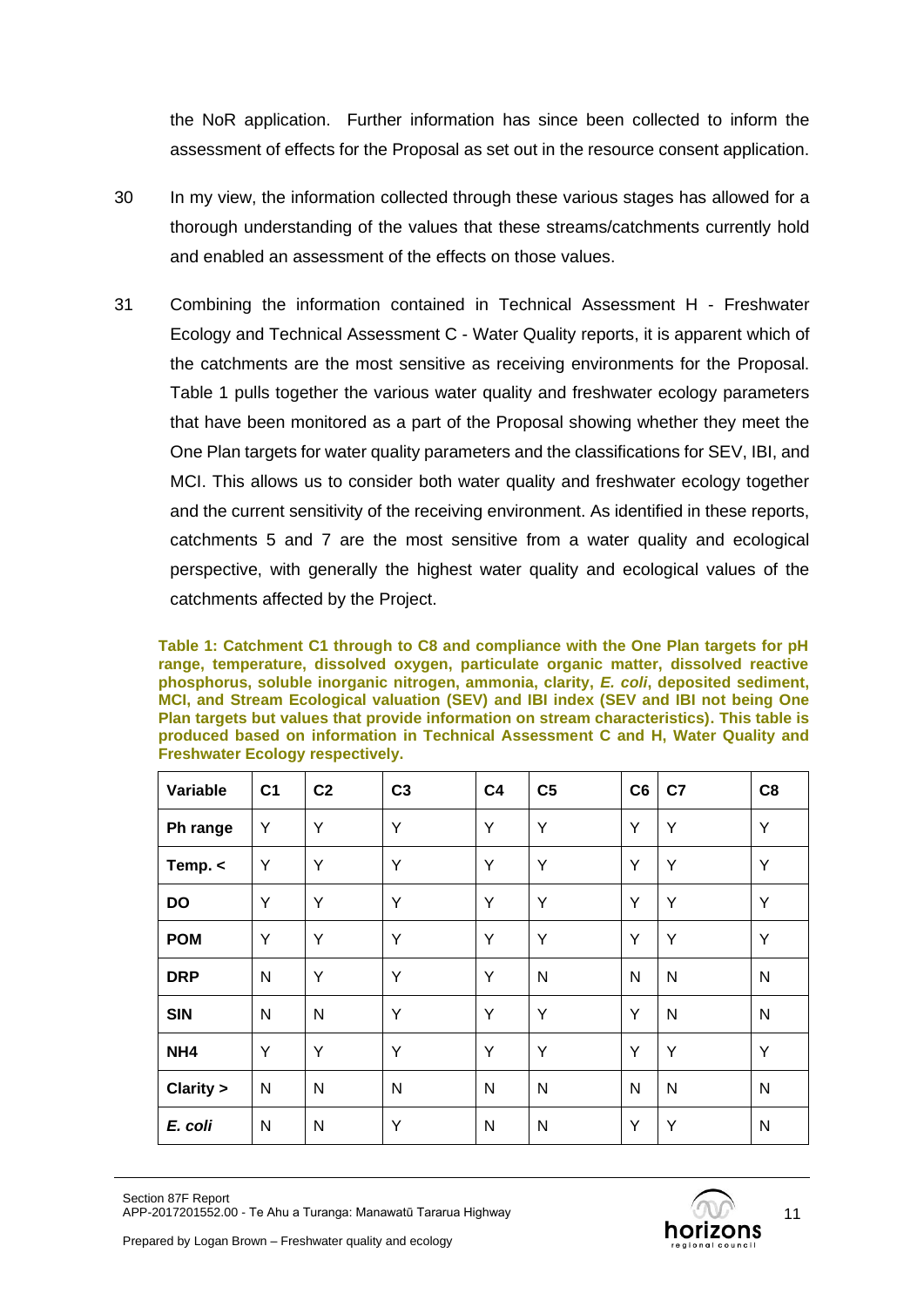| <b>Deposited</b><br>sediment | N                    | N                                                        | N                | N                    | N                | N | Υ                | N            |
|------------------------------|----------------------|----------------------------------------------------------|------------------|----------------------|------------------|---|------------------|--------------|
| <b>MCI (100)</b>             | 63<br>(N)            | 60-78<br>(N)                                             | 67 (N)           | 78-<br>88<br>(N)     | 101-120<br>(Y)   |   | 90-120 (Y)       |              |
| IBI                          | 24<br>(very<br>poor) | 70(2)<br>$\sim$<br>excellent<br>24(2c)<br>$\sim$<br>poor | 52<br>(Moderate) | 34<br>(very<br>poor) | 48<br>(moderate) |   | 54<br>(moderate) | 42<br>(poor) |
| <b>SEV</b>                   | 0.32                 | $0.29 -$<br>0.79                                         | $0.38 - 0.66$    | $0.40 -$<br>0.56     | $0.52 - 0.76$    |   | $0.44 - 0.78$    |              |

#### **Culverts and Fish Passage**

- 32 The Manawatu catchment is home to 23 species of native and introduced freshwater fish. This is a different number of species to the value used in Technical Assessment H – Freshwater Ecology (paragraph 126), with inanga, shortjaw kokopu, koaro, giant kokopu, banded kokopu, lamprey, Crans bully, and rainbow trout missing from Table H.5. During the surveys to inform the proposal five species were encountered. The identified species are reflective of land use and the limitations on habitat availability currently in the catchment i.e. a lack of riparian vegetation in many of the catchments. More favourable habitat would lead to a greater diversity of native fish species in the sub-catchments.
- 33 Many of the native freshwater fish are diadromous in nature, meaning that they require access to the sea at some stage in their life. The most commonly known diadromous species are the whitebait and eel species. Any impediments between their freshwater habitat and the sea can therefore influence the distribution of fish populations in the catchment. Of the five species that were encountered during surveys to inform the Proposal, four of the species are migratory (short fin eel, long fin eel, redfin bully and common bully).
- 34 The Proposal includes the construction of 33 culverts that have the potential to impede the passage of freshwater fish into the headwaters of the catchments affected by the Works. Technical Assessment H - Freshwater Ecology has undertaken an assessment of the culverts required to be constructed across the road length and depending on the availability of habitat upstream of the culverts, whether fish passage is required and the type of passage that is required. Specifically, the Applicant has

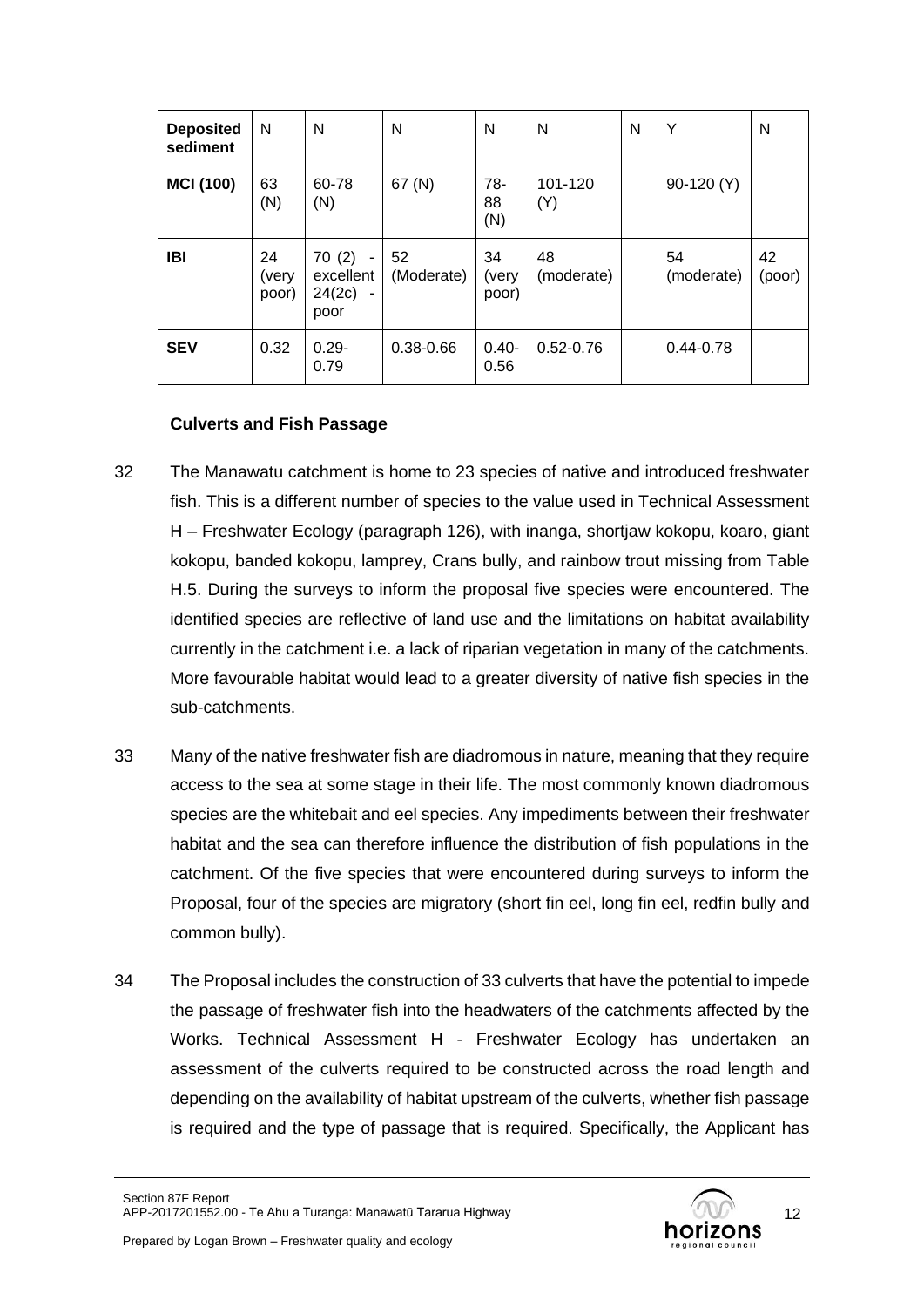sought to identify areas of highest fish passage value and those areas *"…where the residual habitat following construction would not be sufficient to warrant passage*."<sup>5</sup>

- 35 Generally, good practice has fish passage being provided at all culverts. However, I accept that there may be situations where, for technical reasons, the provision of fish passage may not be required through certain culverts, for example, a lack of habitat upstream. Despite this, the Department of Conservation (via the Freshwater Fisheries Regulations) may still require fish passage to be provided in some circumstances.
- 36 The findings from the culvert assessment are shown in Table H.14 of Technical Assessment H - Freshwater Ecology.<sup>6</sup> This Table also shows the grouping of fish species (climbers or swimmers) that are used in the development of suitable gradients to enable fish passage through the culvert structures. Those culverts where the Applicant has sought not to enable fish passage either have no habitat upstream of the culvert (therefore the culvert would be the end point of the habitat) or there is very limited habitat upstream of the culvert. Where there is very little habitat (for example 20 metres at culvert CU-14) the streams are likely to be intermittent and therefore are likely to only provide a small amount of habitat for a limited amount of the year.
- 37 I am of the opinion that the conclusions drawn by the Applicant around the provision of fish passage across the Proposal are sound. That is, where upstream habitat is minimal, intermittent in nature, or was going to comprise only constructed habitat following construction, fish passage measures are not incorporated into the design.
- 38 However, in my view an additional requirement is for the design of the culvert to ensure that fish passage is maintained at these structures over the lifetime of the culvert. One of the work programmes undertaken by the Freshwater team at Horizons involves working with structure/asset owners to restore fish passage at structures that once would have provided for fish passage, but which now operate as barriers due to a lack of maintenance. Therefore, in my opinion it is vital that continuing maintenance of the structures involves an on-going assessment of whether the ability for fish to be able to migrate through them continues to be retained over the life of the asset.
- 39 I also recommend that final sign-off/certification of the culvert design is undertaken by an experienced fish passage ecologist prior to construction of each of the culverts commencing. Remediation of poorly installed and/or designed culverts is expensive



<sup>5</sup> See Technical Assessment H – Freshwater Ecology, at [167].

<sup>6</sup> Pages 73 – 74.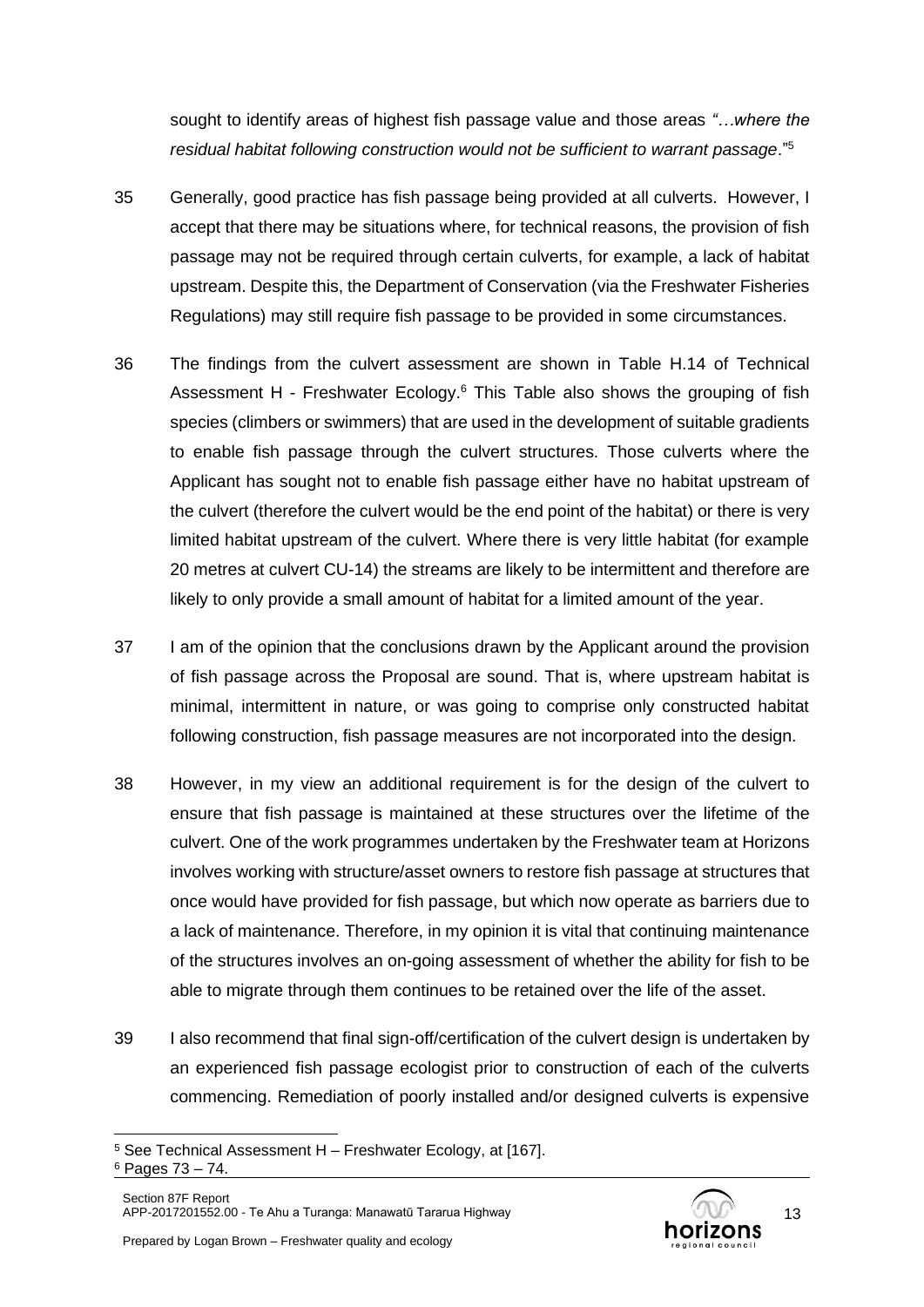and frequently does not result in as positive outcomes if design and installation had occurred correctly in the first place. In addition, "as builds" should be required to be completed for installed culverts so as to certify that the installation allows/provides for fish passage for the target species. A recent example is in the Wharakakapu Stream where the Transport Agency installed a new culvert which has or is in the process of being retrofitted for fish passage. This work was required because the design and/or final construction did not provide for fish passage as required by the resource consent conditions. This is currently being worked through between the parties, however it takes time and is likely to result in less positive outcomes than originally proposed.

- 40 I have recommended to Mr St Clair, as the s42A reporting planner, that a condition of consent require that "as builds" are provided for all constructed culverts. That same condition should also require the provision of fish passage in all those culverts recommended in Technical Assessment H, Table H.14.
- <span id="page-13-0"></span>41 While undertaking fieldwork to inform the current application, the Applicant has found a culvert that runs underneath the Kiwirail rail tracks where Catchment 7 enters into the Manawatū River. It has a man-made barrier to fish passage (refe[r Figure 1](#page-14-0) below). Within Technical Assessment H - Freshwater Ecology<sup>7</sup> and Technical Assessment I -Natural Character, the Applicant proposes that the culvert will be made fish passable as a part of the package of works associated with the Proposal.
- 42 I note that this undertaking has not been carried across into the consent conditions proposed in the application. In my view a condition should be included which requires the Applicant to make the culvert fish passable for those species that are anticipated to be within the catchment. The condition should also require that a plan (including design) of how this is to be done should be submitted to the Council prior to the works being undertaken.



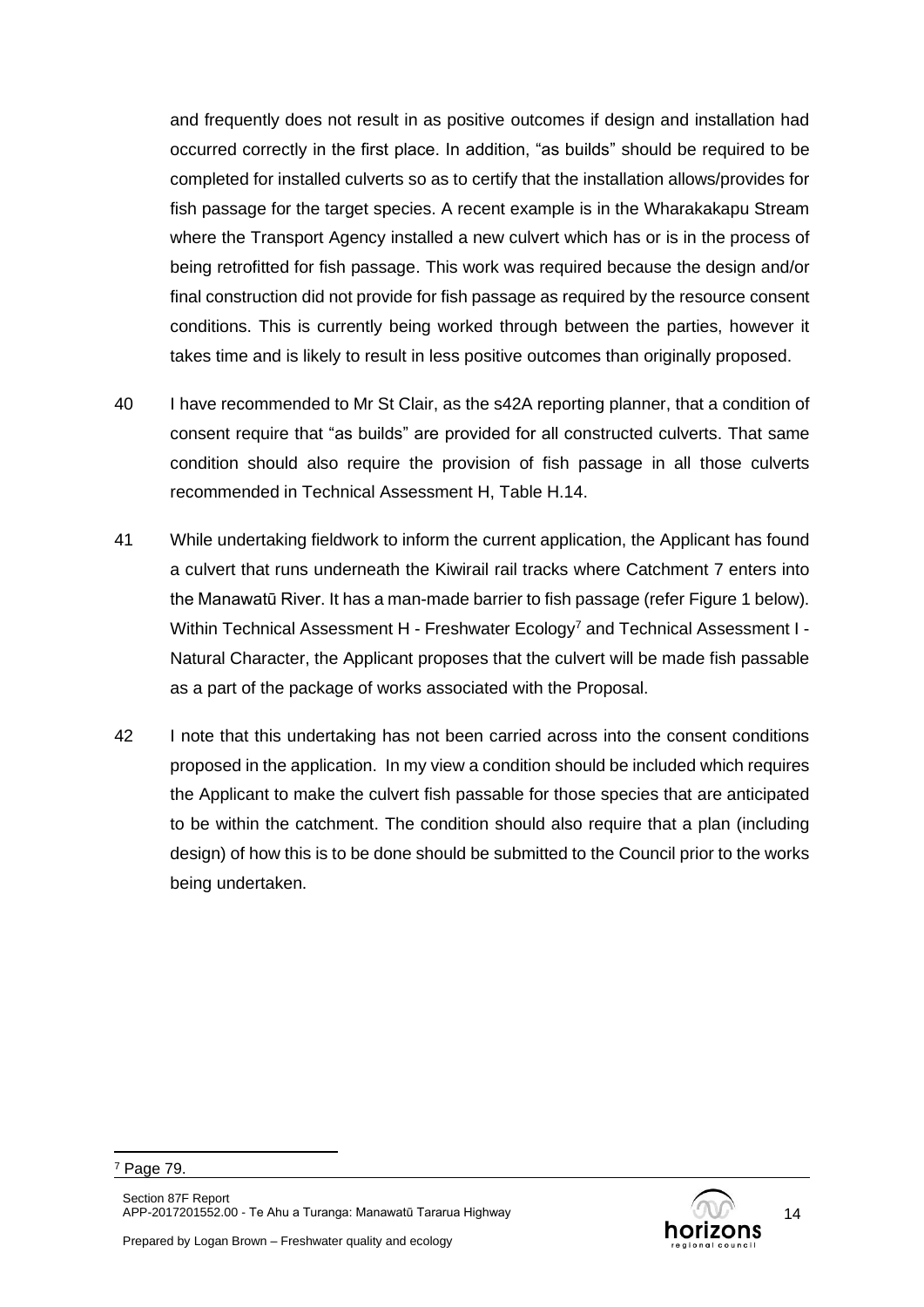

**Figure 1: Culvert that runs under the Kiwirail rail line were catchment seven enters the Manawatū River. Photo on the left shows the raised culvert outlet creating a barrier to fish passage for the majority of native fish, Photo on the right is downstream of the culvert looking towards the Manawatū River.**

#### <span id="page-14-0"></span>**Dewatering and Fish Salvage during Construction**

- 43 The Proposal involves large areas of streambed (aquatic habitat) being lost from the stream network in the catchments affected by the Proposal and the associated road corridor. When undertaking works that result in the stream loss, there will be aquatic life that will be destroyed as a result of the works.
- 44 Technical Assessment H Freshwater Ecology covers in detail the species that could be expected in the receiving environment within the Proposal area including fish, kakahi (freshwater mussels), and koura (freshwater crayfish). I agree that the species that are considered to be in the vicinity of the Proposal area are what could be expected, given the current land use and quality of habitat that is present.
- 45 Technical Assessment H Freshwater Ecology and the Ecology Management Plan (EMP) include Fish Recovery Protocols for those species that will be affected by the removal of this habitat. The recovery protocols are based on the threat classification of the species that might be encountered, the number of individuals caught, and reducing capture rates. These are practical methods to inform when to cease the recovery of individuals from a habitat that is either permanently or temporarily being lost. The reality is that it is not possible to recover all individuals that will be in the affected reaches, however, numbers can be significantly reduced by following the Fish Recovery Protocols. Proposed condition EC13 deals with fish salvage, relocation and fish passage during construction and refers to the EMP for details of the protocols.

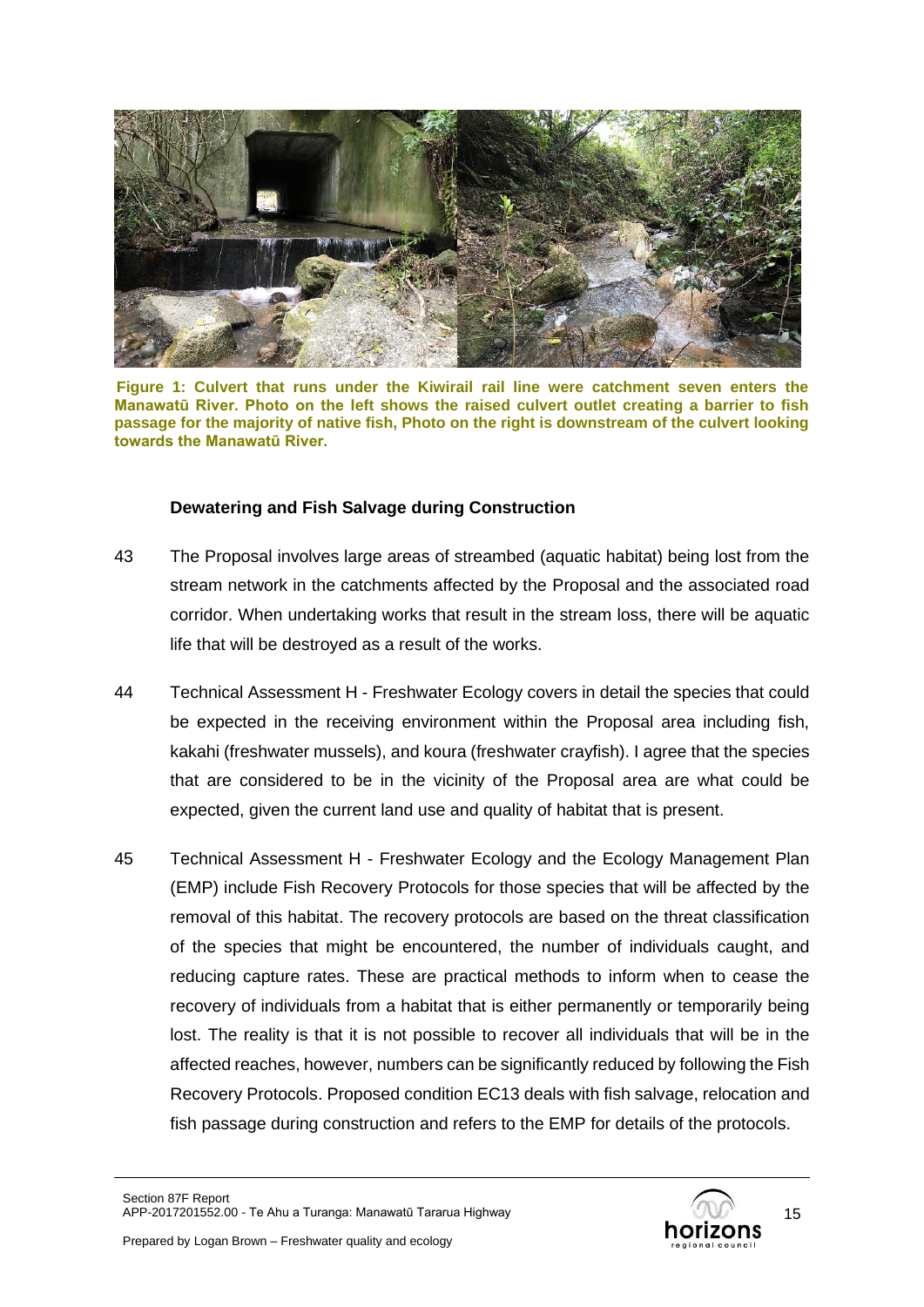- 46 While the Fish Recovery Protocols cover in detail how the process will be undertaken, there are some general principles that apply to fish recovery that would be best captured as resource consent conditions. These include:
	- (a) Depending on the habitat type and its suitability for fish recovery, fish recovery shall be undertaken via electro-fishing and/or trapping, and/or dewatering and muck out;
	- (b) Koura and kakahi shall be searched for, recovered and transferred in those areas that contain suitable habitat for those species;
	- (c) If native fish with a conservation status of 'threatened' or 'at risk declining' are captured, trapping and/or electro-fishing will continue until no further conservation status of 'threatened' or 'at risk – declining' individuals are captured;
	- (d) For those fish species that do not have the conservation status of 'threatened' or 'at risk – declining' a declining capture rate of 50% between the first and last recovery event should apply if the first recovery event encounters more than 10 individuals of each species over a 150 metre monitoring reach.
- 47 The Applicant has correctly identified those aspects of the Fish Recovery Protocols that are likely to require permits from other organisations such as the Department of Conservation, and/or the Ministry for Primary Industries to allow the transfer of these species from affected reaches. The need for these permits has not been considered as part of this assessment and will be a matter for the Applicant.

# **Concrete**

- 48 Depending on the works that are being undertaken the Applicant has identified the risk that unset concrete could find its way into the waterways affected by the Proposal and therefore cause adverse effects to the aquatic life present within the waterways.
- 49 The Applicant has identified a number of measures to avoid adverse effects from concrete used through construction. These include undertaking the works in the dry, using pre-cast concrete slabs, or creating diversions around the works areas. These are all measures that can avoid the effects of such activities. The adoption of these measures will ensure that the effects from these activities are avoided.

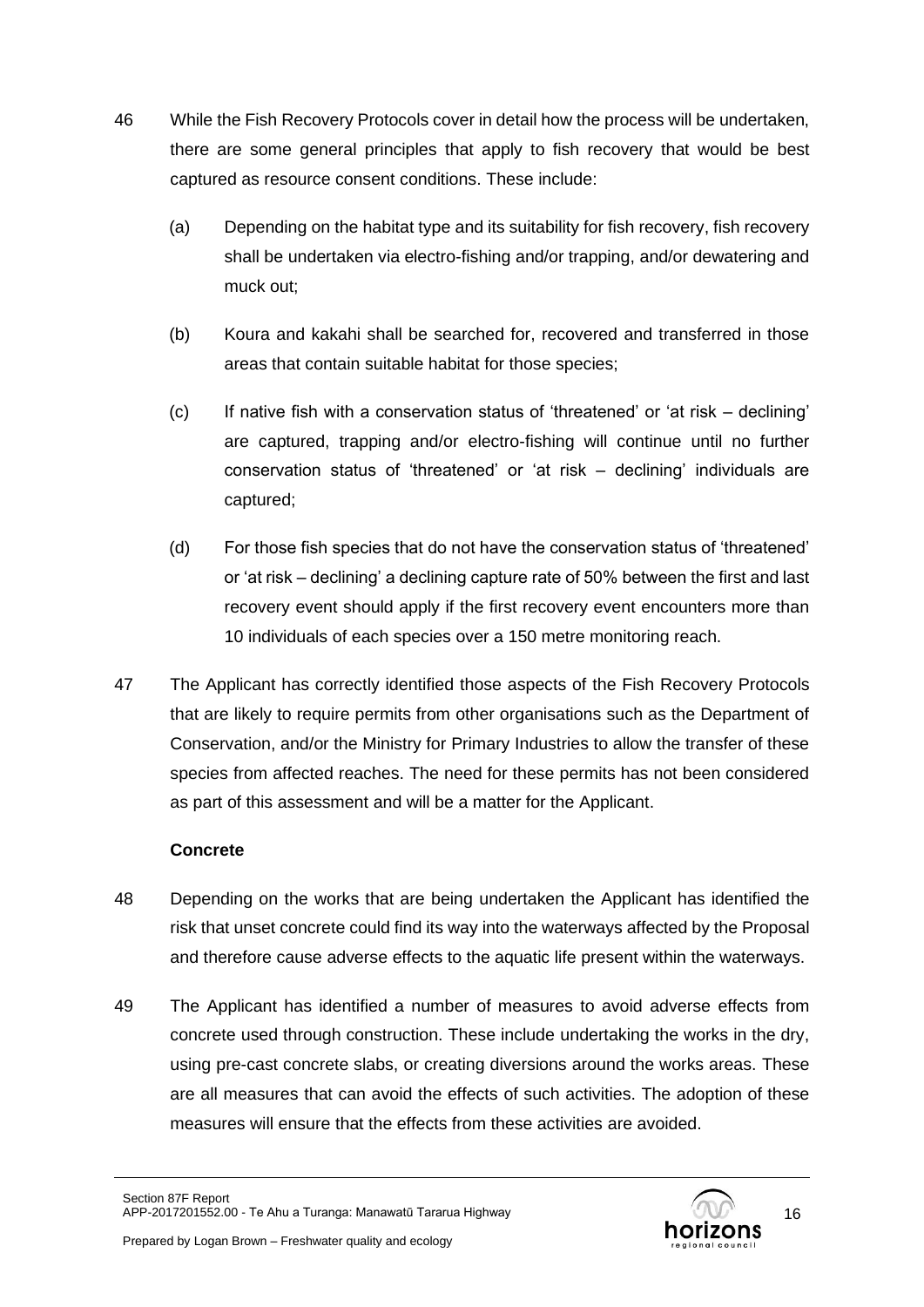#### **Vegetation clearance and onsite mulching**

- 50 Vegetation removal is required as part of the Proposal. As covered in Technical Assessment H - Freshwater Ecology and Technical Assessment C - Water Quality, there are two main ways that the removed vegetation can have effects on water quality and the associated instream ecology (this does not include the functions that riparian vegetation plays in stream health as this is captured under the loss of streams/habitat). The first way is where the storage of mulch and its breakdown results in leachate making its way into surrounding waterways, and the second is when there is direct deposition of mulch and small debris into the waterway. Both factors can cause significant depletion of dissolved oxygen from the water column, resulting in adverse effects for the aquatic life that is present within that waterway.
- 51 As covered in both Technical Assessment H Freshwater Ecology<sup>8</sup> and Technical Assessment C - Water Quality<sup>9</sup> these effects are easily managed through appropriate management regimes such as capturing leachate if generated, not storing large mulch piles next to waterways, and not depositing large amounts of small debris into the streams, especially given the small nature of the majority of the streams affected by the Proposal. For clarity, the installation of large woody debris into streams has beneficial effects on habitat complexity and therefore habitat available for aquatic life and the references above are to small debris (e.g. vegetation that has been mulched).

# **Loss of Stream Habitat/Length**

- 52 The Applicant has undertaken a significant amount of work in identifying those reaches of streams that will be lost or permanently changed through direct in-stream works as a result of the Proposal. These investigations are detailed in Technical Assessment H - Freshwater Ecology. In summary, this work has involved:
	- (a) Walking of the majority of stream length that is to be lost as a result of the Proposal;
	- (b) The use of the Stream Ecological Valuation ("**SEV**") to develop a SEV score for a number of sites in stream reaches that are to be affected by the Proposal;



<sup>8</sup> Technical Assessment H – Freshwater Ecology paragraph 176.

 $9$  Technical Assessment C – Water Quality paragraphs 109 and 110.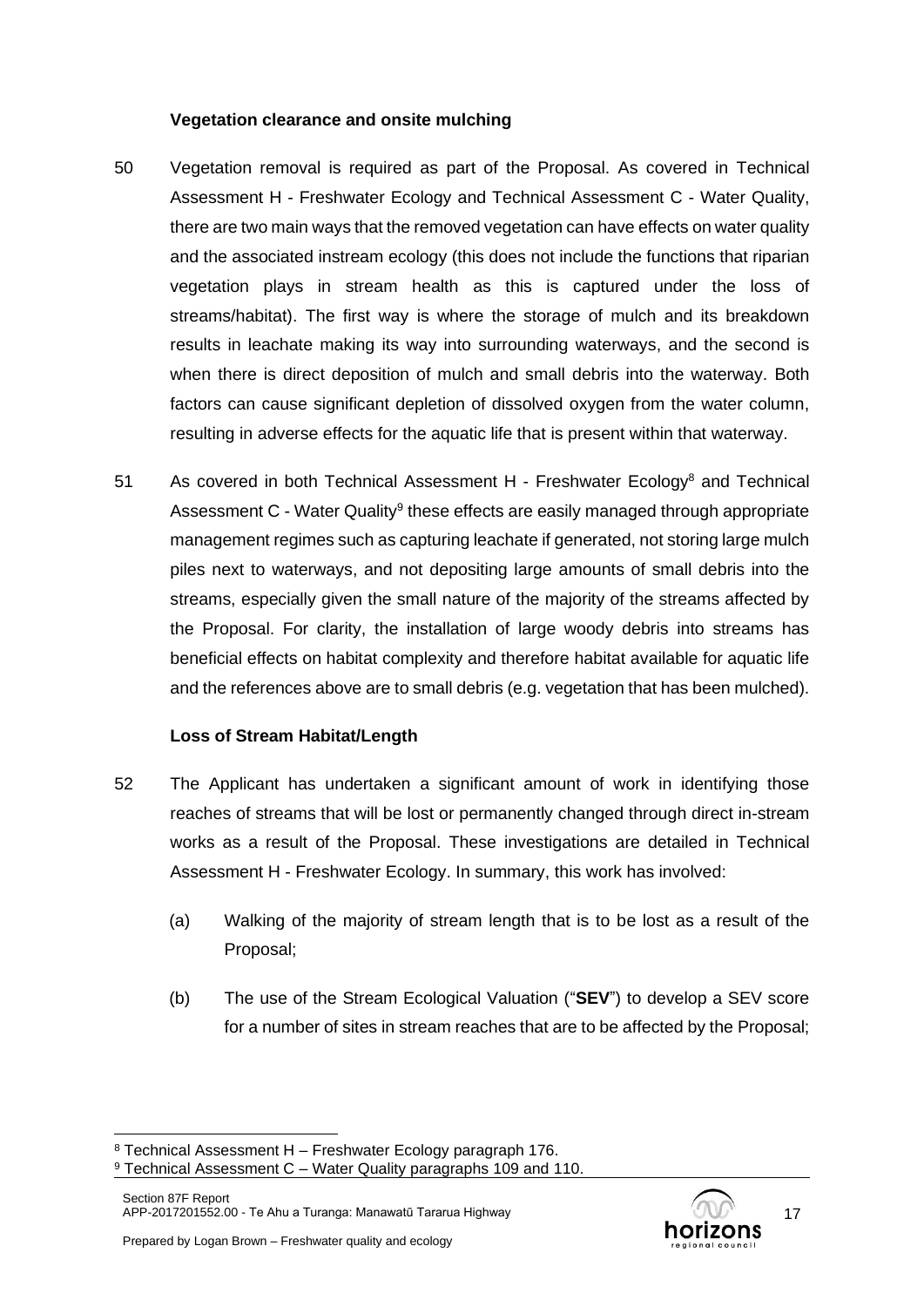- (c) Use of the SEV calculator to predict the value of those affected streams after the works have been completed and mitigation and remedying actions have been implemented; and
- (d) Calculation of current SEV scores at one of the potential offsetting sites.
- 53 The use of the SEV for the Proposal is, in my opinion, an appropriate use of the tool. The methodology provides a transparent, robust approach that has been reviewed and refined since its original development (Neale et al. 2017). The method can be adjusted to local data where it is available to reflect local conditions, and in this Proposal the tool has been modified using a small amount of reference data that Horizons has collected (covered in more detail at paragraph 99 of Technical Assessment H). The use of both the SEV and the Environmental Compensation Ratio ("**ECR**") methodology also allows for the quantum of offsetting to be calculated if avoidance, remediation or mitigation are not possible as a result of any activity.
- 54 The Applicant has considered the length and area of streams that will be lost and/or modified as a result of the Proposal. Modification of waterways will result in a reduction in the ecological function of them and as shown in Table H.18 of Technical Assessment H – Freshwater Ecology, the effect from stream loss and modifications will be very high in some of the catchments. The Applicant has proposed an offsetting package to address these residual effects. The methodology to assess the loss of this stream habitat and/or its function is transparent and based on an accepted methodology for the calculation for the area required to offset the effects of the Proposal.
- 55 To show the potential applicability of offsetting in this case, the Applicant has identified two areas were the offsetting works may occur (subject to final landowner approval). One of these offsetting locations is in the Mangamanaia catchment (Ratahiwi Farm),<sup>10</sup> for which the most baseline information with respect to calculating SEV's has been completed to date. This site looks promising as it provides a "like for like" offset. This is important as it is headwater streams of catchments that are mostly being lost as a result of the Proposal. As such, it is my view that any offsetting work should enhance the same type of habitat type that is being lost. I discuss this site further below.



<sup>&</sup>lt;sup>10</sup> Technical Assessment H – Freshwater Ecology paragraphs 290 to 296.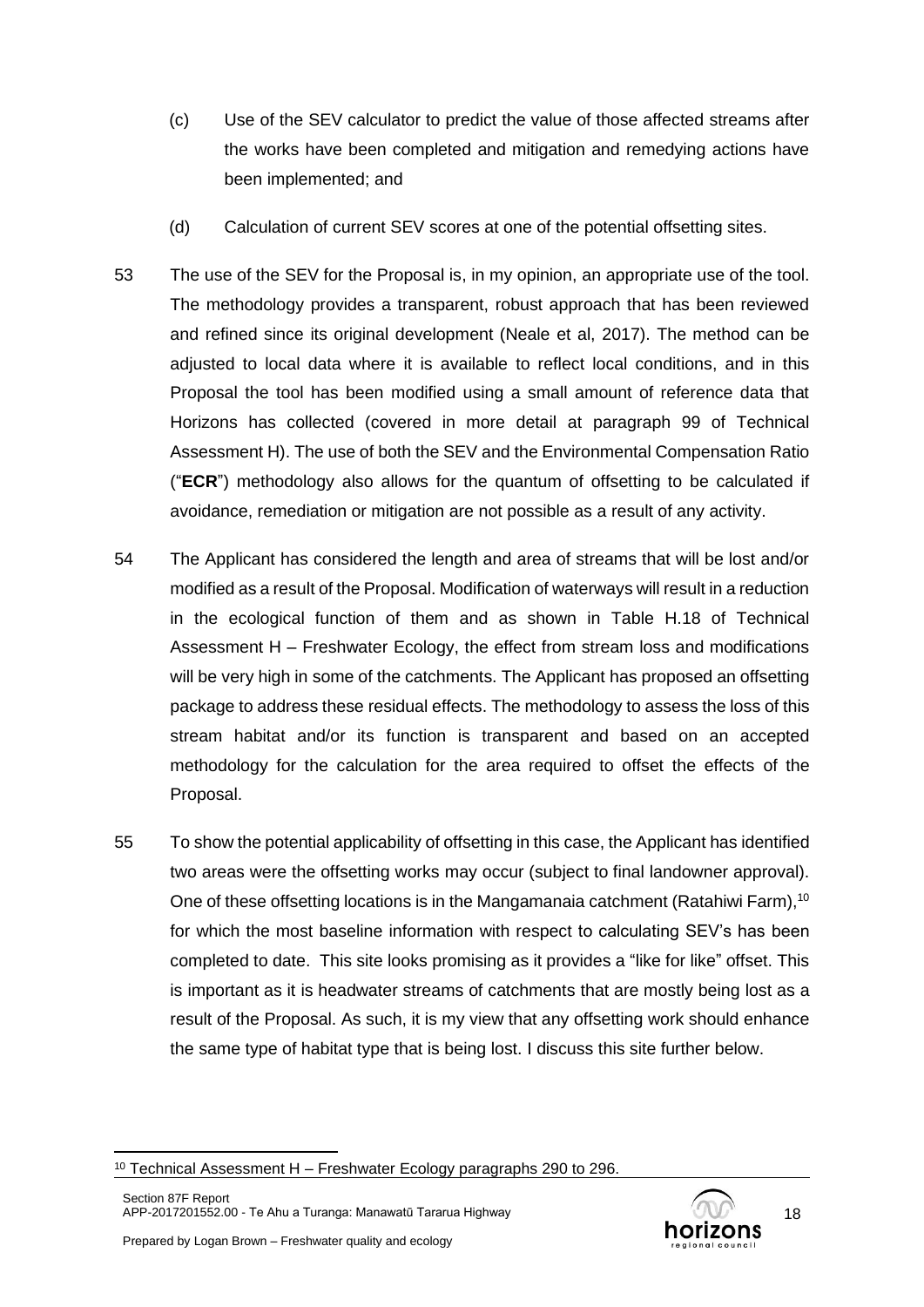#### **Stream Diversions Restoration**

- 56 The application involves a number of stream diversions, which are proposed to provide ecological habitat to mitigate some of the effects of habitat modification, as set out in Technical assessment H - Freshwater Ecology.<sup>11</sup> This mitigation is proposed to be achieved through the enhancement of  $9,520 \text{ m}^2$  of new stream channel. The concept design of these stream diversions is contained in drawing TAT-3-DG-H-1451- C,<sup>12</sup> with placement of these diversions shown in drawings TAT-3-DG-H-1401 to 142i. The actual design varies depending on the type of stream.
- 57 Although the stream diversions look to replicate natural watercourse they also serve another purpose for the roading network, which is the conveyance of water, especially during elevated flows. Therefore, the designs do not fully replicate what a 'natural' environment looks like, especially in relation to keeping taller vegetation (i.e. trees) from being close to the streams edge. This is shown by taller vegetation being planted above the 100 year flood event (represented by the wording "low planting that is not an impediment to flow") (refer to drawing TAT-3-DG-H-1451-C).
- 58 As correctly identified in Technical Assessment H Freshwater Ecology<sup>13</sup> the constructed streams will provide some ecological function (although this will not be as great as a natural stream in which restoration might be undertaken). It is also vitally important that the stream diversions are checked after the restoration works are completed to ensure that the diversions are providing the additional habitat and the ecological benefits anticipated. This is to ensure that what was predicted to occur has occurred and that the diversions contribute (as the Proposal suggests) to offsetting the effects of streambed habitat modification. This 'check' would involve recalculating the SEV scores for the restored site, comparing them back to what was predicted, and then offsetting any difference to ensure no net loss of ecological function. I discuss this approach (or 'check') again in further detail at paragraph [67](#page-20-0) of this report.
- 59 During construction of the new beds for the stream diversions care will need to be taken to ensure that the large substrate does not result in water that does not flow over the created channel (i.e. due to the water effectively flowing through the gaps). Although large boulders and logs provide the habitat complexity and stability to the streambed, a range of substrate size will be needed to fill in the gaps between the



<sup>&</sup>lt;sup>11</sup> Technical Assessment H – Freshwater Ecology paragraphs 278 to 284.

<sup>12</sup> Application Volume II – Drawings – Stormwater.

<sup>&</sup>lt;sup>13</sup> Technical Assessment H – Freshwater Ecology paragraphs 278 to 284.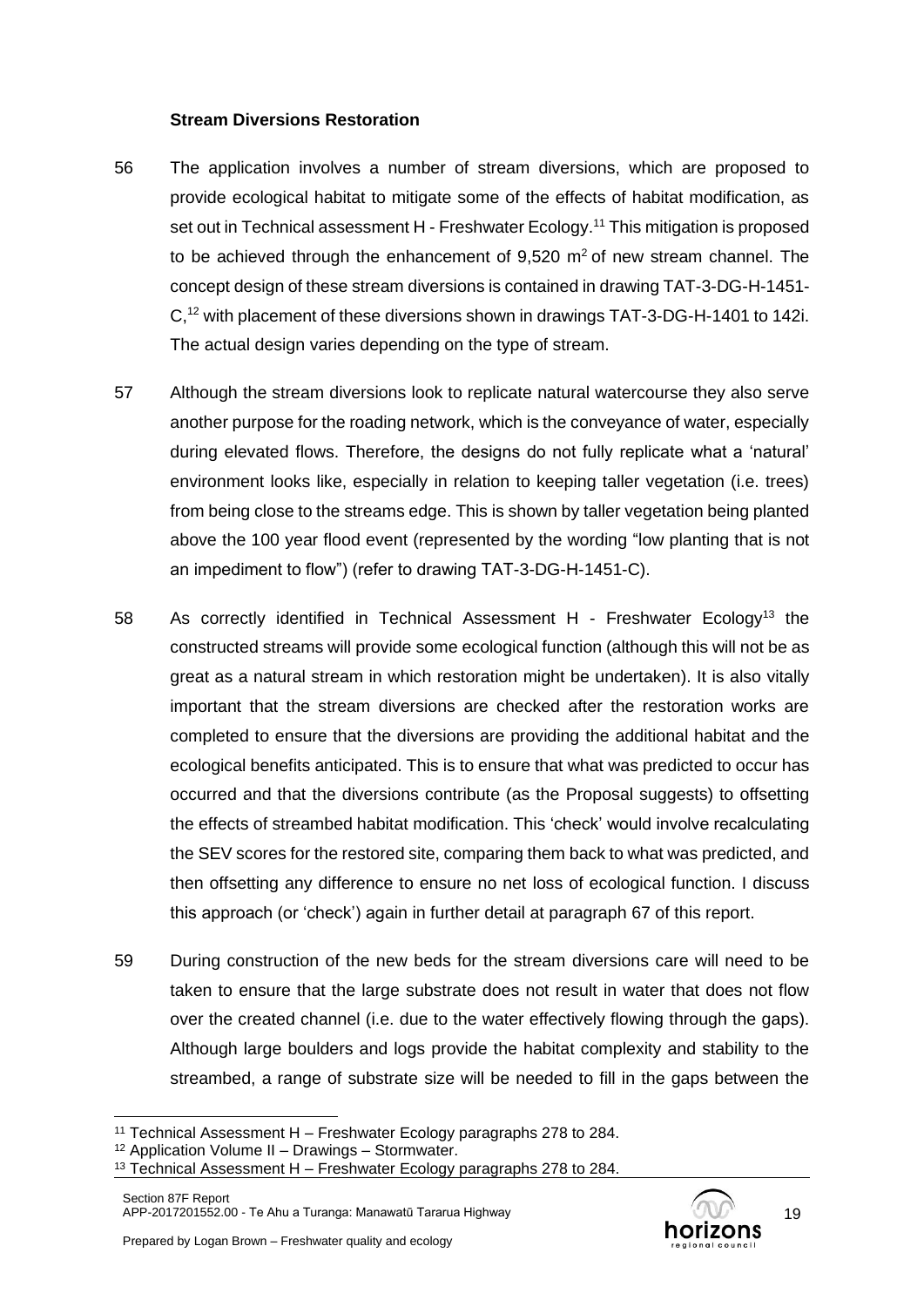rocks and provide complexity to the habitat type. Otherwise, the Applicant would have ended up creating a streambed with all the water flowing underneath it.

- 60 Proposed consent condition EC15 a) i for the stream diversions requires that 9,520  $m<sup>2</sup>$  of new stream channel is constructed and planted to a "maximum width of twenty (20) metres". The wording of the condition and its requirement for a maximum width of 20 metres does not apply best practice to the restoration work. Although 20 metres of planting is considered best practice, the condition presently appears to allow for any distance above 5 metres to comply with the proposed consent condition.<sup>14</sup>
- <span id="page-19-0"></span>61 I understand there are limitations within the roading network as to the width that can be achieved. It is for this reason that the Applicant has confirmed (via the s92 RMA Response) that the minimum distance in which restoration will be completed is 5 metres. It would be useful if the Applicant could clarify whether this reduced distance is also factored into the SEV and ECR predicted values for those reaches that will have less than 20 metres of riparian margin planted. This may be relevant when determining whether there is no net loss. If the minimum width has not been factored into the calculations for those areas where there is less than 20 metres proposed for restoration the SEV will, in my opinion, need to be re-calculated by the Applicant.

# **Offsetting**

- 62 As I have identified above, Technical Assessment H Freshwater Ecology has identified the area of stream that needs to be offset due to residual effects that cannot be avoided, remedied, or mitigated. This has been achieved through the use of the SEV and ECR methodology to establish the required level of offsetting. Appendix H.4<sup>15</sup> contains the outputs from the SEV assessments that have been undertaken and I have confirmed already that these provide a transparent method to consider how the assessment has been undertaken.
- 63 Appendix H.3<sup>16</sup> contains the Offset SEV scores if the Mangamanaia catchment (Ratahiwi Farm) is the area that is used for offsetting to occur. Five classes of stream are provided with the current SEV score and the predicted scores assume best practice for stream restoration is undertaken. This work identifies that restoration areas are available in close proximity to the affected area for offsetting to occur. If

<sup>&</sup>lt;sup>14</sup> The addition of a minimum of 5 metres was added only as part of the s92 RMA Response.

<sup>15</sup> Pages 116 – 123.

<sup>16</sup> Pages 114 – 115.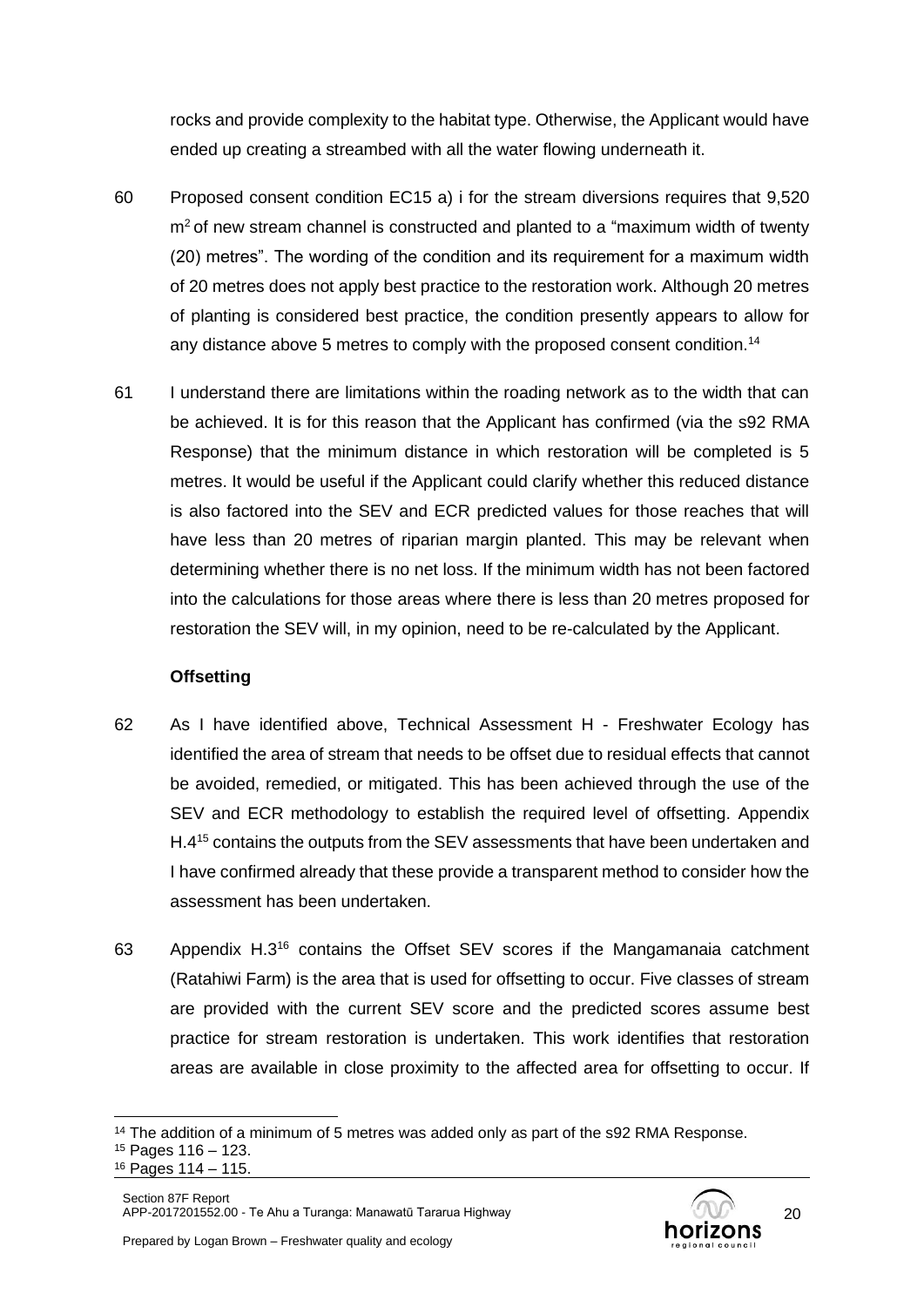Ratahiwi Farm is not to be the final offsetting site (it is yet to be confirmed), the Applicant will need to undertake the same analysis at any new location with the surveys being completed during the same time of the year that the affected reaches survey was undertaken to ensure that the comparison is equal.

- 64 Ratahiwi Farm provides a good example of how the offsetting methodology can be used in catchments that are in close proximity to the Proposal footprint and which share 'like for like' characteristics to the habitat that will be lost. However, if this particular (preferred) site does not eventuate, the same requirements to align with the offsetting principles<sup>17</sup> will need to be followed in further site selection.
- 65 One of the key requirements of offsetting is permanence the outcomes of the proposed offset needs to be secured for the length of time the effect exists for and preferably in perpetuity. Put simply, it is necessary to ensure that what was predicted to occur, actually occurs and that there is a feedback loop to monitor performance.
- 66 The Applicant's proposed Condition EC15 c) requires that the actual stream area lost is confirmed and any changes to the area impacted will require a change in the offset area (EC15 d). However, there is also a need to ensure that what has been predicted to occur at the offset site is what will happen and that the proposed improvement is an actual improvement. Table 4.1 in the Ecology Management Plan contains Outcome performance measures for years 1, 3, 5, and 10 (the riparian component is reproduced in [Table 2](#page-22-0) below). These are important performance measures as they provide the predicted response for the offsetting regime, and therefore should be included in consent conditions as enforceable standards. The management plan(s) should only provide the mechanism by which the performance measures will be met by the Proposal (including monitoring). This will ensure that there is no net loss in ecological function across the Proposal. The Applicant proposes that these performance measures are included in the Planting Establishment Planting Plan<sup>18</sup> however, (as I note above) in my opinion they would sit better within the consent conditions. This is particularly important where the effects are permanent as is the case here.
- <span id="page-20-0"></span>67 In addition, the SEV scores at the offset sites should be recalculated at the end of the relevant time period (as proposed in Table 4.1 of the Ecology Management Plan at 10 years). This work will calculate current SEV scores at the sites (at the time the



<sup>17</sup> Biodiversity Offsetting under the Resource Management Act, 2018, pages 4 and 5.

 $18$  Technical Assessment H – Freshwater Ecology paragraph 276.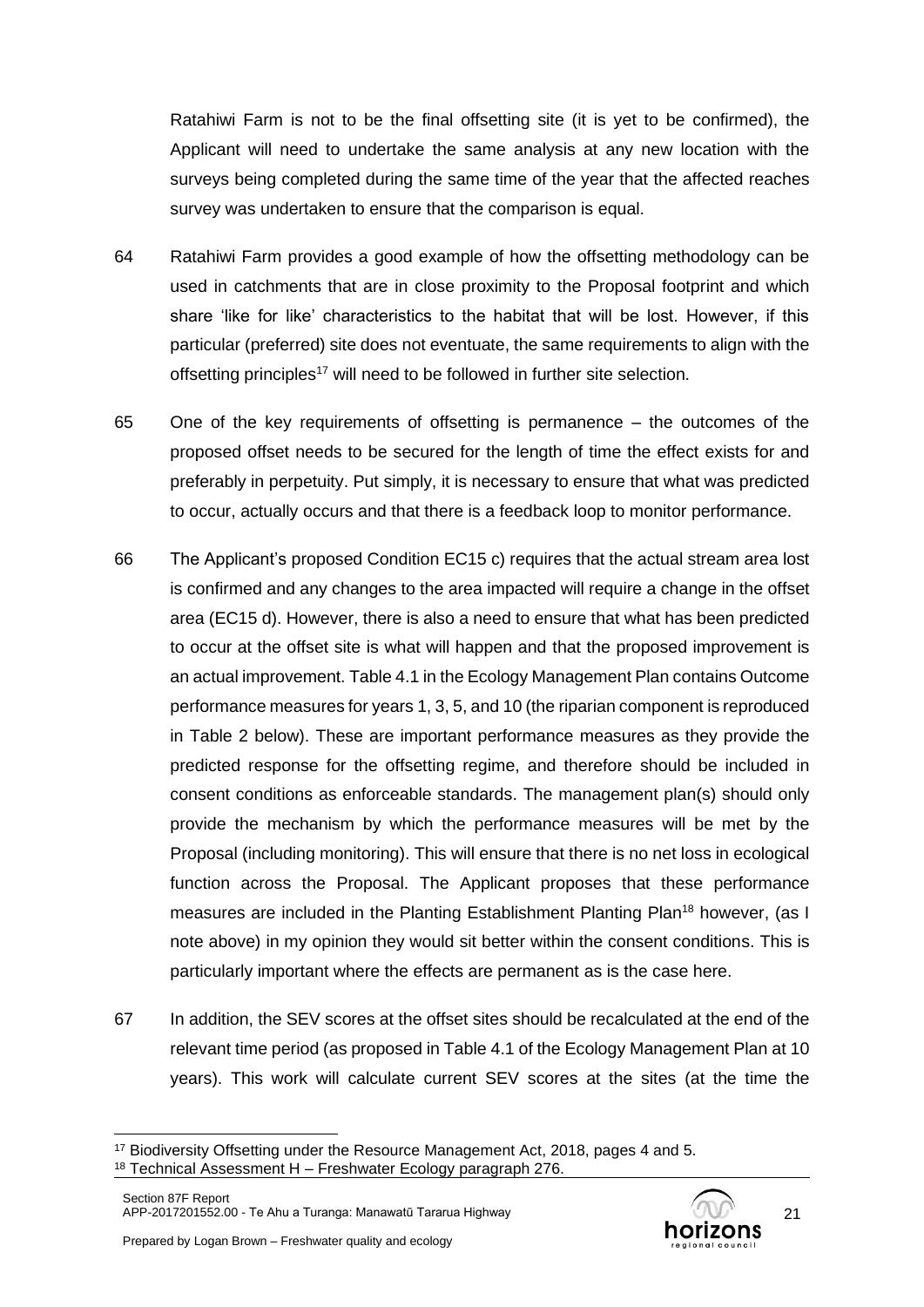measurements are undertaken), which can then be compared back to what was predicted to occur. There is a possibility that the predicted scores will not be met and therefore confirming the actual score is important. The result may warrant revisiting the amount of area that offsetting needs to occur at if the SEV's are to be achieved. When dealing with biological systems there are many reasons that what is predicted to occur does not occur, such as weather conditions during the growing season, different soils and nutrient availability etc. The key is to ensure that the Proposal has the ability to adapt to these occurrences.

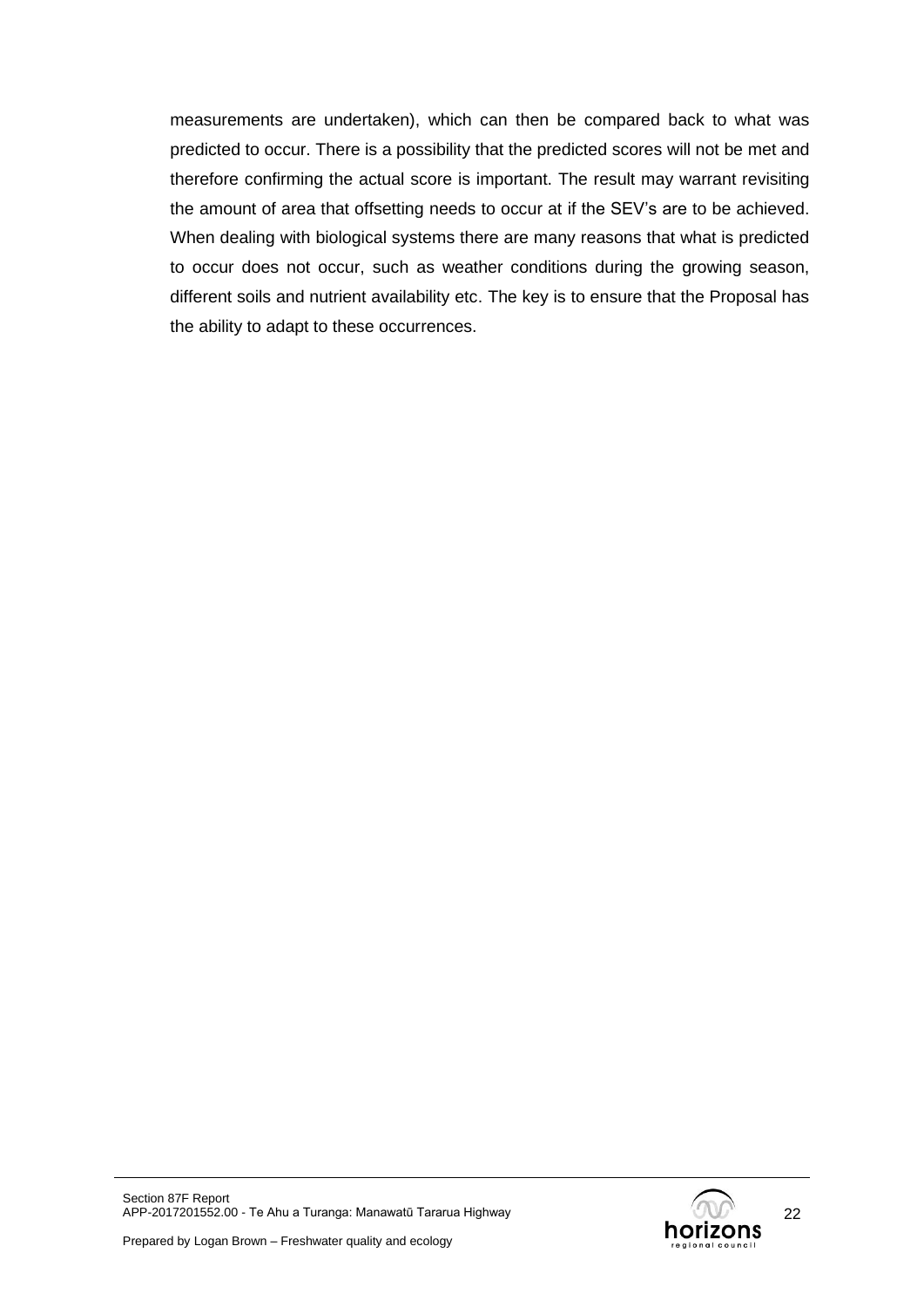| <b>Vegetation/ecosystem</b>                           | <b>Restoration</b>                                                                                                                                                         | <b>Outcome performance measures</b>                                                                                               |                                                                                                                                        |                                                                                                                                                                                                                                                                                                          |                                                                                                                                                                                                                                                                                                             |  |
|-------------------------------------------------------|----------------------------------------------------------------------------------------------------------------------------------------------------------------------------|-----------------------------------------------------------------------------------------------------------------------------------|----------------------------------------------------------------------------------------------------------------------------------------|----------------------------------------------------------------------------------------------------------------------------------------------------------------------------------------------------------------------------------------------------------------------------------------------------------|-------------------------------------------------------------------------------------------------------------------------------------------------------------------------------------------------------------------------------------------------------------------------------------------------------------|--|
| type                                                  | outcome                                                                                                                                                                    | End of Year 1                                                                                                                     | End of year 3                                                                                                                          | End of Year 5                                                                                                                                                                                                                                                                                            | End of Year 10                                                                                                                                                                                                                                                                                              |  |
| <b>Offset</b><br><b>Streams</b><br><b>Planting</b>    | <b>Streams</b><br>will<br>be<br>full<br>mostly<br>or<br>with<br>shaded,<br>a<br>medium<br>range of<br>sized<br>trees<br>with<br>interspersed<br>kahikatea<br>and<br>totara | ■ 75% survival<br>Invasive weeds<br>absent or at low<br>levels<br>■ Animal<br>browse<br>has no significant<br>impact              | ■ 75% survival<br>■ 80% of original<br>diversity<br>• Canopy<br>beginning to close<br>• Invasive<br>weed<br>absent or at low<br>levels | ■ Starting<br>crop<br><b>FTG</b><br>$\blacksquare$ Weeds<br>under<br>control and<br>not<br>spreading<br>■ Animal<br>browse<br>has no significant<br>impact on planting<br>- Natural<br>regeneration<br>occurring<br>■ Enrichment<br>species 80% of<br>original diversity<br>■ Enrichment 75%<br>survival | $\blacksquare$ Starting<br>crop<br>have 80% canopy<br>Grass<br>and<br>weeds are<br>now<br>suppressed<br><b>Enrichment</b><br>species are well<br>established in the<br>understory<br>and<br>sub canopy<br>A clear trajectory<br>towards<br>the<br>state<br>outcome<br>described for this<br>vegetation type |  |
| <b>Potential SFL Stream</b><br><b>Offset Planting</b> | will<br><b>Streams</b><br>be<br>full<br>mostly<br>or<br>with<br>shaded,<br>a<br>medium<br>range of<br>sized<br>trees<br>with<br>interspersed<br>kahikatea<br>and<br>totara | ■ 75% survival<br>Invasive weeds<br>absent or at low<br>levels<br>$\blacksquare$ Animal<br>browse<br>has no significant<br>impact | ■ 75% survival<br>■ 80% of original<br>diversity<br>• Canopy<br>beginning to close                                                     | $\blacksquare$ Starting<br>crop<br><b>FTG</b><br>■ Weeds<br>under<br>control and<br>not<br>spreading                                                                                                                                                                                                     | ■ Starting<br>crop<br>have 80% canopy<br>$\blacksquare$ Grass<br>and<br>weeds are<br>now<br>suppressed<br><b>Enrichment</b><br>species are well<br>established in the                                                                                                                                       |  |

# <sup>◼</sup> **Table 2: Table 4.1 of the Ecology Management Plan with only the riparian components.**

<span id="page-22-0"></span>Section 87F Report APP-2017201552.00 - Te Ahu a Turanga: Manawatū Tararua Highway

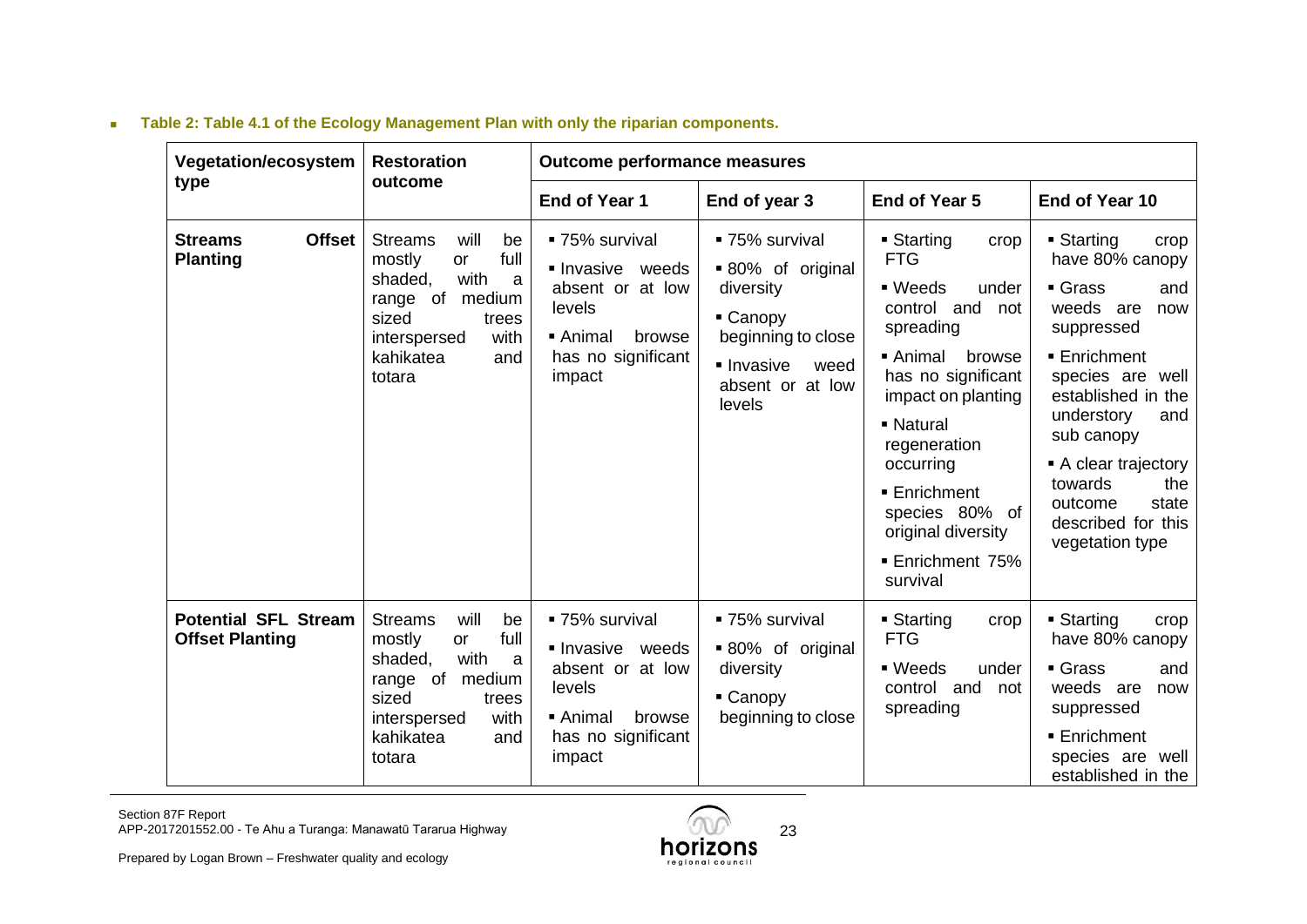|                                                       |                                                                                                                                                                                   |                                                                | lnvasive<br>weed<br>absent or at low<br>levels                                                                                       | ■ Animal<br>browse<br>has no significant<br>impact on planting<br>- Natural<br>regeneration<br>occurring<br>■ Enrichment<br>species 80% of<br>original diversity<br><b>Enrichment 75%</b><br>survival                                                                                         | and<br>understory<br>sub canopy<br>A clear trajectory<br>towards<br>the<br>state<br>outcome<br>described for this<br>vegetation type                                                                                                                                                                     |
|-------------------------------------------------------|-----------------------------------------------------------------------------------------------------------------------------------------------------------------------------------|----------------------------------------------------------------|--------------------------------------------------------------------------------------------------------------------------------------|-----------------------------------------------------------------------------------------------------------------------------------------------------------------------------------------------------------------------------------------------------------------------------------------------|----------------------------------------------------------------------------------------------------------------------------------------------------------------------------------------------------------------------------------------------------------------------------------------------------------|
| <b>Potential HFL Stream</b><br><b>Offset Planting</b> | will<br><b>Streams</b><br>be<br>full<br>mostly<br><b>or</b><br>with<br>shaded,<br>a<br>range of<br>medium<br>sized<br>trees<br>with<br>interspersed<br>kahikatea<br>and<br>totara | ■ 75% survival<br>Invasive weeds<br>absent or at low<br>levels | ■ 75% survival<br>■ 80% of original<br>diversity<br>• Canopy<br>beginning to close<br>lnvasive<br>weed<br>absent or at low<br>levels | ■ Starting<br>crop<br><b>FTG</b><br>■ Weeds<br>under<br>control and not<br>spreading<br>■ Animal<br>browse<br>has no significant<br>impact on planting<br>- Natural<br>regeneration<br>occurring<br>■ Enrichment<br>species 80% of<br>original diversity<br><b>Enrichment 75%</b><br>survival | $\blacksquare$ Starting<br>crop<br>have 80% canopy<br>Grass<br>and<br>weeds are<br>now<br>suppressed<br>■ Enrichment<br>species are well<br>established in the<br>understory<br>and<br>sub canopy<br>• A clear trajectory<br>towards<br>the<br>state<br>outcome<br>described for this<br>vegetation type |



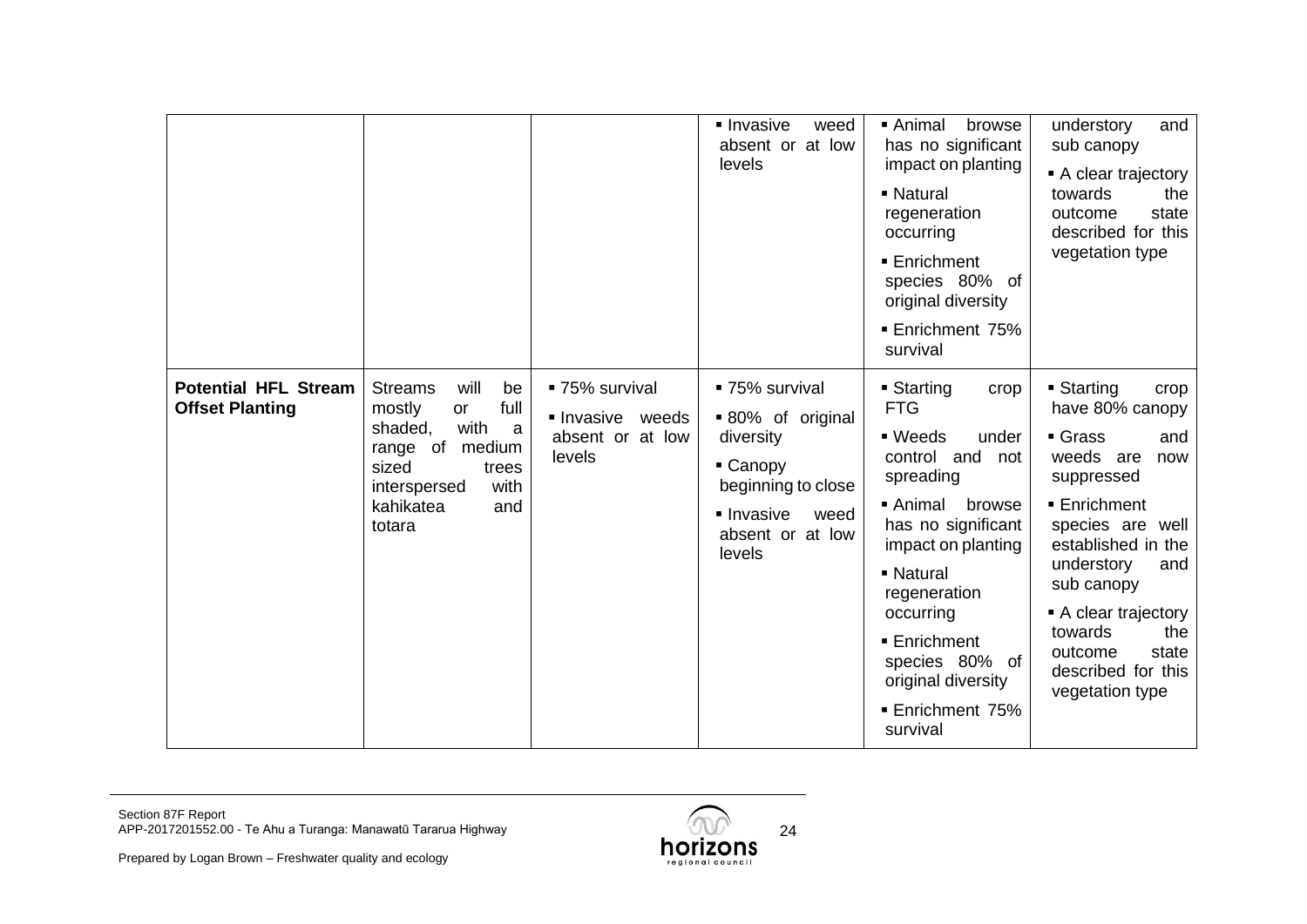#### **Effects of Sedimentation and Standards**

- 68 The Proposal will involve approximately 195 hectares of earthworks (paragraph 23, Technical Assessment A Erosion and Sediment Control). Net sediment yields from the earthworks (using the USLE method) are estimated to be about 2 to 3 times higher than sediment yields from the current land use. Most of this sediment load will be discharged over short durations during wet weather events. Therefore, the wet weather suspended sediment concentrations are likely to increase by a similar amount (paragraph 95, Technical Assessment C – Water Quality). As with any large scale construction project there is a risk of discharges of sediment into waterways, and even with best practice sediment management there will still be some construction sediment effects. The question really becomes the magnitude of those effects.
- 69 The Applicant has assessed the effects of the extra sediment at both a sub-catchment scale (Tables C.13 and C.14 Technical Assessment C, Water Quality) and at a wider Manawatū catchment scale (paragraph 97, Technical Assessment C, Water Quality). Both assessments are necessary to consider the full effects of the Proposal. However, I would usually expect the immediate receiving environment (i.e. at the affected reach, sub-catchment) to be considered before the wider receiving environment.
- 70 The effects of sedimentation on waterways within the Manawatū catchment is a recognised water quality issue. Horizons has one of the largest Sustainable Land Use Initiatives programmes in the country, with funding from ratepayers, central Government (via MPI), and landowners. The purpose of the Horizons programme is to keep sediment on land and in turn, reduce the sediment concentrations within the Manawatū catchment (as well as other catchments within the Horizons Region).
- 71 As covered in Technical Assessment H Freshwater Ecology and Technical Assessment C - Water Quality, the effects of sediment, both suspended and deposited, on the freshwater values within waterways is well established through years of research and the development of New Zealand specific guidelines for waterways.
- 72 To assist in explaining the impact of fine sediment in our waterways, I have included a diagram below that was prepared to support the development of a sediment attribute (Franklin, P., Stoffels, R., Clapcott, J., Booker, D., Wagenhoff, A., Hickey, C, 2019) within the NPSFM (Proposed 2019). The diagram shows the complex links that increased fine sediment can have on waterways. It depicts how sediment that does

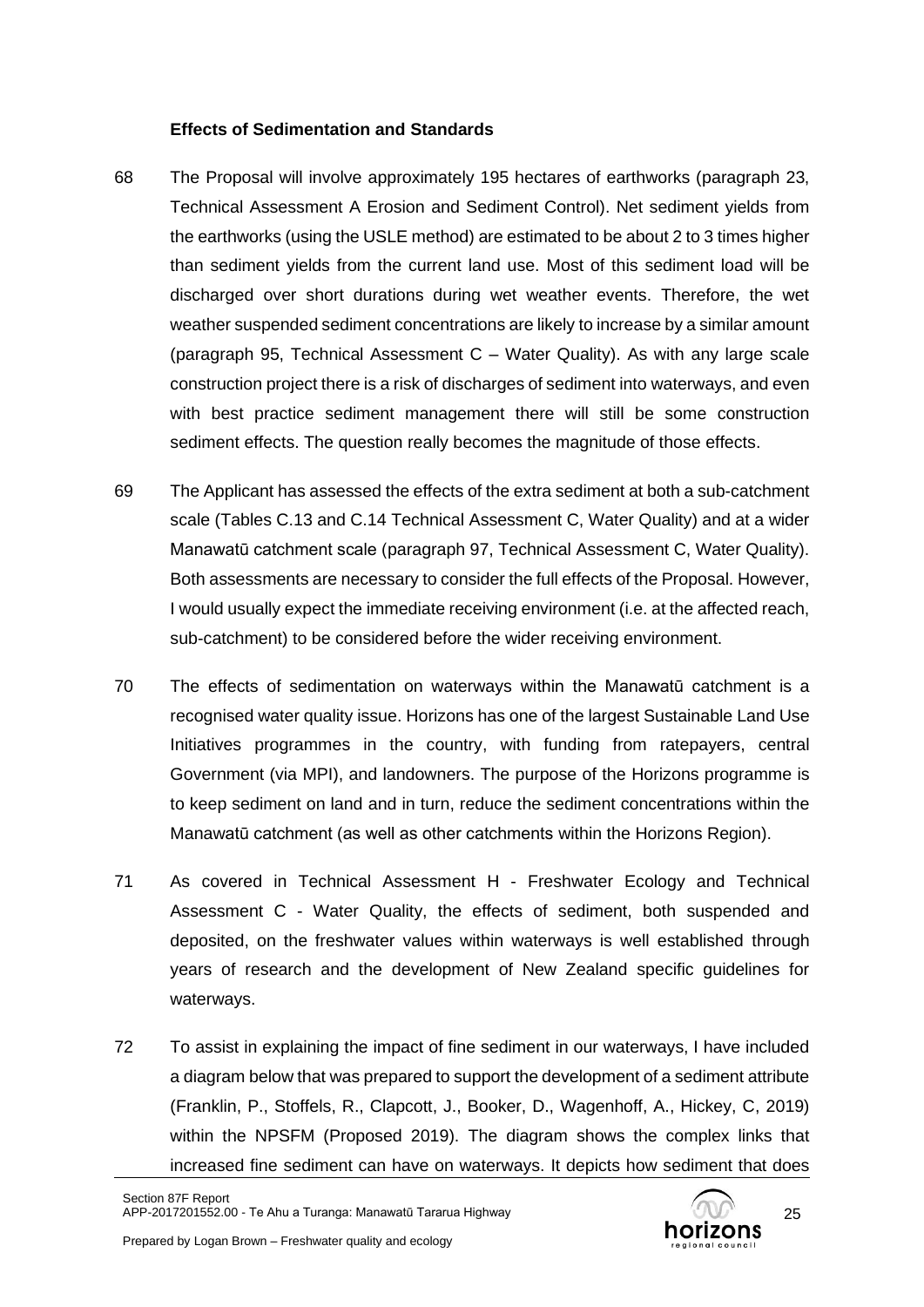not remain as suspended sediment drops out of suspension and becomes deposited sediment. This is especially true for heavier sediment particles in areas where the velocity of the water is lower (as the velocity is lower sediment particles drop out of suspension and become deposited sediment more readily).



Figure 2-1: Conceptualisation of key effects pathways showing the negative impacts of increased fine sediments on aquatic organisms.  $\uparrow$  = increases;  $\downarrow$  = decreases;  $\Delta$  = changes (may be up or down).

*Figure 2:* Figure showing the pathway for effects from increased fine sediment supply into waterways (Franklin, P., Stoffels, R., Clapcott, J., Booker, D., Wagenhoff, A., Hickey, C, 2019).

- 73 Documentation on the effects of suspended and deposited sediment shows the following instream effects (Davies-Colley, R., Hicks, M., Hughes, A., Clapcott, J., Kelly, D., & Wagenhoff, A., 2015):
	- (a) Sediment deposition can lead to periphyton loss. This is a result of fine sediment covering larger substrate on which periphyton is normally able to grow on. In addition, the suspension of sediment in the water column reduces the amount of sunlight that reaches the streambed and reduces the ability for periphyton growth. Periphyton at low levels forms the base of the food chain

Section 87F Report APP-2017201552.00 - Te Ahu a Turanga: Manawatū Tararua Highway

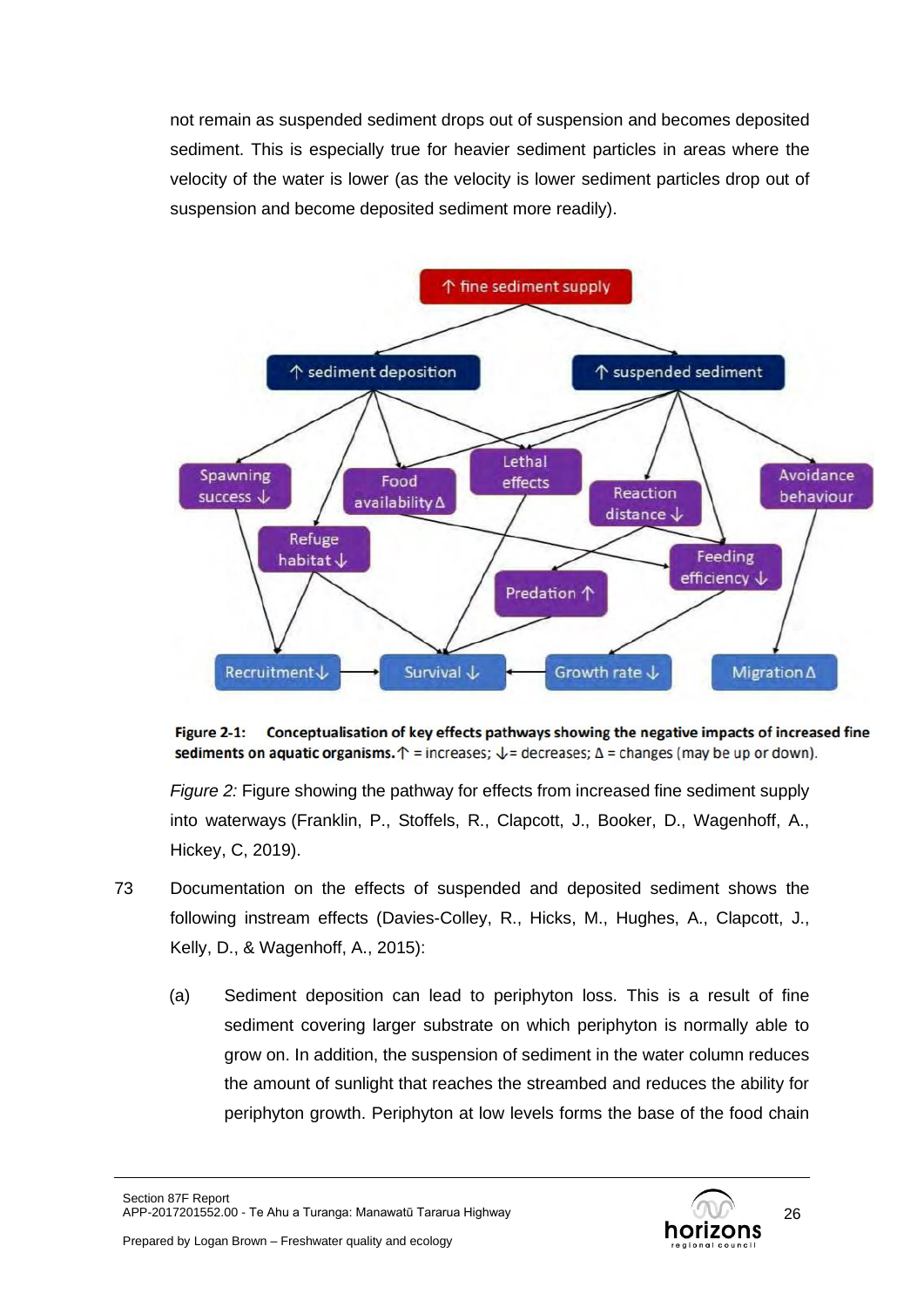as a food source for macroinvertebrates and its reduction impacts on food supply.

- (b) Deposited sediment results in degradation of macroinvertebrate communities that are present at a site/s and downstream reaches affected by the deposited sediment. This degradation in the macroinvertebrate communities occurs for a range of reasons including:
	- (i) Deposited sediment reducing the interstitial space (the empty area between rocks that macroinvertebrates use as refugia from predators or unsuitable instream conditions i.e. floods) that is available for macroinvertebrates to inhabit; and
	- (ii) Change in periphyton communities changing the food supply that is available for macroinvertebrates to consume.
- (c) Sediment leads to changes in the fish communities that are seen at a site for the following reasons:
	- (i) Suspended sediment reduces the ability of sight feeding fish to be able to detect their prey due to decreased water clarity;
	- (ii) Suspended sediment has been shown to cause damage to the gills of fish through physical abrasion of the gills with the sediment particles;
	- (iii) Many native nocturnal fish species use the interstitial spaces within rivers as cover during the day. The deposition of sediment effectively fills in these interstitial spaces which means they are unavailable for fish to use;
	- (iv) Deposited sediment has the ability to prevent the development of macroinvertebrate and fish eggs as the sediment smothers the eggs preventing the transfer of dissolved oxygen to the developing organism;
	- (v) There is a change in food supply due to the change in macroinvertebrate communities.
- 74 The technical assessments accompanying the application confirm that the bulk earthworks during construction will increase sediment loss into waterways. This will be particularly apparent during rainfall events and in particular high intensity rainfall

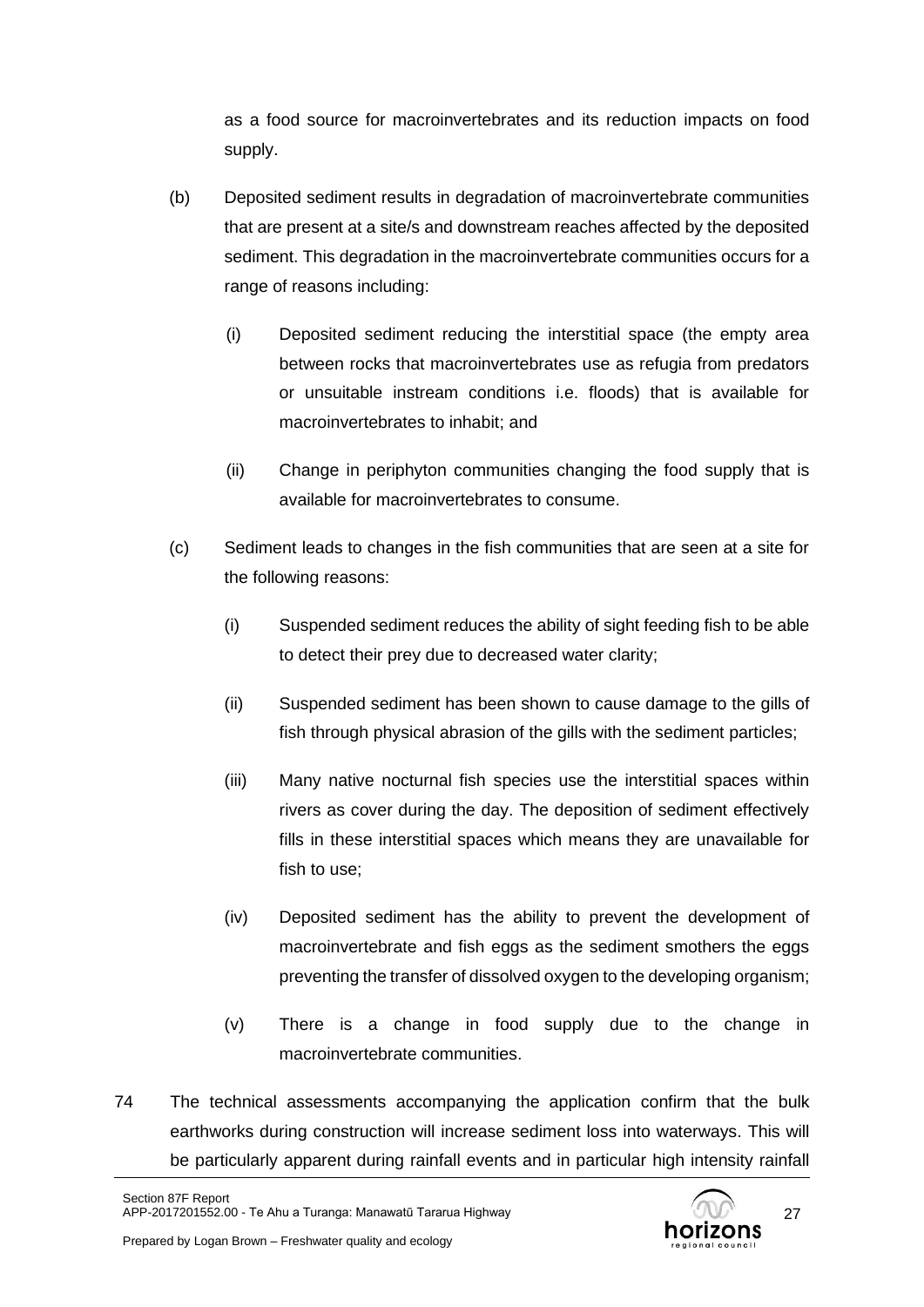events and in smaller sub-catchments. The technical assessments also work on the basis that the effects from sedimentation will only be short-term and that once works are completed sedimentation levels within the streams will return to pre-construction levels. The return to pre-construction conditions is proposed by the Applicant to be shown through monitoring that will occur prior, during and post construction.

75 As part of its s92 RMA Response, the Applicant has proposed the following environmental bottom lines as a return to pre-construction levels:<sup>19</sup>

> A year of quarterly post-construction monitoring is proposed. Section 10.7.4.4 in the Ecology Management Plan will be updated to provide the following bottom lines:

- (a) 20% or greater decrease in mean QMCI relative to the lowest score from baseline monitoring that persists for 2 or more quarterly monitoring occasions; or
- (b) Decline in median percent (%) EPT taxa richness of 20% or more compared to baseline monitoring scores that persists for 2 or more quarterly monitoring occasions.
- 76 Although proposed as a bottom line, the additional analysis required if the 'bottom lines' are exceeded suggests that these requirements are more like triggers for further assessment of the cause and significance of the change. I have concerns with this approach and the absence of a threshold.
- 77 The s92 RMA Response provides the following information as to what will be considered; 20 *"Should these bottom lines be exceeded, an assessment of freshwater ecological effects should be undertaken to ascertain if there are adverse effects beyond what was anticipated by the Freshwater Ecology - Technical Assessment H. This will be undertaken with consideration of results obtained in paired-catchment control sites, natural variability and in relation to seasonal/rain related patterns. This is further described in the response to Q2.1 below*".
- 78 I am concerned that this additional step occurs after the 'bottom lines' have been exceeded. This approach is especially evident in the following statement *"Project ecologist to assess to determine if further mitigation or offset measures are warranted if the effects are additional to those already anticipated and are likely to persist."* (Section 2.1 of the s92 RMA Response). In my opinion, exceeding the "bottom lines"



<sup>19</sup> s92 RMA Response Letter Section 2.2.

<sup>20</sup> s92 RMA Response Letter Section 2.2.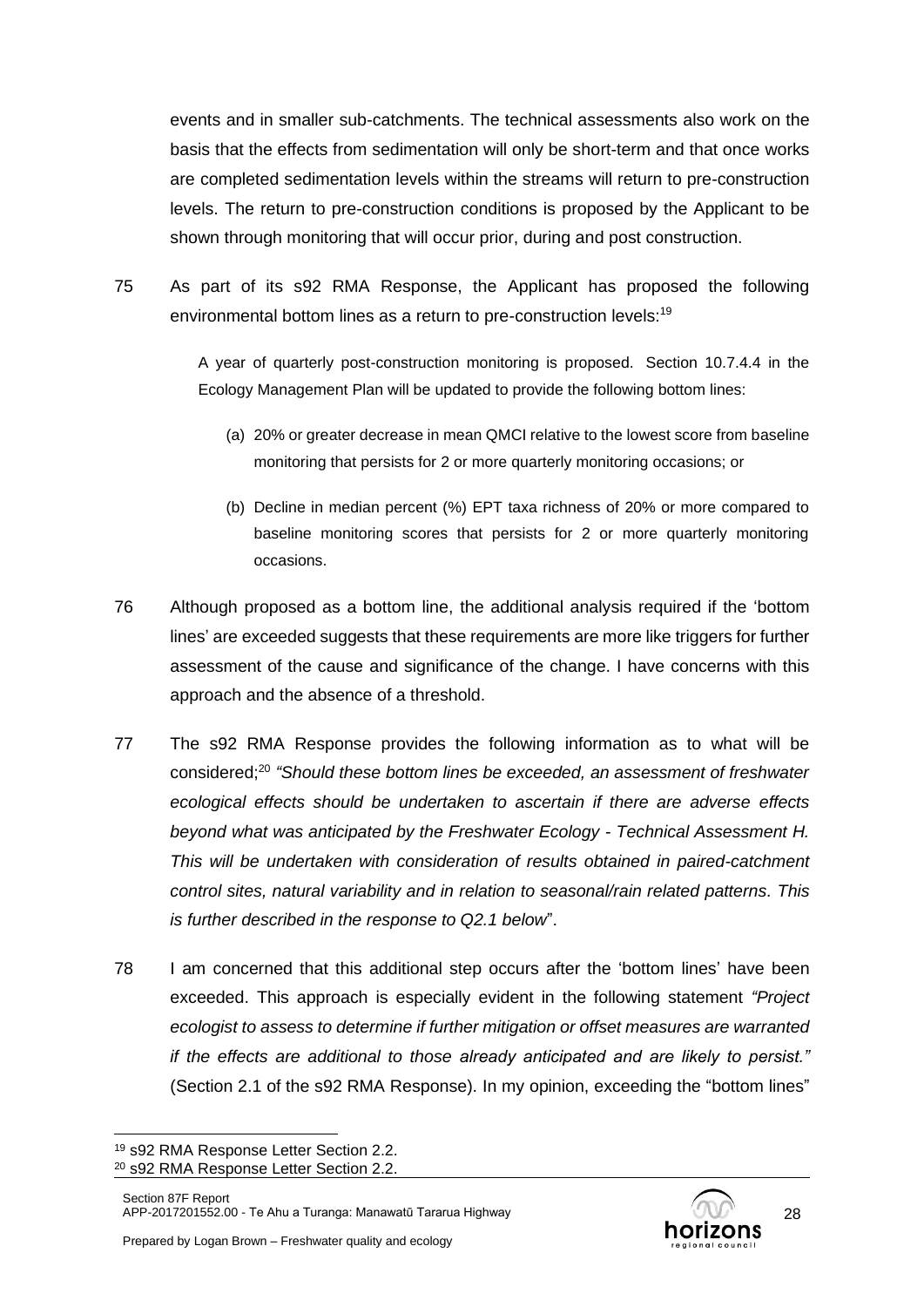is already stepping outside of the anticipated effects of the Proposal and further investigation as to whether action is required is insufficient. Action must also be taken to address the effect. It is also inappropriate to revisit "bottom lines" in circumstances where assumptions on the breadth and significance of effects of aspects of the Proposal have been based on those parameters. In my opinion if the "bottom lines" are exceeded additional monitoring is required to establish the further mitigation or offset measures required (not if required) to address the unanticipated effects.

79 From an ecological perspective, I would recommend the following amendments to Table 2 of the s92 RMA Response (section 2.1) to reflect this.

| Monitoring results (summary)                                                                                | Further action after a year of monitoring                                                                                                                                                                                                                                                                   |
|-------------------------------------------------------------------------------------------------------------|-------------------------------------------------------------------------------------------------------------------------------------------------------------------------------------------------------------------------------------------------------------------------------------------------------------|
| Triggers and bottom lines are consistently<br>achieved within the one-year post-<br>construction monitoring | No additional action required<br>Monitoring may be stopped after half a year<br>should results clearly indicate environment has<br>returned to a pre-construction state.                                                                                                                                    |
| Bottom lines not met within one-year post-<br>construction monitoring period.                               | Monitoring to continue for at least another year.<br>Project ecologist to assess to determine<br>whether additional monitoring (up to one year)<br>and or determine what action is required to<br>mitigate or offset the effects based on the<br>anticipated magnitude of effect and monitoring<br>results. |
|                                                                                                             | Assessment to include any possible cause of<br>change and analysis beyond bottom line<br>measures (may include for example, statistical<br>cluster analysis to identify community change or<br>other variables observed/monitored post-<br>construction).                                                   |
|                                                                                                             | Project ecologist to assess to determine the if<br>further mitigation or offset measures required to<br>address the unanticipated effects. are<br>warranted if the effects are additional to those<br>already anticipated and are likely to persist.                                                        |

**Table 3: Post construction monitoring, assessment against meeting pre-construction instream conditions, and further mitigation or offsetting requirements.**

80 The effects of sedimentation can be reversed if the source of sediment is stopped. This effectively means that sediment that has been deposited onto the stream bed in previous events is flushed from the system. However, looking at the sediment on the stream bed surface is only part of the story when looking at the effects of sedimentation. Streams can effectively be considered high rise buildings (except the building is upside down and the penthouse is the visible part of the stream bed i.e. the

Section 87F Report APP-2017201552.00 - Te Ahu a Turanga: Manawatū Tararua Highway

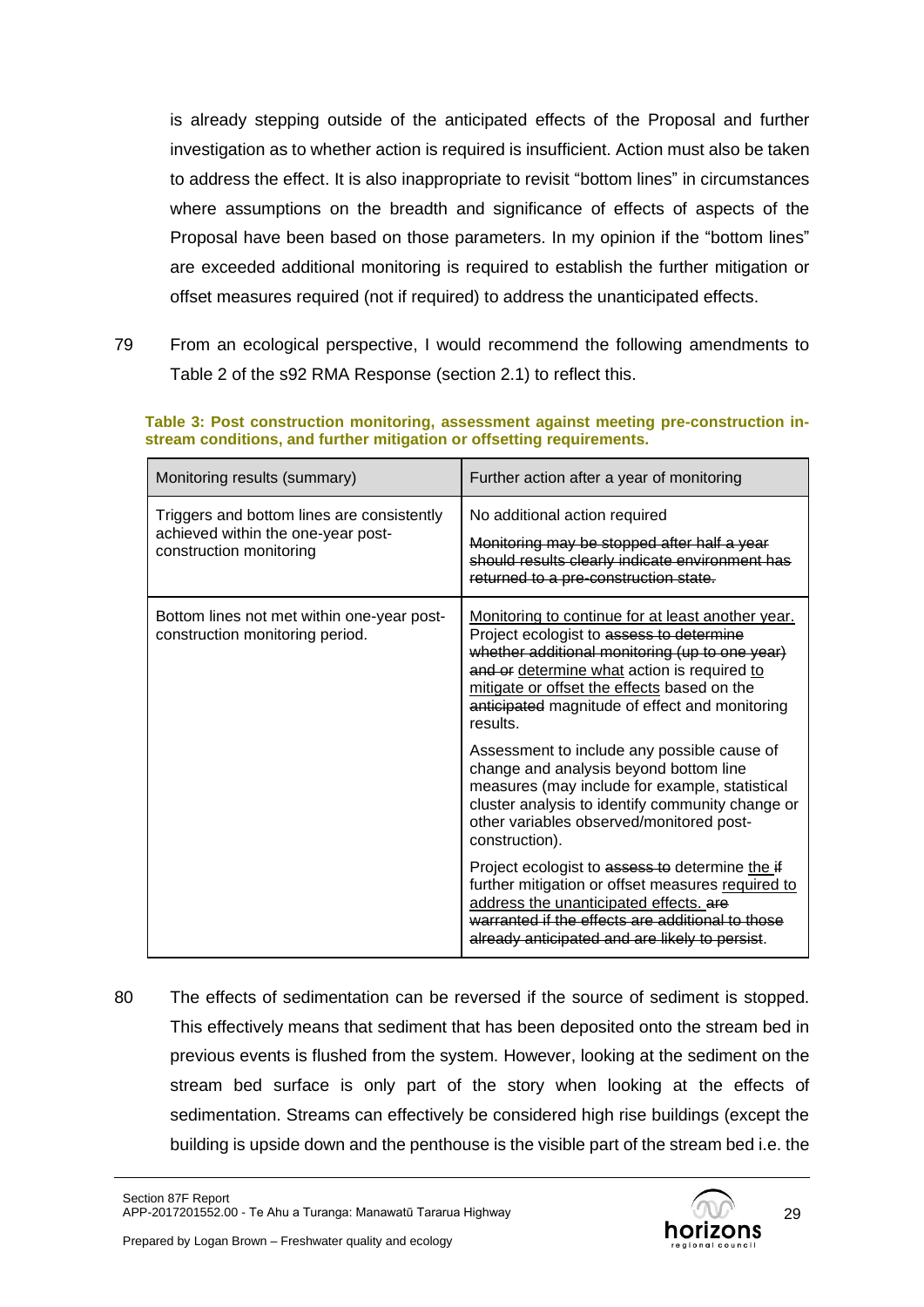best habitat is at the stream bed). Deposited sediment makes its way into the lower layers (storeys) of the building and overtime the deposition of sediment fills these storeys and effectively reduces the amount of habitat that is available for aquatic life to be able to use as refugia from unsuitable climatic events and predators. Once the source of sediment is stopped, the top layers of sediment are flushed from the system by freshes (small floods) and larger events. In order to remove the sediment that has been deposited into those lower layers, larger events are however required to move some of the larger substrate and enable sediment to be removed. Given that there are so many variables outside of the Applicant's control around removing sediment from the streams/waterways, I do not consider it to be as simple as stating (as the Applicant has done) that sedimentation is a short term effect of the Proposal.

81 New Zealand has a standardised set of protocols for monitoring deposited sediment - Sediment Assessment Methods: Protocols and guidelines for assessing the effects of deposited fine sediment on in-stream values (Clapcott et al, 2011). Within this document there are a number of ways to monitor deposited sediment within waterways and the relevance of each of the monitoring methods depends on what information is being gathered (refer [Table 4,](#page-29-0) NZ Sediment Protocols, page 14).

| <b>Type</b>                              | оf        | <b>Sediment component</b>                           |                                 |                                                         |  |
|------------------------------------------|-----------|-----------------------------------------------------|---------------------------------|---------------------------------------------------------|--|
| assessment                               |           | <b>Sediment</b><br>cover                            | <b>Substrate</b><br>composition | <b>Interstitial</b><br>space                            |  |
| <b>State</b><br>Οf<br><b>Environment</b> | the       | <b>Bankside</b><br>visual estimate<br>of % sediment | Wolman<br>pebble count          | Quorer SIS<br>Quorer<br>Or<br><b>SBSV</b><br>Or Shuffle |  |
| <b>Assessment</b><br>effects             | <b>of</b> | In-stream<br>visual estimate<br>of % sediment       | Wolman<br>pebble count          | Quorer SIS<br>Sediment<br>depth (mm)                    |  |

<span id="page-29-0"></span><sup>◼</sup> **Table 4: Recommended sediment protocols based on protocol testing and validation.**

82 The depth of sediment is important when considering the potential effects on the receiving environments. I note that the Te Ahu a Turanga Manawatū Tararua Highway – Baseline Freshwater Monitoring Plan (James, 2018) proposed to monitor the level of deposited sediment within the streambed through the shuffle index (Clapcott, 2011). However, in the monitoring analysis report (James, 2019) it is noted that the small

Section 87F Report APP-2017201552.00 - Te Ahu a Turanga: Manawatū Tararua Highway

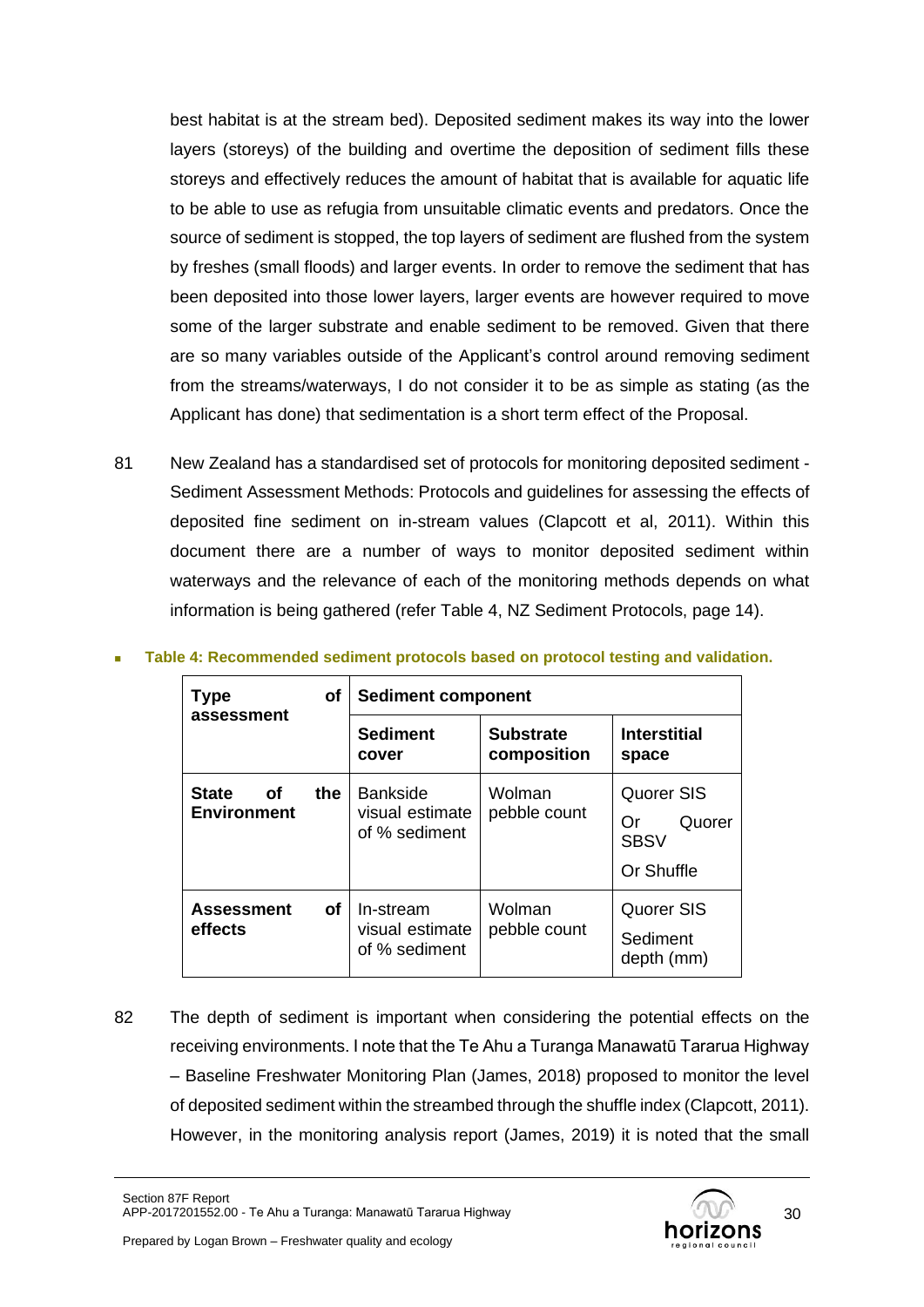size and shallower water depths of most of the streams did not allow this to be effective. This has resulted in gaps in sediment information for those streams.

- 83 It is important to differentiate between what deposited sediment assessed through the visual assessment method or the quorer or shuffle index method tells us about effects instream. The shuffle and/or quorer method provides information around the availability of interstitial spaces (the more sediment the less space) while the visual method simply provides information as to the level of sediment at the surface (refer [Table 4](#page-29-0) taken from Clapcott, 2011). In this case the Applicant has relied only on the visual assessment method. As a result, I am of the view that there is currently a lack of information on the level of sediment within streambeds impacted by the Proposal.
- 84 The distinction between assessment methods (visual assessment or quorer/shuffle index) is also important when later considering the monitoring of sedimentation, and setting deposited sediment triggers/targets and standards within the conditions.
- 85 I note that a number of the catchments are currently above the One Plan target for visual deposited sediment (Catchments 2, 3, 4, and 5). Some of the catchments have recorded deposited sediment levels up to 100 percent coverage of the streambed (catchments 2, and 4). The Applicant has proposed a number of triggers related to both visual deposited sediment and re-suspendable sediment (within the streambed). The event based deposited sediment trigger has been described as being, *"An increase in the median visual sediment coverage of 15% or more, relative to the highest baseline visual estimates for that site, for two or more consecutive quarterly monitoring occasions; or"* [my emphasis]. The use of a visual assessment as a trigger in Catchment 4 would mean that the Applicant can never be non-compliant as the highest baseline is already 100% (a similar position results with Catchment 2). This would be the case regardless of the potentially significant increases in the amount of deposited sediment within the stream bed and associated adverse effects. It is therefore important that the collection of quorer samples is undertaken to reflect the sediment that might be present in the interstitial spaces. I have recommended that the collection of quorer samples is included as condition of consent.
- <span id="page-30-0"></span>86 Even if it is assumed that the effects from sedimentation are short term, this does not mean that the effects from sedimentation on the values that those streams hold cannot be significant. I have prepared evidence to inform a number of compliance investigations and prosecutions in relation to sediment discharges to water and the effects on the waterways and the associated values. Some of these discharges have

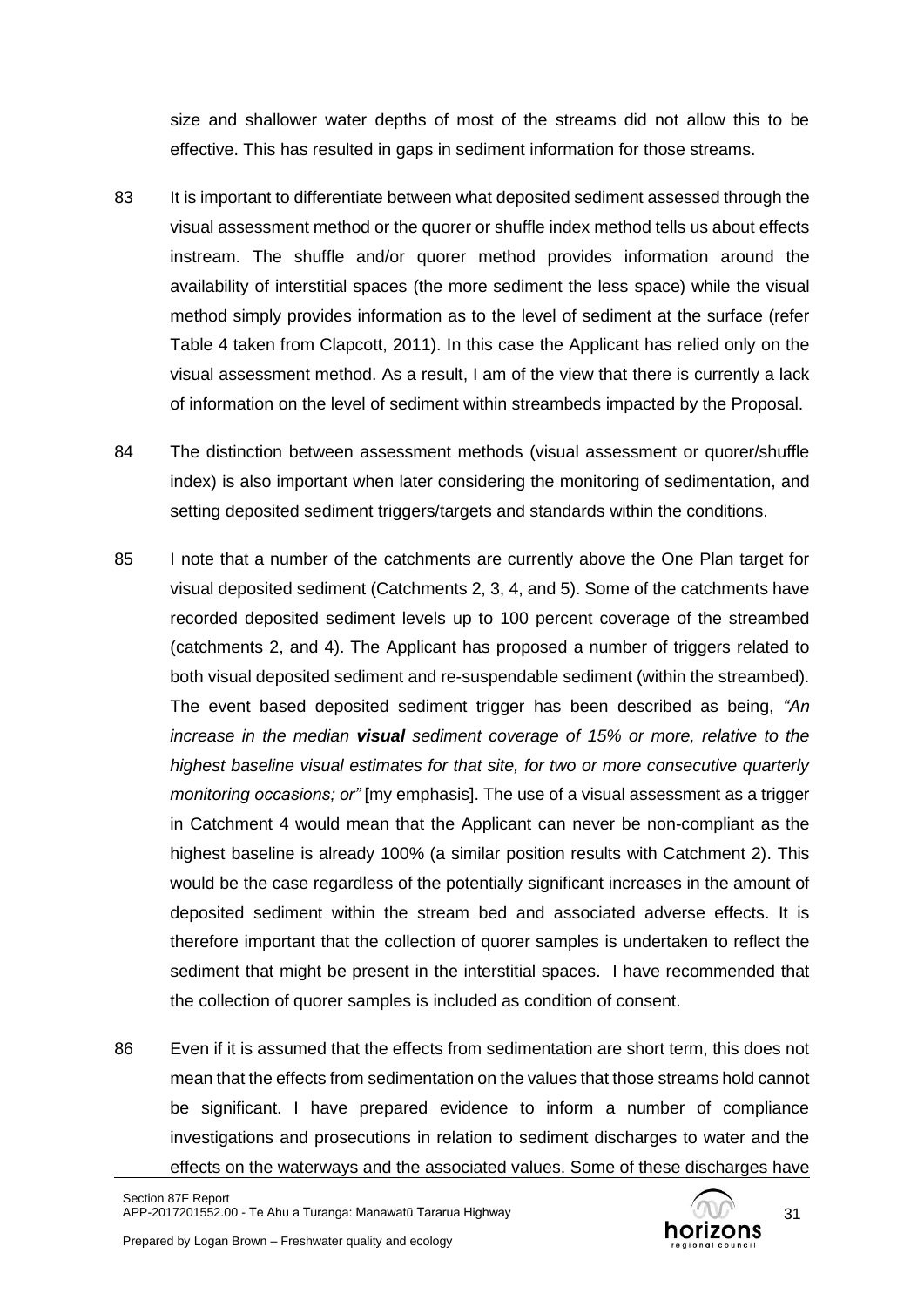completely changed the characteristics of the waterways and the values that they hold. At times there have been complete changes to the macroinvertebrate communities found within those streams and the fish communities they support.

- 87 Where kakahi/koura/fish are present within a waterway the deposition of sediment and disappearance of those species is not a short-term effect. Kakahi/koura/fish would need to recolonise the reach from upstream, which in this case will be difficult given many of the upstream reaches are intermittent and do not support these values year round. Alternatively, the kakahi/koura/fish would need to recolonise from other catchments. This would involve, in the case of kakahi, 'catching a ride' during their juvenile phase attached to a fish species; in the case of koura, crawling back into the reach from another catchment; and for fish, it would involve coming back into the catchment during their migratory phase if chemical and habitat cues are still present within the catchment (upstream of the affected area). These events do not happen on a short term scale and in fact may never happen i.e. there might not be any kakahi populations in close proximity to migrate back into those reaches.
- 88 It is notable that a 'healthy population' of the non-migratory upland bully was found in Catchment 4 during the baseline surveys. Given that this species is non-migratory its removal from the catchment would be permanent unless reintroduced through human mechanisms. Recovery of macroinvertebrates is likely to be much more rapid given that macroinvertebrates have a flying stage once adults. This means that surrounding catchments can act as a reasonably quick source population (Ryan, 1991).
- 89 Even if the effects from sedimentation were only short term, this is likely to only apply to macroinvertebrate communities, and not other aquatic values in the waterways.
- 90 The Universal Soil Loss Equation ("**USLE**") produced in Technical Assessment A Erosion and Sediment Control shows the increase in volumes of sediment that will be seen within the proposed works areas and within the catchment as a whole (refer Table A.4 Technical Assessment A - Erosion and Sediment Control).

32

Prepared by Logan Brown – Freshwater quality and ecology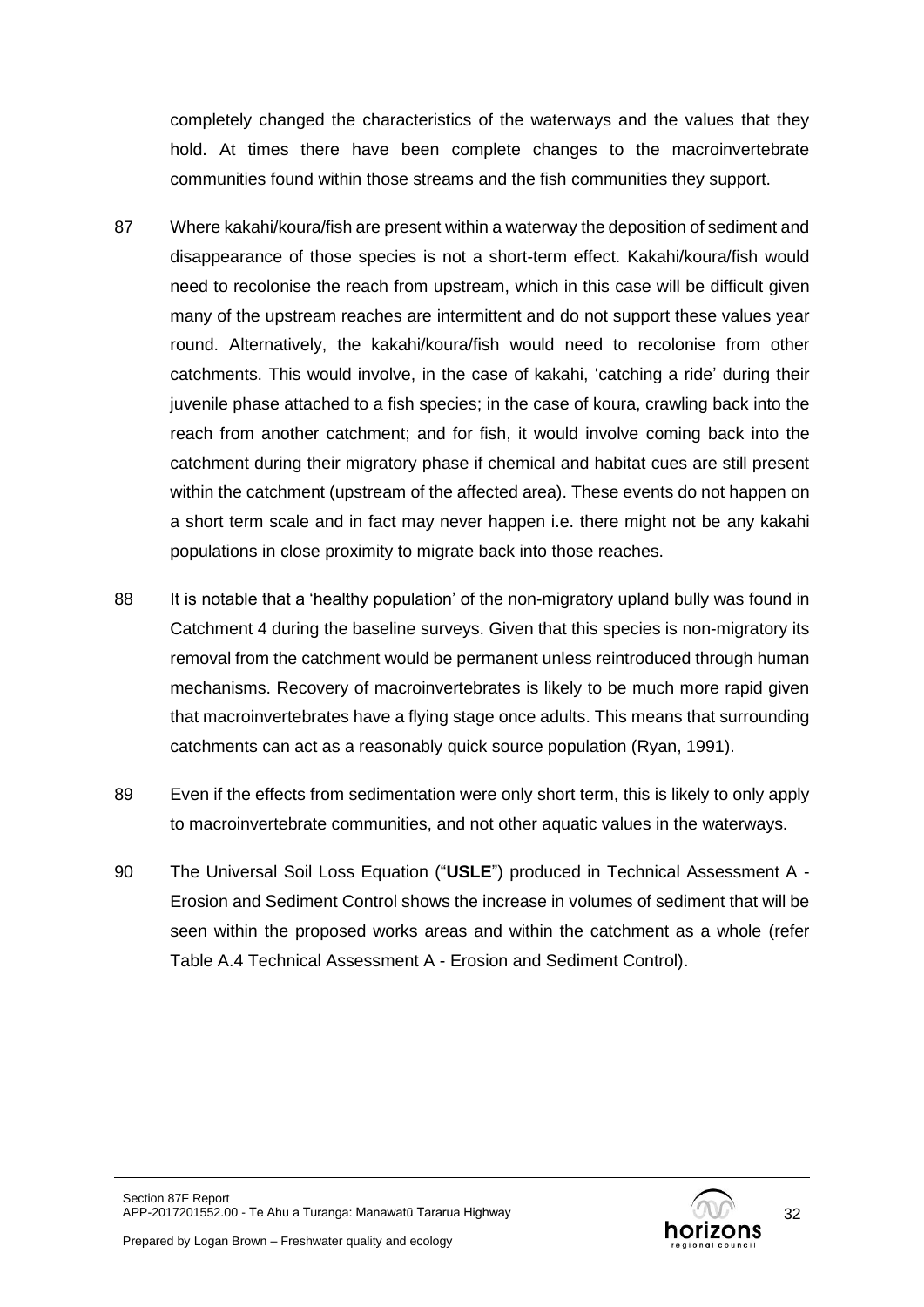■ Table 5: Table of estimated sediment yields and loads for the project – table based on **information contained in Table A.4 in the Technical Assessment A - Erosion and Sediment Control)**

| <b>Catchment</b> | <b>Sediment</b><br>load<br>earthworks<br>(t/yr) | <b>Sediment</b><br>load from<br>existing<br>land within<br>project<br>earthworks<br>footprint<br>(t/yr) | <b>Catchment</b><br>sediment<br>load<br>increase<br>(t/yr) | $\%$<br>increase | %<br>increase<br>catchment<br>load<br>(dilution<br>of effects) | <b>Earthworks</b><br>as a % of<br>catchment |
|------------------|-------------------------------------------------|---------------------------------------------------------------------------------------------------------|------------------------------------------------------------|------------------|----------------------------------------------------------------|---------------------------------------------|
| 1                | 0.38                                            | 0.13                                                                                                    | 0.26                                                       | 200              | 4%                                                             | 2.2%                                        |
| $\overline{2}$   | 81.17                                           | 27.06                                                                                                   | 54.12                                                      | 200              | 7%                                                             | 3.4%                                        |
| 3                | 74                                              | 24.19                                                                                                   | 49.81                                                      | 206              | 24%                                                            | 12%                                         |
| 4                | 90.01                                           | 22.50                                                                                                   | 67.51                                                      | 300              | 20%                                                            | 11%                                         |
| 5                | 98.78                                           | 32.93                                                                                                   | 65.86                                                      | 293              | 46%                                                            | 23%                                         |
| 6                | 25.56                                           | 8.52                                                                                                    | 17.04                                                      | 200              | 15%                                                            | 7.5%                                        |
| $\overline{7}$   | 105.52                                          | 35.17                                                                                                   | 70.34                                                      |                  | 53%                                                            | 27%                                         |
| 8                | 0.80                                            | 0.27                                                                                                    | 0.53                                                       |                  | 11%                                                            | 5.3%                                        |
| 9                | 28.01                                           | 9.34                                                                                                    | 18.67                                                      |                  | 7%                                                             | 3.5%                                        |

- 91 The Technical Assessment Freshwater Ecology goes on to report at paragraph 207, *"The USLE modelling suggests that discharges from earthworks sites during rain events may result in sediment loads and suspended sediment concentrations two to three times higher than baseline conditions…"*
- 92 Mr Stewart, in Technical Assessment A Erosion and Sediment Control, has also worked out how much the sub-catchment load (tonnes per year) would increase as a result of the earthworks. While it may be useful to put sediment loads into a catchment perspective, it does have a tendency to dilute the effects of an activity when you work on the rest of the catchment remaining constant (which is an assumption in itself) and spread the effects of the activity over a larger area.
- 93 A good example of this 'dilution' effect is in Catchments 5 and 7, with the earthworks occurring in 23% and 27% respectively of the land area within the catchments, yet at the catchment scale they increase sediment loads by 46% and 53% respectively. This applies roughly equally across the other catchments in that the percentage (%) area

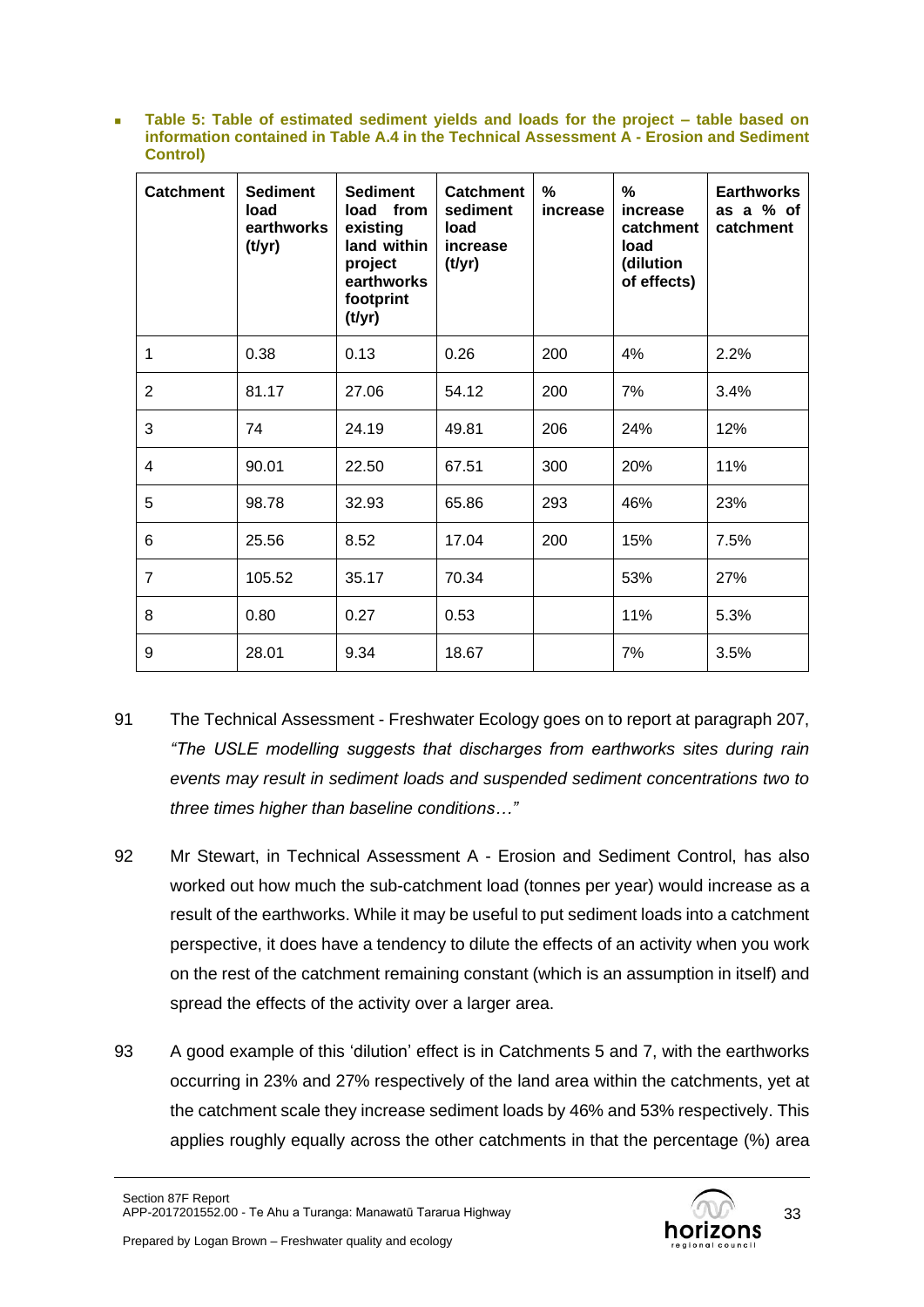of the catchment captured by earthworks results in twice the percentage (%) of sediment increasing. Although this may be useful to inform the discussion on the increase in sediment at a catchment scale, the effect of the discharges will be experienced downstream of the work areas. In this sense the size of the catchment area upstream of the work areas does not help in defining the effect from the activity.

- 94 Such an approach may be appropriate if the catchment had the capacity to assimilate further sediment inputs, however, as covered above, many of the catchments within the Proposal area already exceed the One Plan targets for deposited sediment and visual clarity. Therefore, the ability to assimilate further sediment is not available (refer to [Table 1](#page-10-0) for those catchments that exceed the One Plan targets). For example, Catchment 2 is 1,658 hectares in size, of which earthworks occur in 55.84 hectares (3.4% of the catchment) with the sediment load increasing by 54.12 tonnes per year (during construction). When worked out at the catchment scale it equates to a 7% increase in sediment loads at the catchment scale. $21$  with the works area only taking up 3.4% of the catchment. At the earthworks site, however, there is a 200% increase in the sediment load. There will therefore be significant increases in sediment yields from the areas in which the works are undertaken. It shows the importance of managing sediment to ensure that the effects on waterways are also managed appropriately. The range of measures and their effectiveness in managing sediment discharges from the sites into waterways is addressed by Mr Pearce for Horizons.
- 95 Technical Assessment H Freshwater Ecology states at paragraph 211: *"the baseline condition indicates that sediment deposition is an existing issue related to extensive agricultural land use in many of the catchments. The lower reaches of Catchment 5, 6 and the Upper reaches of sub-catchment 7A are exceptions to this, likely due to the presence of relatively intact riparian margins and steep nature of the streams."* In my opinion, this statement needs to be considered in the context of the cumulative impacts of sedimentation across the proposed activities as part of this application.
- 96 The effects assessment appears to adopt an "overall" approach. In my view, the assessments lack some of the specificity around effects as a consequence, especially in those catchments that have the potential to be significantly impacted by sedimentation. [Table 6](#page-49-0) taken from the s92 RMA Response shows the level of effects at the catchment scale. The assessment concludes *"These effects are assessed as temporary as they are short-term (consistent with the Ecological Impact Assessment*



 $21$  Technical Assessment A – Erosion and Sediment Control Table A.4.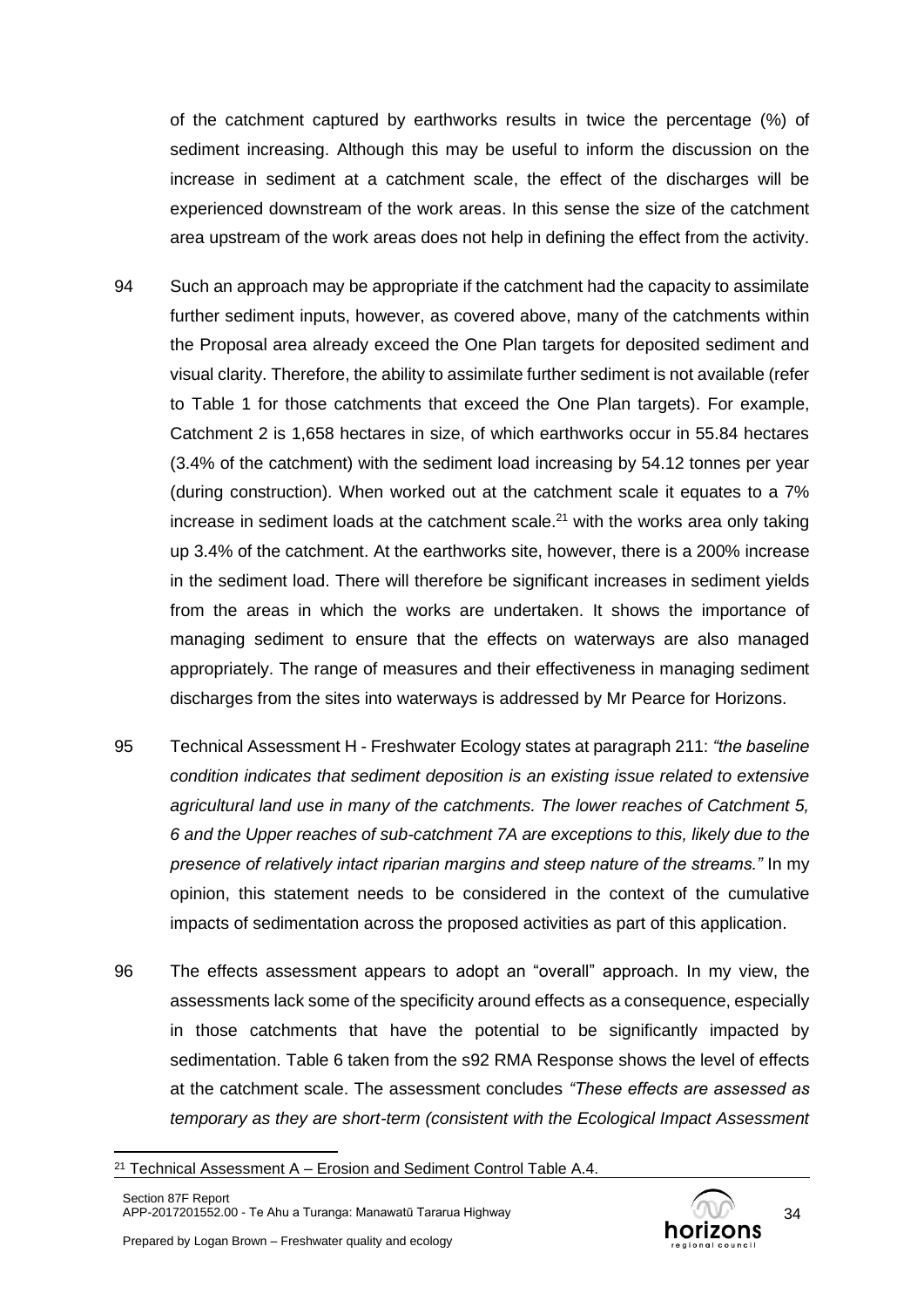*Guidelines 2018)"*. The short term nature of effects has fed into the magnitude of effect assessments. <sup>22</sup> At paragraph 215 of Technical Assessment H – Freshwater Ecology the following conclusion is drawn "*I consider that this overall level of effect is acceptable given the nature of the work and duration of the Project, and that specific offset or compensation measures are not necessary to address this effect*." This is an overstatement, however. The short term nature is captured in the initial magnitude of effect assessment and therefore is already accounted for (and in my view should not be used again) when the final classification of effect takes place.

- 97 Even when looking at the effects of this activity in isolation in each of the subcatchments, the overall effect in Catchments 5, 6 and 7 is still considered High and within Catchment 4 as Moderate (the remaining catchments being low). Given these assessments it is likely that the effects in these catchments will be significant and it is only the 'short' term nature of the effects being held out as justification. As I addressed above however, whether or not effects are temporary or short term is highly unknown and the argument is also likely to only apply to macroinvertebrate communities, not to other aquatic values in the waterways.
- 98 Overall the assessments supporting the application show that effects during construction for Catchments 5, 6, and 7 will be high (refer [Table 6\)](#page-49-0). When the Ecological Impact Assessment Guidelines (page 84) are considered, the following guidance is provided *"Options in the 'High and Moderate adverse' category represent a level of effect that requires careful assessment and analysis of the individual case. Such an effect could be managed through avoidance, design, or extensive offset or compensation actions. Wherever adverse effects cannot be avoided, no net loss of biodiversity values would be appropriate."* (Roper-Lindsay et al, 2018).
- 99 Technical Assessment H Freshwater ecology comes to the conclusion "*the overall effect level of effect in Catchment 5 and 7 is anticipated to be High following implementation of mitigation measures and during construction*". <sup>23</sup> I assume that conclusion also includes Catchment 6 given the update to the Table provided in the s92 RMA Response. Having regard to the Ecological Impact Assessment Guidelines (above) it is my view that the effects that are likely to be experienced in these catchments are likely to be significant (adverse). This further supports my view that



<sup>&</sup>lt;sup>22</sup> In considering the magnitude of effect, the timescale of potential effects must be considered, page 83, Ecological Impact Assessment Guidelines 2018.

 $23$  Technical Assessment H - Freshwater Ecology, paragraph 214.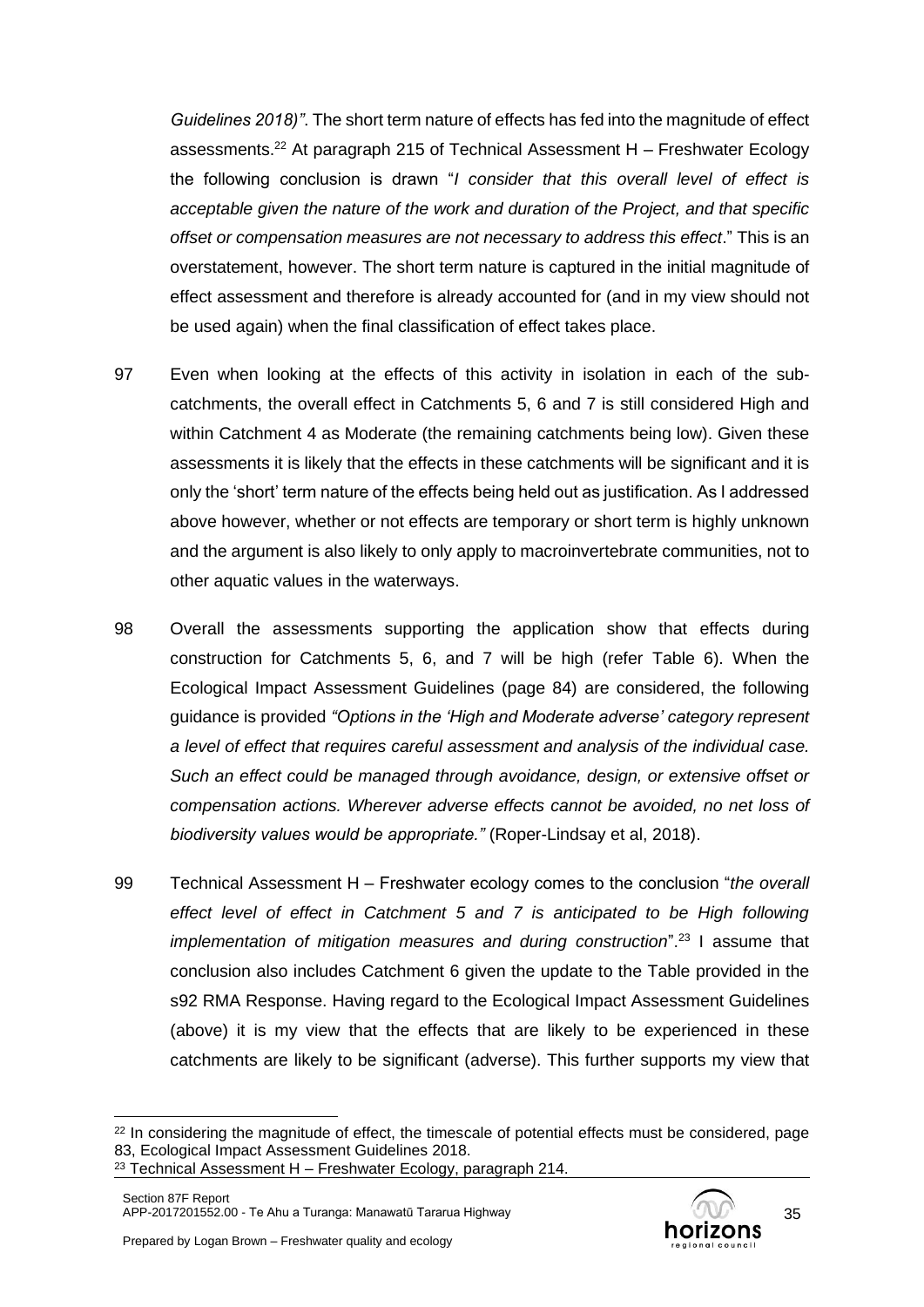robust and appropriate sediment control and discharge standards must be put in place.

100 The baseline monitoring (contained in Te Ahu a Turanga: Manawatū Tararua Highway – Baseline Freshwater Monitoring Results)<sup>24</sup> shows that the streams impacted by the Proposal do not currently meet the One Plan targets for deposited sediment and/or water clarity. These targets are designed to maintain and protect the One Plan values especially contact recreation and life supporting capacity. Further increases in the amount of sediment (suspended and deposited sediment) within these already compromised waterways will not be consistent with either maintaining or enhancing water quality as required by the One Plan and higher order instruments (the NPSFM, for example). I have concerns over a degraded (or non-performing) water quality environment being further impacted because it was not of perfect quality to begin with. This does not reflect the One Plan drivers of maintenance or enhancement. A possible increase in deposited sediment in the receiving environment will further move water quality away from the targets that are set in the One Plan to protect the contact recreation, life supporting capacity, and capacity to assimilate pollution values.

### **Sediment Standards**

- 101 Given the significant effects that can arise from the deposition of sediment within waterways, it is important to ensure that the volumes/amounts/concentrations of sediment that enters the waterways is limited. To provide certainty that these volumes/amounts/concentrations of sediment are met without unanticipated effects on the receiving environment, I am of the opinion that enforceable standards for end of pipe concentrations should be included in conditions.
- 102 The Te Ahu a Turanga: Manawatū Tararua Highway Baseline Freshwater Monitoring Results report referred to in Technical Assessment  $C^{25}$  provides the results of TSS monitoring during wet weather from three of the catchments affected by the proposal (James, 2019). Given the different values and sensitivities that the catchments across the Proposal have, it would make sense that the thresholds/targets/triggers in each of the catchments also vary (to accommodate the catchment differences). This was also one of the conclusions in the Baseline Freshwater Report (James, 2019). At page 1 *"there were clear differences in baseline*



<sup>&</sup>lt;sup>24</sup> A copy was provided with the s92 RMA Response.

<sup>&</sup>lt;sup>25</sup> A copy was provided with the s92 RMA Response.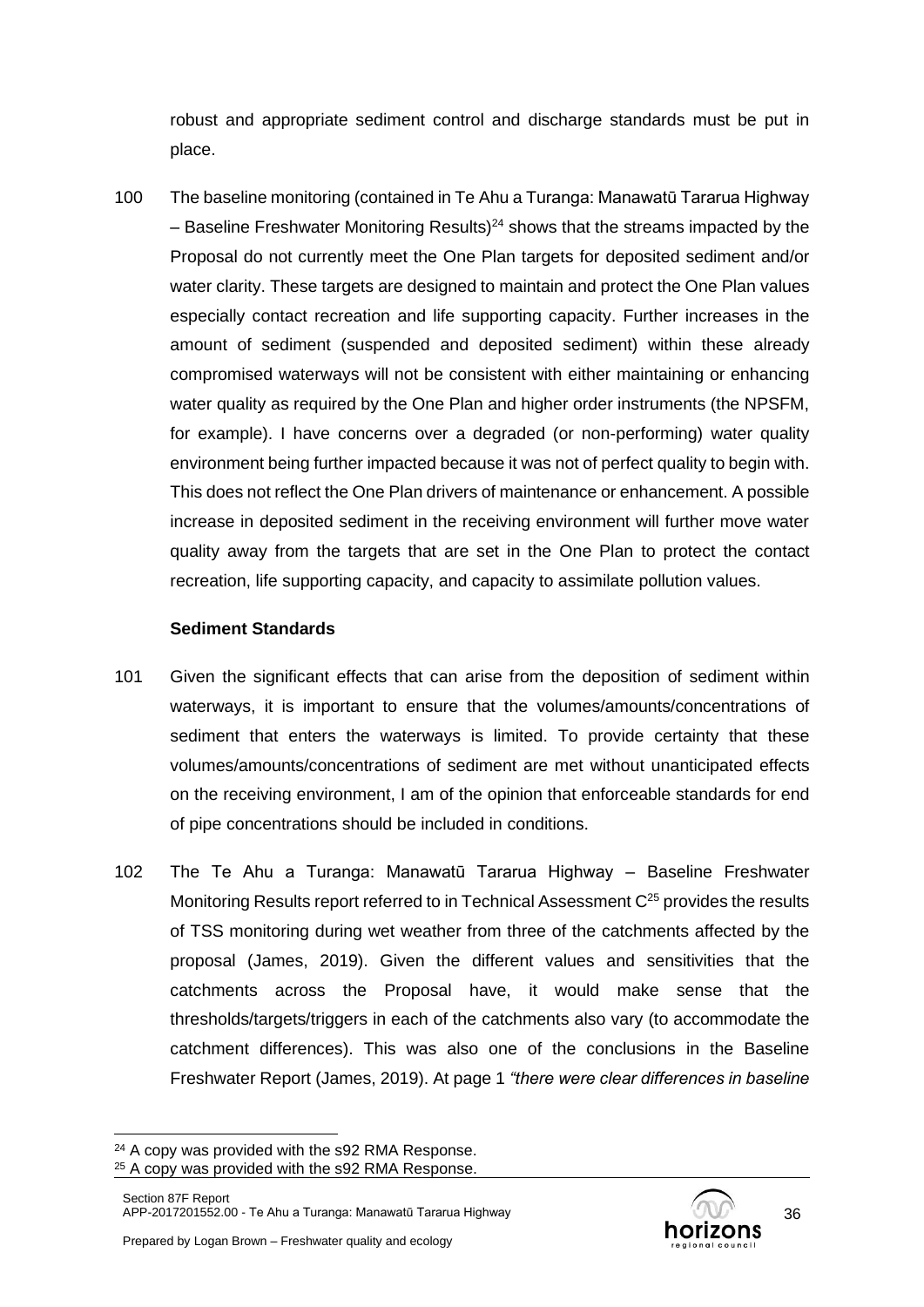*visual water clarity, TSS, turbidity, and deposited sediment among the catchments, indicating that it is worthwhile deriving catchment-specific limits or trigger values for the catchment affected by construction activities that take into account baseline information"*. Given the different values and baseline water quality in each of the subcatchments, a sub-catchment approach to setting sediment thresholds/targets/triggers is, in my opinion, warranted for the Proposal.

- 103 The Applicant's experts have used end of pipe concentrations to assess the effects of the discharge on the receiving environment (refer Mr Hamill paragraph 95 to 99)<sup>26</sup>. These numbers provide an important context to the assessment of effects. From my reading of the application, these numbers are used to inform the conclusions reached around suspended sediment and water quality in Technical Assessment C – Water Quality and then used to inform the effects on Freshwater Ecology (refer paragraph 206 Technical Assessment H – Freshwater Ecology). As such, they should form the basis of resource consent conditions for discharge standards/thresholds/triggers.
- 104 In the assessment undertaken by Mr Hamill, at paragraph 98 *"Median TSS during wet weather events were measured as 58 mg/L in C2, 19mg/L in C4, and 25mg/L in C7. Assuming this is representative and given the predicted increase in sediment loads from earthwork sites, the median TSS discharge from sediment treatment devices would be approximately 63 mg/L in C2, 32 mg/L in C4, and 40 mg/L in C7. These increases in median values are all within the temporal range of wet weather TSS concentrations currently found at these sites (Table C.5)".* As I note above, the relevance of these sediment discharge concentrations to the assessment of effects makes it important to include these as discharge standards for the treatment devices.
- 105 Based on values provided by Mr Hamill in Technical Assessment C the following standards would apply (as a median) for TSS;
	- (a) Catchment  $2 63$  mg/L;
	- (b) Catchment  $4 32$  mg/L; and
	- (c) Catchment  $7 40$  mg/L.

<span id="page-36-0"></span>

<sup>26</sup> Volume IV - Technical Assessment C – Water Quality.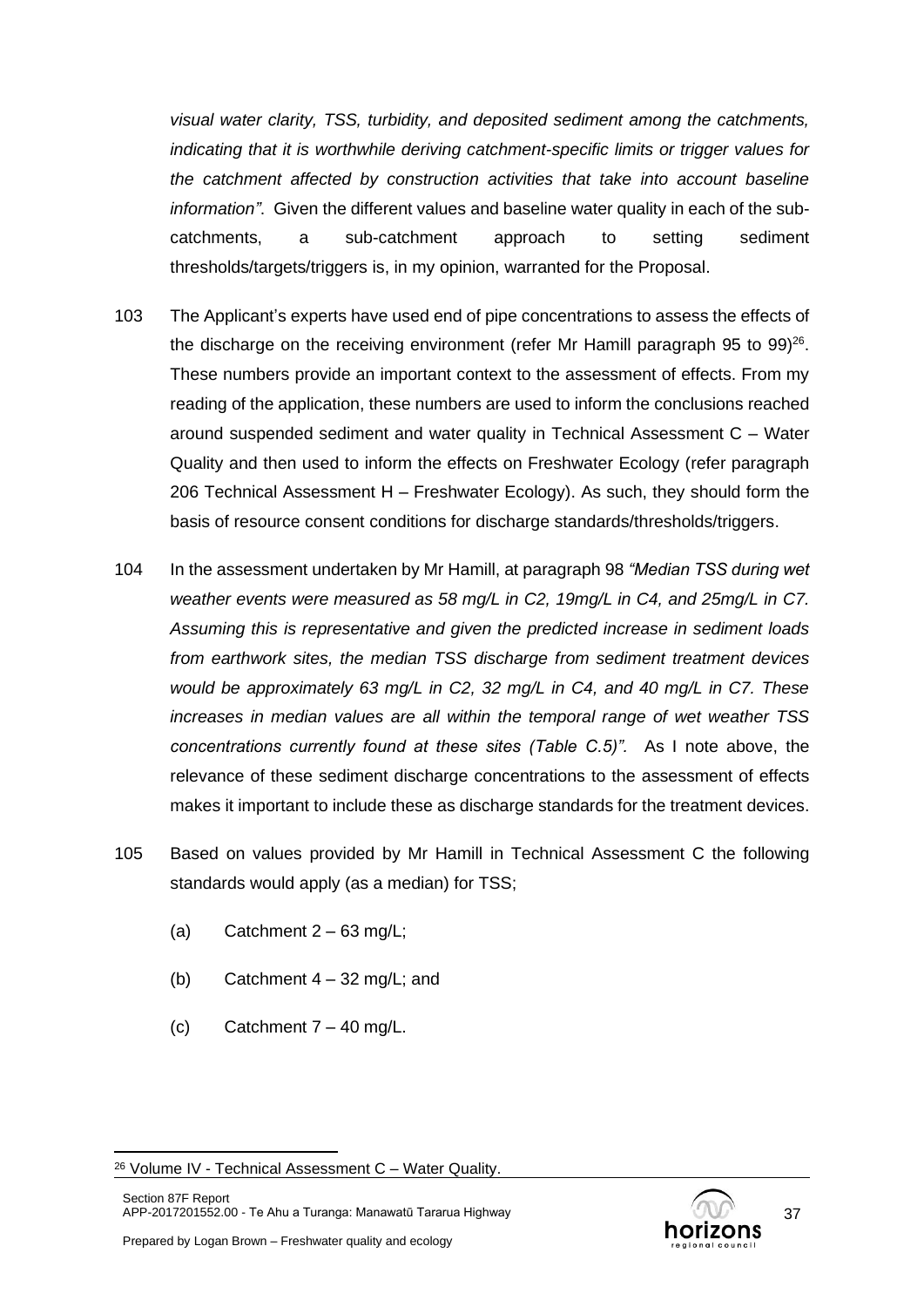- <span id="page-37-0"></span>106 The remaining sub-catchments do not have values derived for them by Mr Hamill in his report, however, based on the values within the sub-catchments they could be clumped together into the following manner:
	- (a) Catchments C1, C2, C3, and C8;
	- (b) Catchments C5, C6, C7, and C9; and
	- (c) Catchment C4.
- 107 The Applicant has emphasised in the information provided in the s92 RMA Response that the focus should be on the deposited sediment within the waterways, as this has the greatest effect on the values that a waterway holds. I agree that deposited sediment has a significant effect on the values of a waterway however, it cannot be viewed in isolation of suspended sediment.
- 108 It is correct that excessive deposited sediment can fundamentally change how waterways function and therefore the values that it is able to support. However, suspended and deposited sediment are not two different/distinct things. The amount of suspended sediment in a waterway can be used as an indicator as to the amount of deposited sediment in a waterway. As I note above, deposited sediment starts as suspended sediment as it makes its way into waterways, and it turns into deposited sediment when the water no longer has the capacity to be able to carry the sediment any further (heavy particles normally dropping out of suspension first and fine clay particles carrying on down the catchment). This dropping out of suspension is the result of changes in velocity (slowing) reducing the energy the water has to carry the sediment or simply because the sediment concentration is too great and the water velocity cannot carry it. The amount of sediment coming out of suspension is greatest during the receding limb of elevated flows (Hicks, 2019).
- 109 As covered in the technical report of Mr Hamill at paragraph 99, the percentage change in visual clarity has also been calculated for some of the streams affected by this Proposal. For example, in Catchment 7 the change in visual clarity may be up to 29% during rainfall events but higher in some catchments i.e. sub-catchments 3B, and 5B. This is against a One Plan target of less than 30% change.
- 110 Within the One Plan supporting documentation, the reasoning for the use of percentage change in water clarity was supported by: *"The translation of a "conspicuous change" in water clarity into numerical terms was studied by Davies-*



38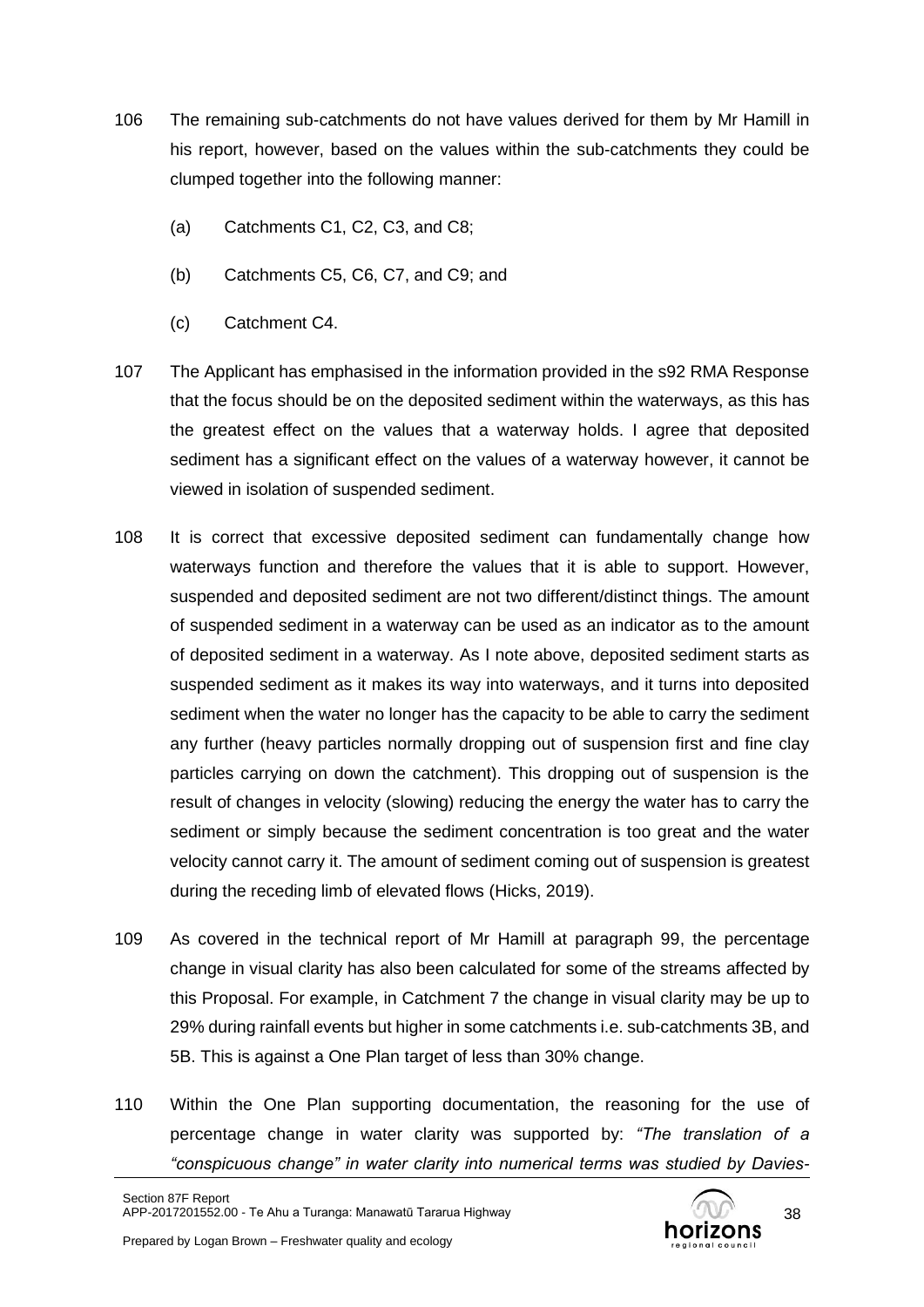*Colley and Smith (1990). The results indicate that most people are able to detect a change of 30% in visual clarity. Based on these results, Davies-Colley (1991) and the 2000 ANZECC guidelines recommend that visual clarity should not be reduced by more than 20% to avoid conspicuous change in water clarity. The recommended approach for the One Plan is to set a maximum clarity change of 20% where protection of water clarity is particularly important (e.g. naturally clear waters, presence of sensitive species, highly valued trout fisheries, etc.) and 30% elsewhere." (page 24)*  (Ausseil, & Clark, 2007). The target was therefore put in place to define the reference to conspicuous change as contained in the RMA and depending on the value of the waterway either 20 or 30% is defined as a conspicuous change in water clarity.

- 111 I note that the Applicant's s92 RMA Response proposes not to use the One Plan clarity target as a trigger or standard. It states, *"The One Plan target of less than 30% change in clarity is not proposed to be used because the standard is unlikely to be met on a 'without Project' basis and because the relationship of intermittent discharges to ecological effects is very uncertain."<sup>27</sup>* As covered above the visual clarity target in the One Plan was intended to provide the numerical measure of conspicuous change under the RMA. The Proposal is looking to exceed this 30% level of change.
- 112 In considering the effects of sedimentation the focus is usually on the stream values that suspended and deposited sediment can change within a waterway. However, another issue that is frequently overlooked is that sediment particles frequently have phosphorus bound to them. In-river processes, particularly during low flow conditions, can result in this phosphorus being used by algae to enable growth (effectively mining the nutrients from the sediment particle) (Wood et al, 2007). Therefore, the effects of sedimentation can be (and will be) felt well beyond the catchment from which it is derived and will add to nutrient enrichment within a waterway.
- 113 As an overall summary in relation to sediment from the Proposal:
	- (a) The effects of sediment, both suspended and deposited on the freshwater values within waterways is well established through years of research and the development of New Zealand specific guidelines for waterways.



<sup>27</sup> S92 RMA Response Letter Section 6.1.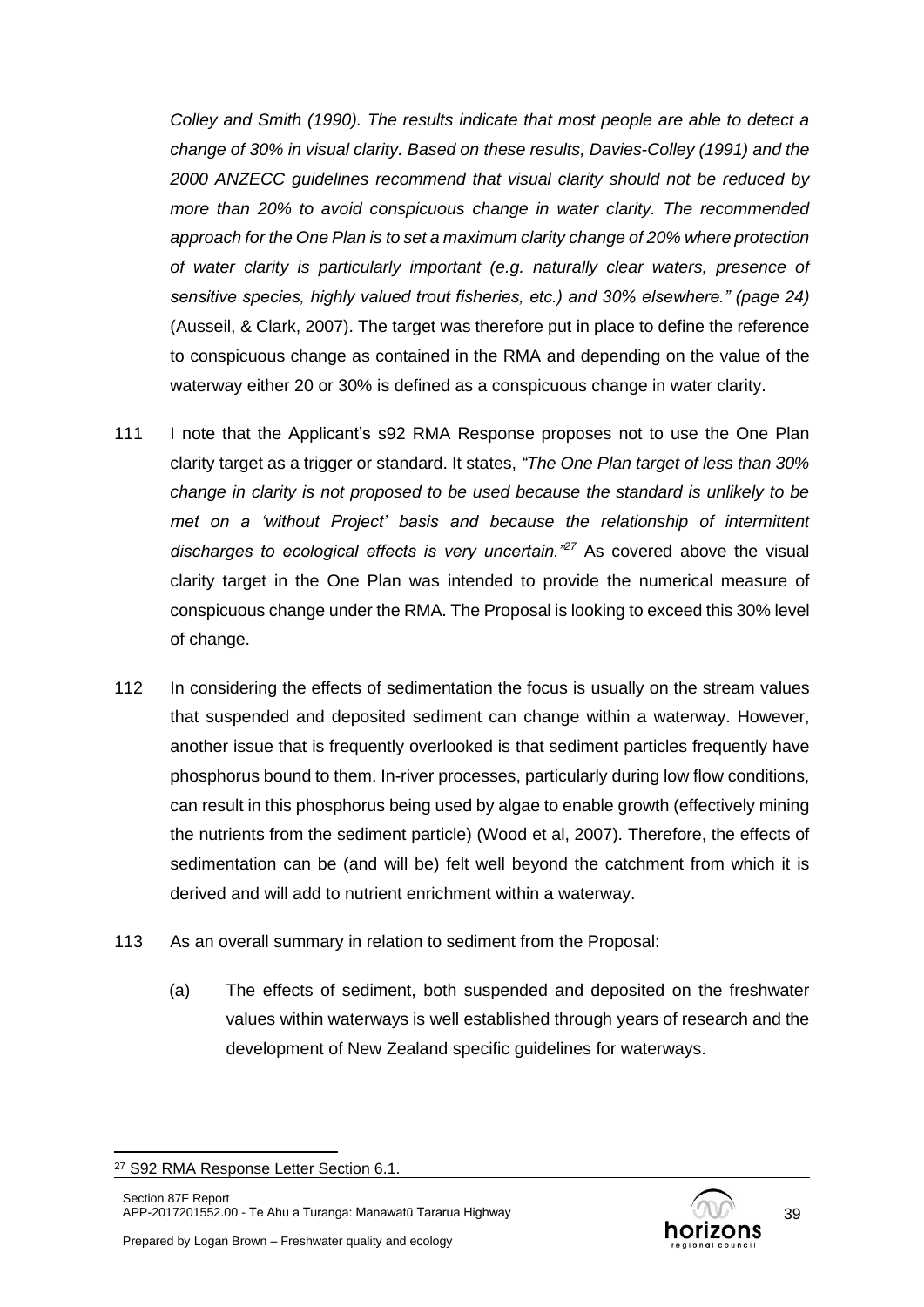- (b) The Proposal involves the movement of significant volumes of sediment which has the ability to have significant adverse effects on the sub-catchment if not managed in an appropriate manner.
- (c) The Applicant proposes a number of triggers/standards for the deposited sediment within the impacted catchments however, missing from the baseline information is interstitial sediment volumes. This information is fundamental to understanding and monitoring the effects in those catchments that already experience high visual deposited sediment, such as Catchment 4.
- (d) The management of sediment prior to being discharged to waterways will be critical to managing instream effects from sediment. The concentrations that are discharged to various sub-catchments should be managed according to the values that they currently hold. Where One Plan targets/standards are currently not meet in catchments, discharges must still be managed in a manner which recognises that the increased volume of sediment discharged to the catchment is likely to be inconsistent with maintaining or enhancing water quality.
- (e) Using information provided by the Applicant in the Technical Assessments accompanying the Application I recommend end of pipe standards for the various sub-catchments are included in conditions of consent.

# **Stormwater discharges**

- 114 There are a number of contaminants in stormwater discharges from roads which can have an adverse impact on the freshwater environment. As part of the on-going operation of the road, there will be an increase in the stormwater loads discharged from hard surfaces (e.g. Catchments 2E, 3, 7 and 8). Some catchments will see a reduction in the load compared to current loads (e.g. Pohangina River and Catchments 1, 2, 4, and 9), while others will see no stormwater discharged to them (e.g. Catchment 5, and 6).<sup>28</sup> In all cases there will be an improvement (post treatment) in the quality of the stormwater that is discharged to the receiving environment.
- 115 The stormwater and treatment device proposal is described in Technical Assessment B – Stormwater Management as follows: *"The projects design provides treatment of stormwater runoff from all proposed State highway surface areas within the project.*



 $28$  Technical Assessment H – Freshwater Ecology paragraph 259.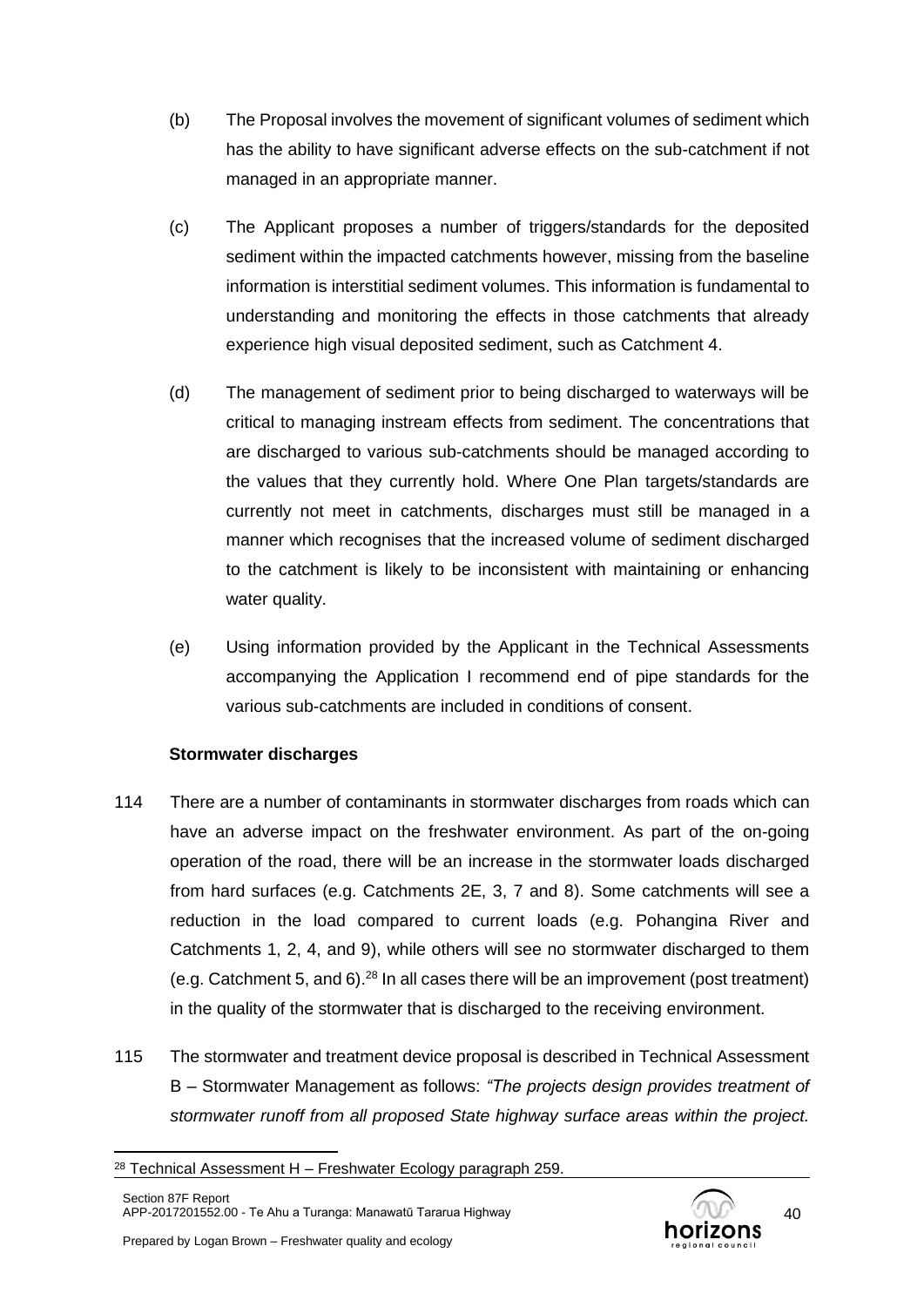*Treatment of provided to a high standard of removal of 75% of TSS on a long-term average basis"* A mixture of treatment methods are proposed including catch-pit devices and vegetated conveyance channels, swales for capture and conveyance of stormwater runoff (including wetland swales) and planted wetlands. It is intended by the Applicant that all stormwater runoff from the road will be treated.

- 116 The modelling of stormwater effects on the various receiving environments has been described in the Technical Assessment C - Water Quality. Overall, the analysis is reported to be a net reduction in the load of stormwater contaminants to the Manawatu River, although there will be a net increase in some catchments (catchments 2E, and catchments 3, 7, and 8). In those catchments where there is an increase, there is the potential for stormwater to cause a decline in water quality. Overall, Mr Hamill concludes that the effects will "*likely be small because of the intermittent nature of stormwater discharges, the quality of the stormwater is within relevant guidelines after adjusting for hardness, and for TSS, the stormwater has similar concentrations to that found in the streams during flood events."<sup>29</sup>* I generally agree with this analysis, with the exception of the *E.coli* and soluble nutrients as discussed below.
- 117 Technical Assessment C Water Quality has considered the potential effects of other major contaminants derived from the road on the receiving environments. This assessment has usefully looked at the end of pipe concentrations and compared them to both acute and chronic toxicity thresholds. For acute toxicity for zinc, copper, and TPH (hardness adjusted) the discharge itself is able to meet the acute toxicity guidelines, except for in C8 which has been assessed as borderline, and with total copper also close to the ANZG guideline values in C1 and C8. However, it should be noted that the guidelines are for dissolved metals and the assessment has been undertaken with total metals. This means that the assessment is conservative as dissolved is only a fraction of the total. The assessment has also been undertaken for discharge itself (end of pipe) without allowance for dilution within the receiving environment. This is another conservative aspect of the assessment.
- 118 For the chronic assessment at paragraph 134 of Technical Assessment C Water Quality the discharge would need to be diluted by the following:
	- (a) For zinc between 1.4 times  $(C7)$  and 2.9 times  $(C1)$ ;



 $29$  Technical Assessment C – Water Quality paragraph 137.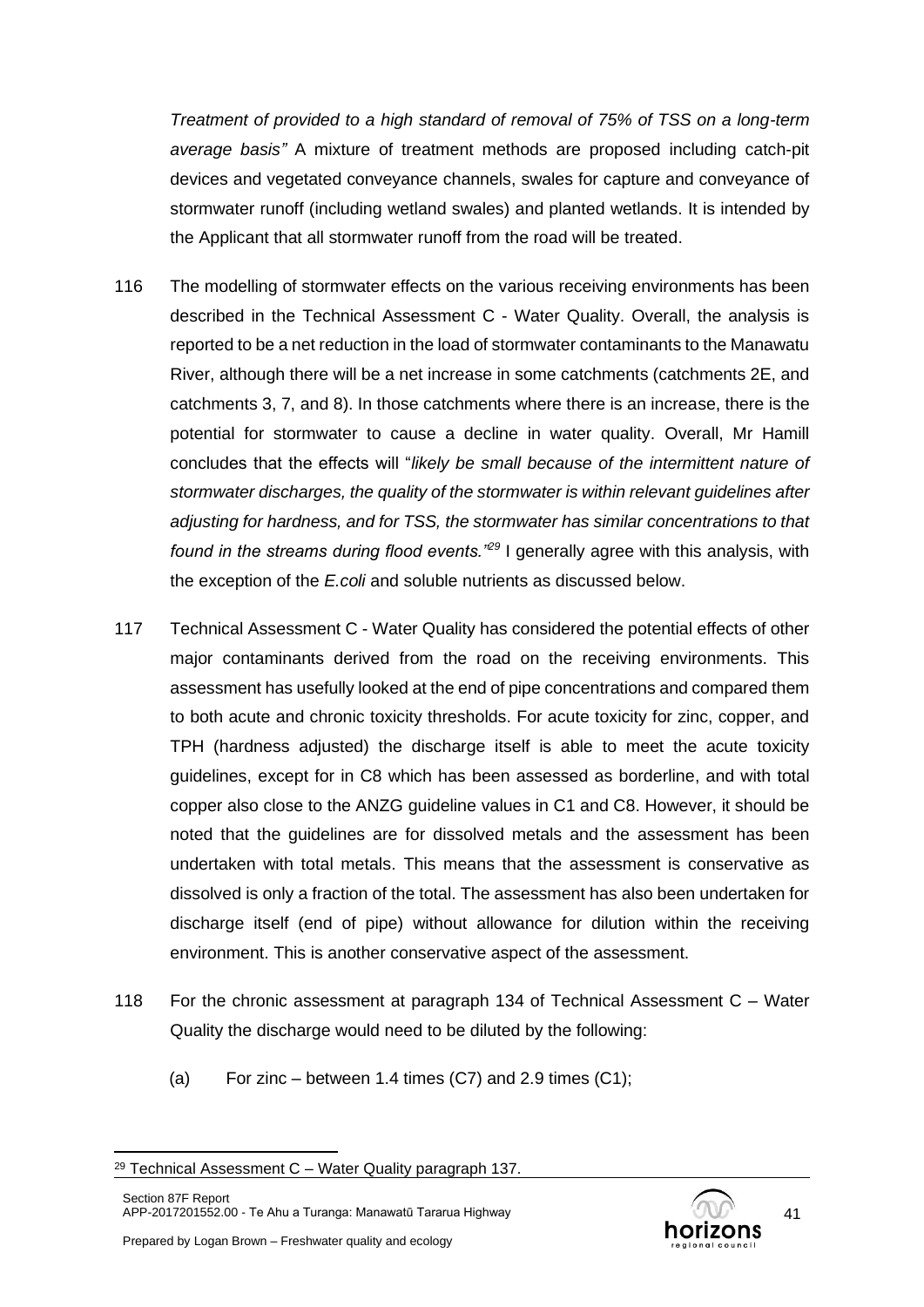- (b) For copper between 2 times (C7) and 4.2 times (C1); and
- (c) For TPH between 20 times (C3) and 38 times in C8 and 48 times in C7A d/s 7B.
- 119 As identified by Mr Hamill, it is likely that the required dilution for TPH will not be met in some of the catchments. As stormwater discharges are intermittent in nature, a comparison with the acute toxicity guidelines is more appropriate. The chronic toxicity guidelines are most appropriate for discharges that are mostly continuous in nature. The methodology used by Mr Hamill for the assessment of effects on water quality as a result of the stormwater discharges is transparent, and provides an indication of potential effects given the limited information held on stream flows for the receiving environments. For the metals and TPH analysis the effects of discharges should be minimal and overall the Manawatū catchment will see an improvement (unlikely to be measurable in the Manawatū River) in water quality due to the Proposal.
- 120 At paragraph 117, Mr Hamill notes *"Stormwater from rural road runoff typically has little microbiological contamination (e.g. E. coli bacteria) due to low loading and bacteria die-off between rain events"*, with a reference to a literature review on road runoff pollution in Europe. I have reviewed the reference document and have some concerns around its applicability to the New Zealand situation, especially for a road that has been designed with a steep gradient, and where there are already issues of stock effluent from stock trucks being spilt onto, and running off, the existing roads.
- 121 Stock truck effluent contains high *E. coli* and nutrient concentrations (in particular ammonia) and will need to either be treated through the stormwater treatment devices or other measures. The treatment devices design is silent on whether the devices are made to treat these types of contaminants, although the s92 RMA Response notes the expectation that they will remove a significant volume of the *E. coli*. Even if the proposed wetlands are effective at the removal of particulate nutrients, I remain concerned that over time they will release dissolved phosphorus into the receiving environment (due to wetland processes changing the phosphorus to a dissolved faction). This issue has emerged with other constructed wetlands.
- 122 The alternative to relying on the stormwater treatment devices is to avoid the potential effect in the first place. For example through the provision of effluent stations at either side of the ranges (such a site existed on the Woodville side of the Gorge prior to the Gorge Road being closed), modification to the treatment devices for the removal of

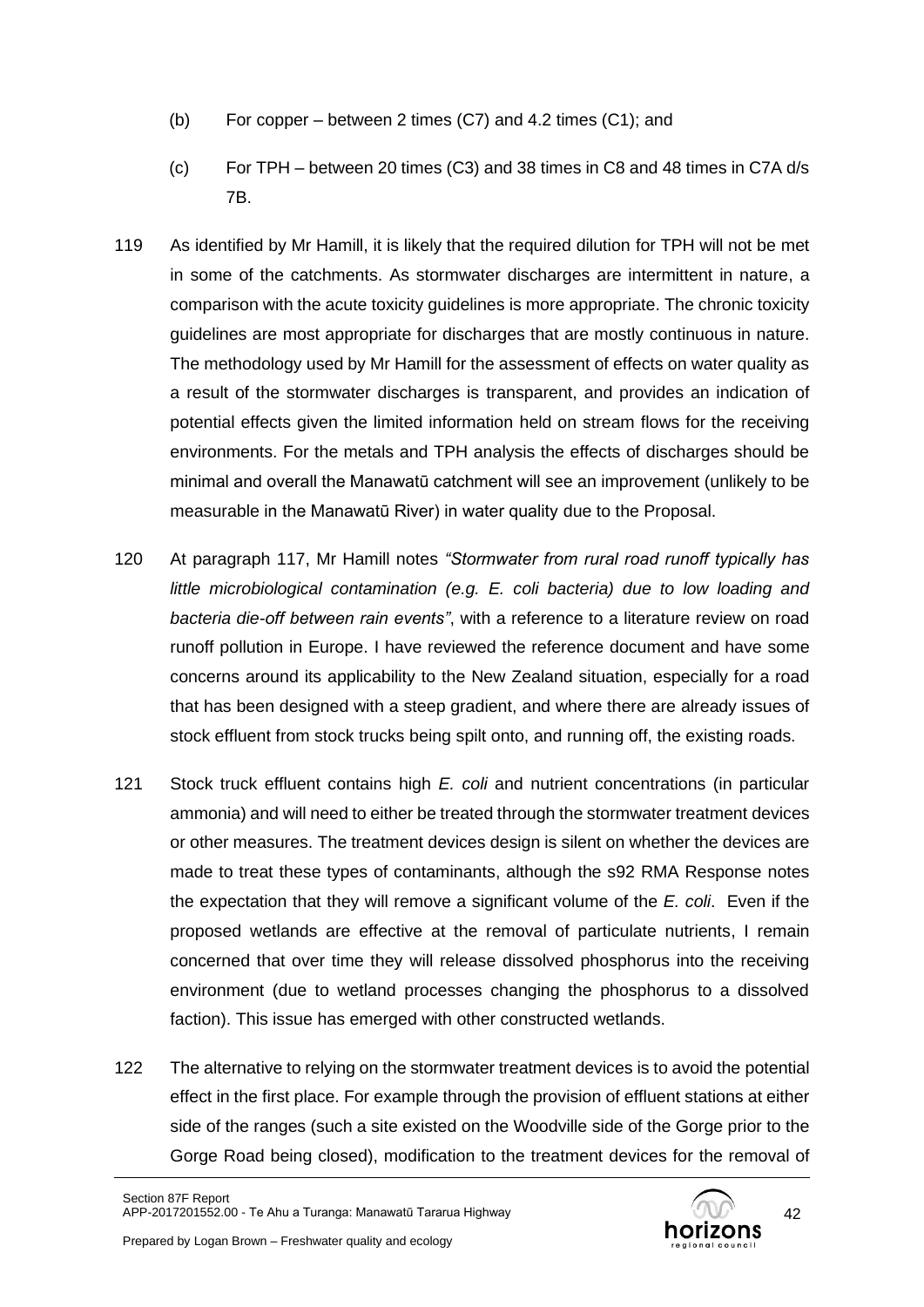soluble nutrients, or as suggested by the Applicant in the s92 RMA Response, compliance with the Industry Code of Practice for the Minimisation of Stock Effluent Spillage from Trucks on Roads (April 2003). On review, I do note that compliance with the Code of Practice is entirely voluntary and at face value appears to not have any one entity responsible for overall compliance with the Code.

- 123 As covered in the Water Quality Technical Assessment the catchments affected by the Proposal (except catchment 3, 6, and 7) are unlikely to meet the One Plan targets for contact recreation (*E. coli*). Therefore, a possible increase in *E. coli* concentrations in the receiving environment will further move water quality away from the targets that are set in the One Plan in order to protect the contact recreation value.
- 124 The Applicant has stated through the s92 RMA Response that *E. coli* concentrations will not be an issue, especially given, *"The existing land use being replaced by the road is predominantly farmland that has an existing bacterial load to the streams that will reduce as a result of the road and exclusion of stock from catchments."* I do not consider this comparison to be the appropriate baseline for assessing whether effects are acceptable. Monitoring shows that the *E. coli* targets in the majority of the catchments do not met One Plan targets. Further, the Manawatū catchment (for rivers order 4 and above) is currently assessed as  $34\%$  swimmable<sup>30</sup> under the NPSFM against a target of 80% by 2030 and 90% by 2040. A significant amount of work must occur in order to reach the NPSFM swimmability requirements.
- 125 Given the uncertainty around the treatment efficiency of the stormwater treatment devices for the removal of soluble nutrients and *E. coli,* I recommend that monitoring be undertaken from at least one of the treatment wetlands (being one that receives stormwater from the ascending portion of the road). The monitoring must capture water entering and exiting the wetland, with a focus on dissolved reactive phosphorus, soluble inorganic nitrogen, TSS, and *E. coli*. If *E. coli* concentrations exceed 240 mpn/100 ml in the stormwater discharge from the wetland, I recommend that the condition require the Applicant to undertake analysis through faecal source tracking to determine the source of the contamination i.e. whether it is avian or rudimentary.
- 126 Overall at the catchment level, the Proposal will see an improvement in the quality of stormwater (especially metals and TPH) discharged to the Manawatū catchment from the road, and therefore an improvement in water quality in the Manawatū River



<sup>30</sup> <http://www.horizons.govt.nz/HRC/media/Media/Water/Catchment-Summary-Manawatu.pdf>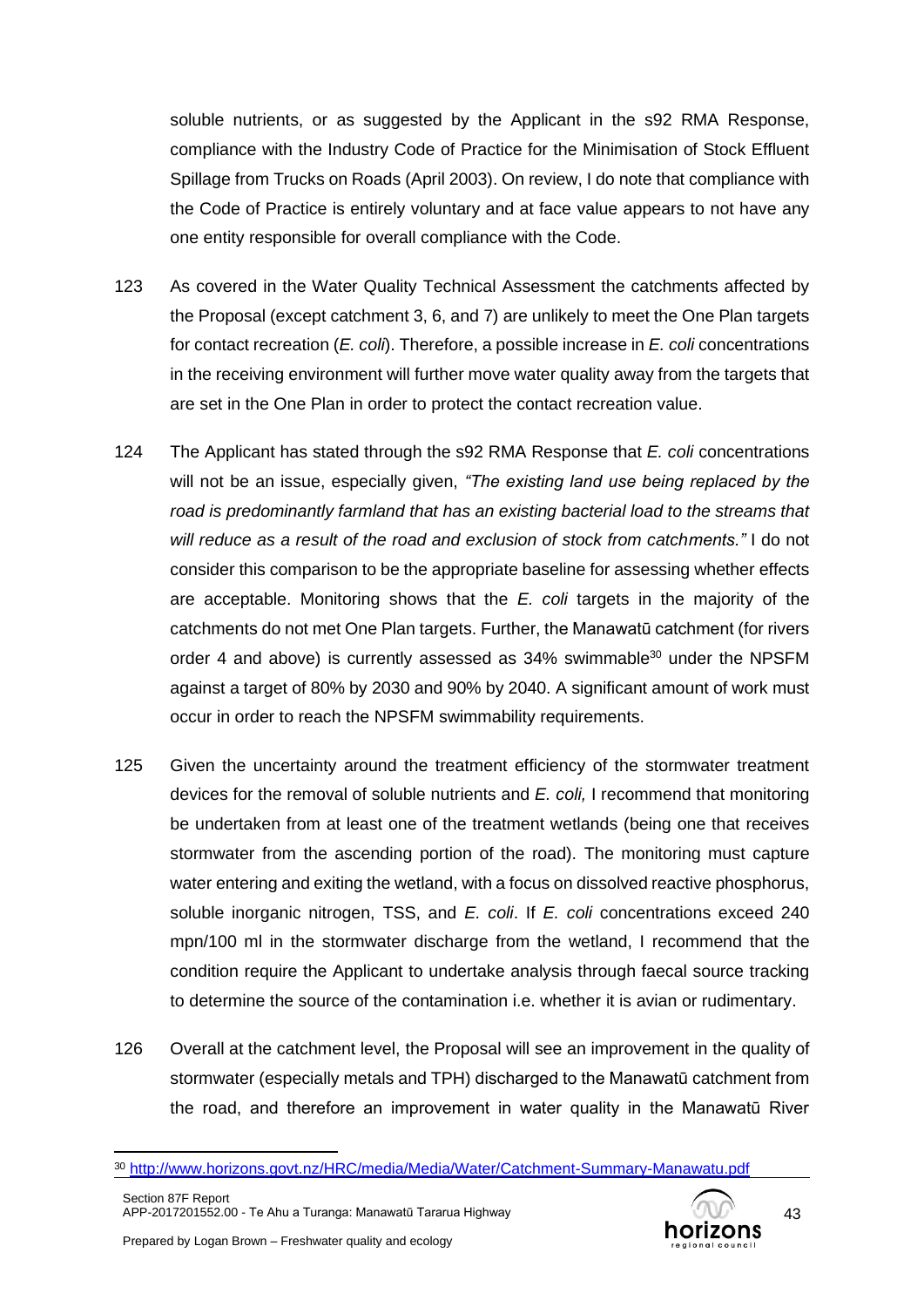(although unlikely to be measurable ) as a result of the Proposal. As concluded by Mr Hamill, most of the time and during baseflow conditions, stormwater quality can be expected to have a negligible or minor impact on stream water quality.<sup>31</sup> Notwithstanding the concerns raised above around *E. coli* and soluble nutrients from stock effluent, I generally agree with this statement. The proposed treatment will aid in the improvement of water quality.

#### **Instream Triggers/Standards**

- 127 Further information was requested by Horizons under section 92 of the RMA in relation to instream turbidity/SSC/NTU limits/targets and end of pipe standards for the sediment treatment devices. Specifically, Council Officers were interested in whether there was relationship between TSS and NTU that could be used for the creation of end of pipe standards for the treatment devices within the Proposal.
- 128 The s92 RMA Response stated, "*There is no direct relationship between TSS (or turbidity or clarity) and sedimentation, especially for intermittent discharges during rain events. This is because sedimentation is affected by a lot of instream morphology and hydraulic factors. It is sedimentation (the sediment the settles on the stream bed) that most strongly impacts on fish and invertebrates."<sup>32</sup>*
- 129 I agree that deposited sediment is one of the major drivers of changes in aquatic habitat and also effects on aquatic life. However, the statement that there is no direct relationship between TSS (or turbidity or clarity) and sedimentation is not accepted. Sediment experts have had issues developing models to establish sediment reductions required to meet deposited sediment thresholds, however, the difficulty has been in the development of the models not in the understanding of the mechanisms (Hicks *et al*, 2019 and Franklin et al, 2019). Taking an extreme example if a stream remains crystal clear during a flood (no sediment particles in suspension), then there are no sediment particles to come out of suspension and no deposited sediment issues within the stream. At the other end of the extreme is a stream that during flood flows experiences a high sediment load (high TSS/SSC and low clarity), in which case during receding flows or when the stream gradient flattens, sediment will drop out of suspension and become deposited sediment.



 $31$  Technical Assessment C – Water Quality paragraph 133. <sup>32</sup> s92 RMA Response Letter Section 5.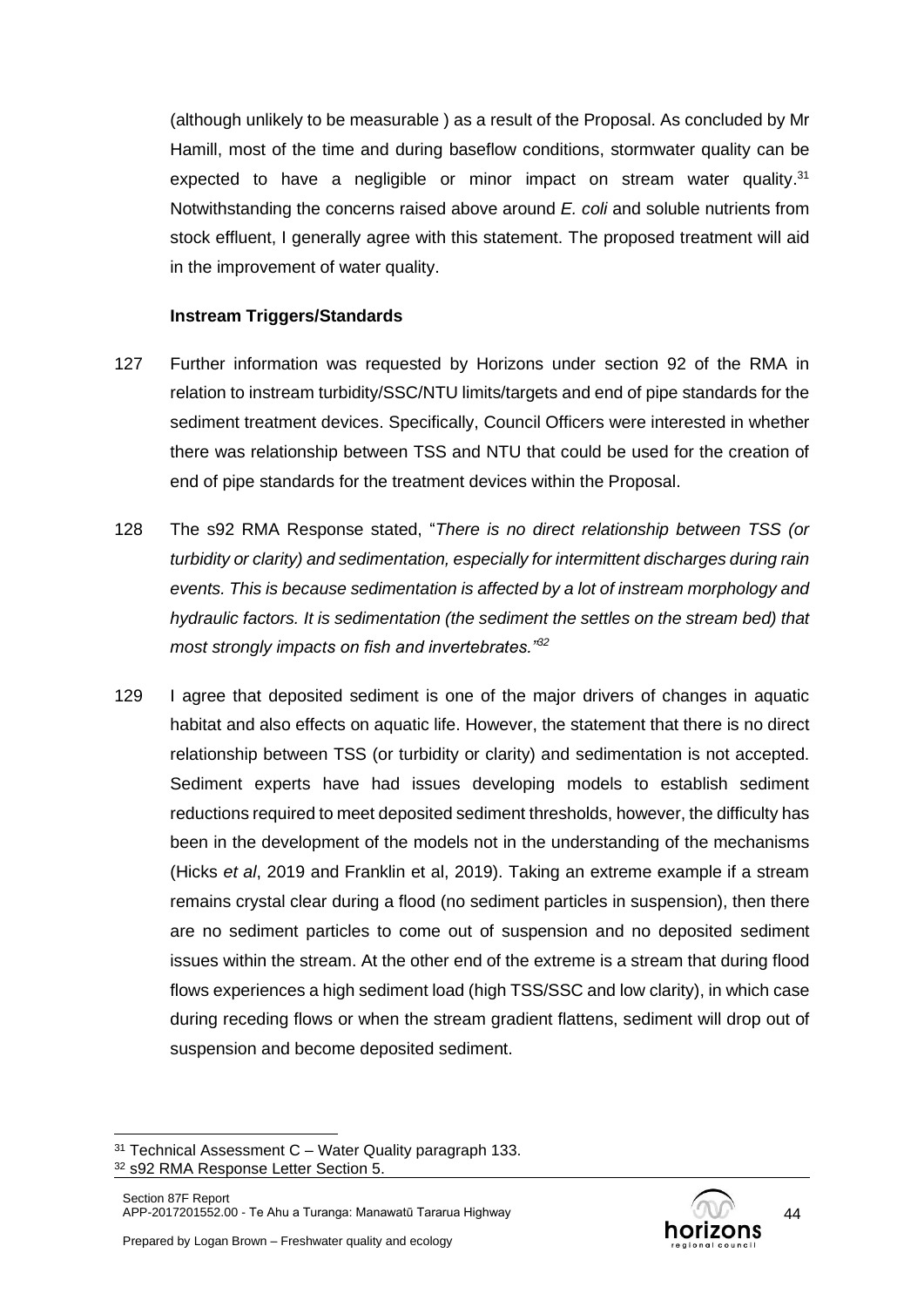- 130 I have already recommended at paragraphs [104](#page-36-0) to [106](#page-37-0) above that end of pipe concentrations relied on in the Applicant's technical assessments (to enable the effects assessment) should be used to inform triggers/thresholds/standards for the discharges from such treatment devices in resource consent conditions.
- 131 The Applicant has proposed the following as instream triggers for deposited sediment (cover and interstitial), and macroinvertebrate communities using QMCI and % EPT.<sup>33</sup>

# Event-based monitoring of deposited sediment:

- (a) An increase in the median visual sediment coverage of 15% or more, relative to the highest baseline visual estimates for that site, for two or more consecutive quarterly monitoring occasions; or
- (b) An increase in the median re-suspendable sediment of 15% or more, relative to the highest baseline visual estimates for that site, for two or more consecutive quarterly monitoring occasions.

# Routine quarterly monitoring:

- (a) 15% or greater decrease in mean QMCI relative to the lowest score from baseline monitoring that persists for two or more quarterly monitoring occasions; or
- (b) Decline in median percent (%) EPT taxa richness of 15% or more compared to baseline monitoring scores that persists for two or more quarterly monitoring occasions.
- 132 For all of the monitoring parameters and proposed triggers of the Applicant, I note that the comparison is to the lowest median (or mean) value that has been recorded during the baseline surveys and that the change needs to persist for two consecutive rounds of sampling. The reason for the double trigger in response is not clear from the information before us and the Applicant needs to clarify why the lowest median (or mean) value in monitoring **and** presented over two consecutive rounds of sampling has been proposed. With routine sampling three (3) monthly, this means that effects potentially can occur for at least a minimum of six months and potentially nine months



<sup>33</sup> S92 RMA response attachment 2: Aquatic ecological monitoring and responses.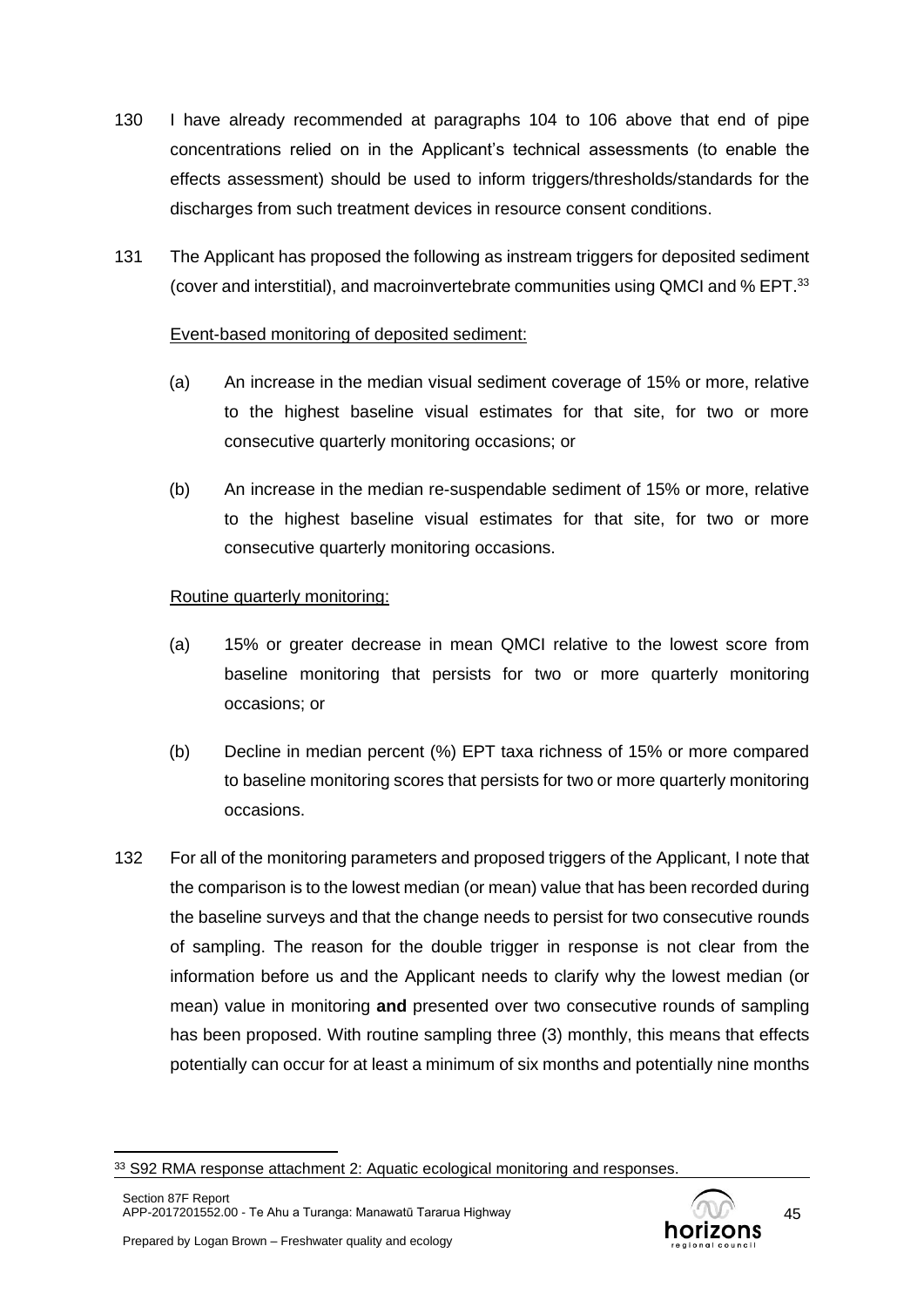or greater depending on the date the effect commences and the dates at which monitoring is undertaken.

133 As for event based monitoring, I note that the Proposal has "for two or more consecutive quarterly monitoring occasions". The reference to "consecutive quarterly monitoring occasions" at a minimum needs to be removed. My understanding of event monitoring is that it is triggered by an 'event' and therefore this monitoring could happen frequently or not at all depending on the weather conditions during the construction season. This creates problems with the requirement that there be an effect present in two consecutive rounds of sampling as there is no guarantee that a second level of monitoring will be triggered. In this case it is my view that the management responses should be required after the trigger is met in the first instance.

# **Natural Character**

- 134 The Applicant assembled a team of experts to assess the effects on natural character as a result of the Proposal. The application has undertaken assessments at both the catchment scale (i.e. effects within a catchment) and also at the specific crossings of streams and wetlands that are affected by the Proposal. This assessment is presented in Technical Assessment I – Natural Character.
- 135 I was involved on behalf of the Territorial Authorities at the NoR stage for the assessment of Natural Character and in particular the components that relate to freshwater ecology. At the time I identified shortcomings with the approach that had been taken to complete the natural character assessment, particularly in relation to the inclusion of limited regional values, characteristics, and water quality parameters, the use of median values to decide on the final Natural Character score at a site and catchment, and the lack of documentation supporting why a certain score was derived. Since the NoR process, a large amount of further information has been collected by the Applicant, and the area impacted by the Proposal has been refined.
- 136 The Natural Character Assessment Matrix<sup>34</sup> for some of the defining features for each attribute have been refined since the NoR stage. This has led to the rankings for some of the catchments being changed since the NoR. This is not unexpected with a largely new set of experts advising on the application, more information having been collected on the receiving environments (especially around freshwater), changes in



<sup>&</sup>lt;sup>34</sup> Technical Assessment I - Natural Character, Appendix I.2.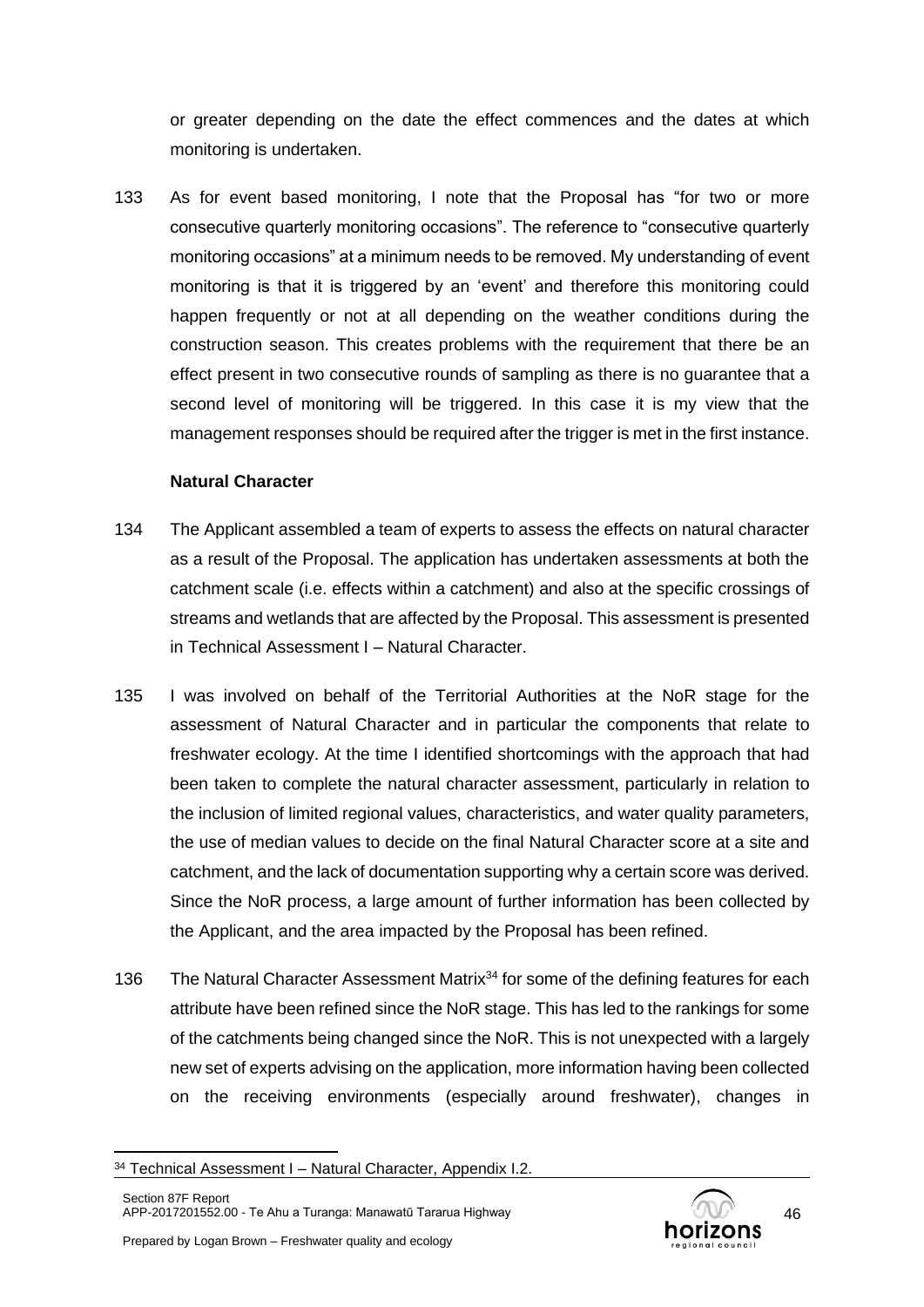methodology following the feedback that was provided through expert conferencing for the NoR, and the revised alignment.

- 137 The majority of my concerns have been addressed through the application:
	- (a) Documentation has been provided which sets out the reasoning between the experts as to why a site/catchment ended up with a particular score for each of the attributes that were assessed.<sup>35</sup>
	- (b) Examples (photos) of stream/rivers within the region that range from having Outstanding Natural Character through to Very Low Natural Character<sup>36</sup> have been used for calibration against rivers/streams with differing levels of natural character.
	- (c) The median attribute score is no longer used to derive the final natural character rating for a site or catchment.<sup>37</sup>
	- (d) There has been use of regional context in relation to water quality and the One Plan values and targets have been factored into the assessment.<sup>38</sup>
- 138 Having considered the assessment undertaken, the ranking of the attribute (and supporting reasons), and the further information that has been collected and considered by the Applicant as part of the application, it is my opinion that the methodology in relation to water quality and freshwater ecology parameters provides a robust and transparent methodology for the assessment of existing natural character and what the expected changes to attributes and values will be post construction.

# **E. SUBMISSIONS**

139 I have been provided with copies of the submissions that have been made on the application. A number of submissions specifically refer to effects on freshwater as a result of the Proposal. I respond (where I can) to each of the submissions below:

<sup>35</sup> Technical Assessment I – Natural Character, Appendix I.3 and I.4.

<sup>36</sup> Technical Assessment I – Natural Character, Figure I.3.

<sup>&</sup>lt;sup>37</sup> Technical Assessment I - Natural Character, paragraph 58.

 $38$  See Technical Assessment C – Water Quality and H – Freshwater Ecology that have been used to inform the development of the Natural Character attribute rankings.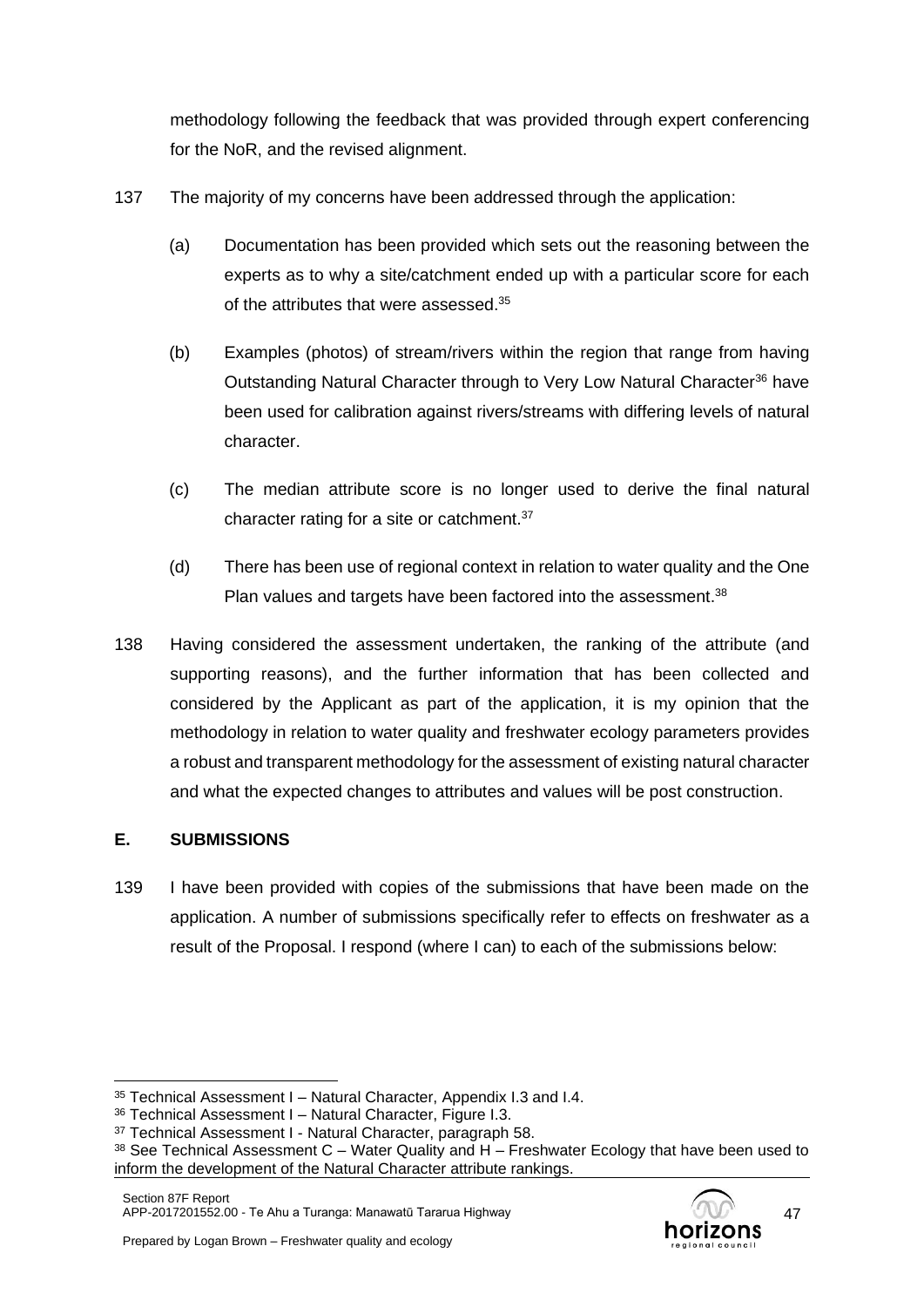- 140 **Submission Number 18 by Mr J. Bent** Mr Bent's submission is in relation to the discharge of stormwater as a result of the construction and operation of the new road. It is not clear as to whether Mr Bent has seen the following reports:
	- (a) Technical assessment B: Stormwater Management by Mr David Hughes;
	- (b) Technical assessment C: Water quality by Mr Keith Hamill;
	- (c) Technical assessment H: Freshwater Ecology Report by Ms Justine Quinn.
- 141 All of the above assessments consider the treatment of stormwater and the effects on the receiving environments and the improvements that will be made to stormwater discharges as a result of the Project compared to current discharges. Subject to confirmation from the Applicant around the efficiency of the stormwater treatment devices in the removal of soluble nutrients and *E. coli*, the effects of discharges should be minimal and overall the Manawatū catchment will see an improvement (although unlikely to be measurable within the Manawatū River) in water quality after the Proposal.
- 142 **Submission Number 15 from the Royal Forest and Bird Protection Society Inc (Forest & Bird)** includes a number of topics related to freshwater. I discuss each of the submission points in more details below:
	- (a) Forest and Bird request that the Applicant undertakes DNA water analysis and uses the FENZ predictions for fish that would be present in the catchment. I agree that these are possible methods that could be used to look at the presence (or possible presence) of fish species within the affected catchments. However, I do not believe that DNA sampling of water samples would add to the information provided by the Applicant. The information gathering method undertaken to inform the application has used standard monitoring methods, taken into consideration the natural obstacles to fish migration in some of the catchments, and has proposed aquatic salvage consent conditions to address the possibility of some species such as kakahi being present when, to date, they have not been encountered. In fact, the survey results and the output from the FENZ models overlap nicely and the species that the model predicted but were not encountered, would have been captured by the fishing methods used. The absence of trout from the streams is not surprising given the size of the streams and the inability of trout to be able to overcome some of the natural

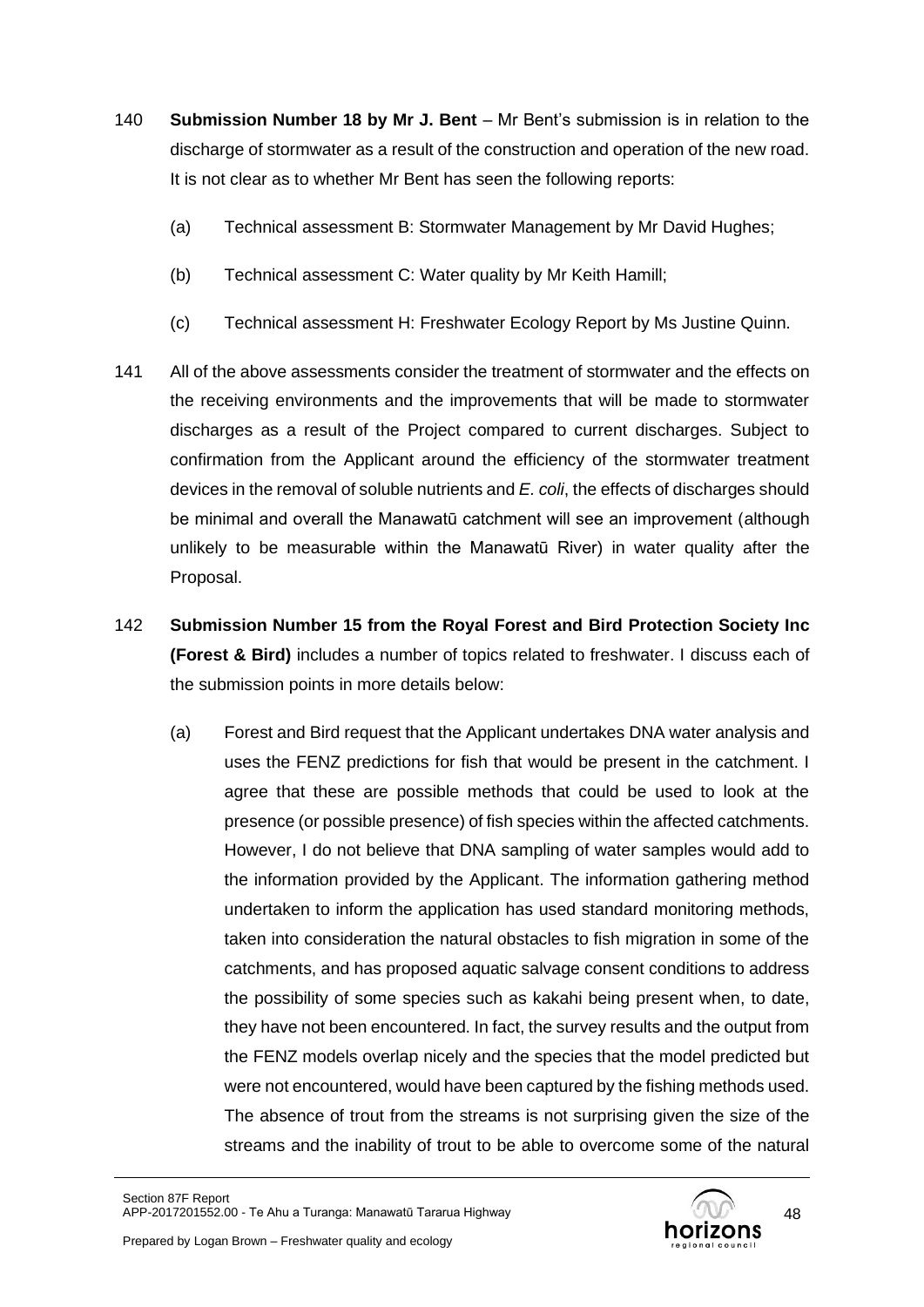obstacles (waterfalls) in some of the catchments. In my view therefore, the fish monitoring information and related conclusions drawn in the application regarding fish population are robust.

- (b) The submission refers to, "*…"almost 33 percent of assessed native freshwater plants (182 of 559 species) were threatened or at risk in 2013. Of these, almost 20 percent were in the highest risk category: nationally critical",* and requests analysis of the native freshwater plants at the impact sites and whether they will be affected, and what their threat status is. I have looked further at the references provided with the submission and although the numbers are quoted correctly, it is used, in my opinion, a little out of context for this application. The species in the high level threat classification reference include wetland plant species and macrophytes found in lakes and wetlands and rivers. It would useful if Forest and Bird could provide further information on species that it might be particularly concerned with in (and are known to be in) the ecological district. There is otherwise a risk that the submission might raise issues with species that are not relevant to the site.
- (c) The submission further covers macroinvertebrates and whether any rare or threatened species were found in the surveys. I do not have a copy of the list of macroinvertebrate species that were found during the surveys and which would have been used to calculate the macroinvertebrate indices. The Applicant's experts may wish to expand on this further. However, the methods used by the Applicant's team in conducting the surveys are nationally standardised methods<sup>39</sup> that are used throughout the country for state of the environment and effects monitoring. As such I consider the methodology and resultant information to be robust.
- 143 **Submission 16 from the Queen Elizabeth the Second National Trust (QEII)** raises a number of potential effects from the Proposal. QEII cover three main issues, underlined below for ease of reference with my response following on:
	- (a) The adverse effects on stream values within the QEII covenants have not been adequately addressed. The Catchments within the QEII covenants have been identified as having high ecological values and will experience high effects as



<sup>39</sup> [https://www.mfe.govt.nz/sites/default/files/media/Fresh%20water/macroinvertebrate-protocols](https://www.mfe.govt.nz/sites/default/files/media/Fresh%20water/macroinvertebrate-protocols-wadeable-streams-pdf-nov01.pdf)[wadeable-streams-pdf-nov01.pdf](https://www.mfe.govt.nz/sites/default/files/media/Fresh%20water/macroinvertebrate-protocols-wadeable-streams-pdf-nov01.pdf)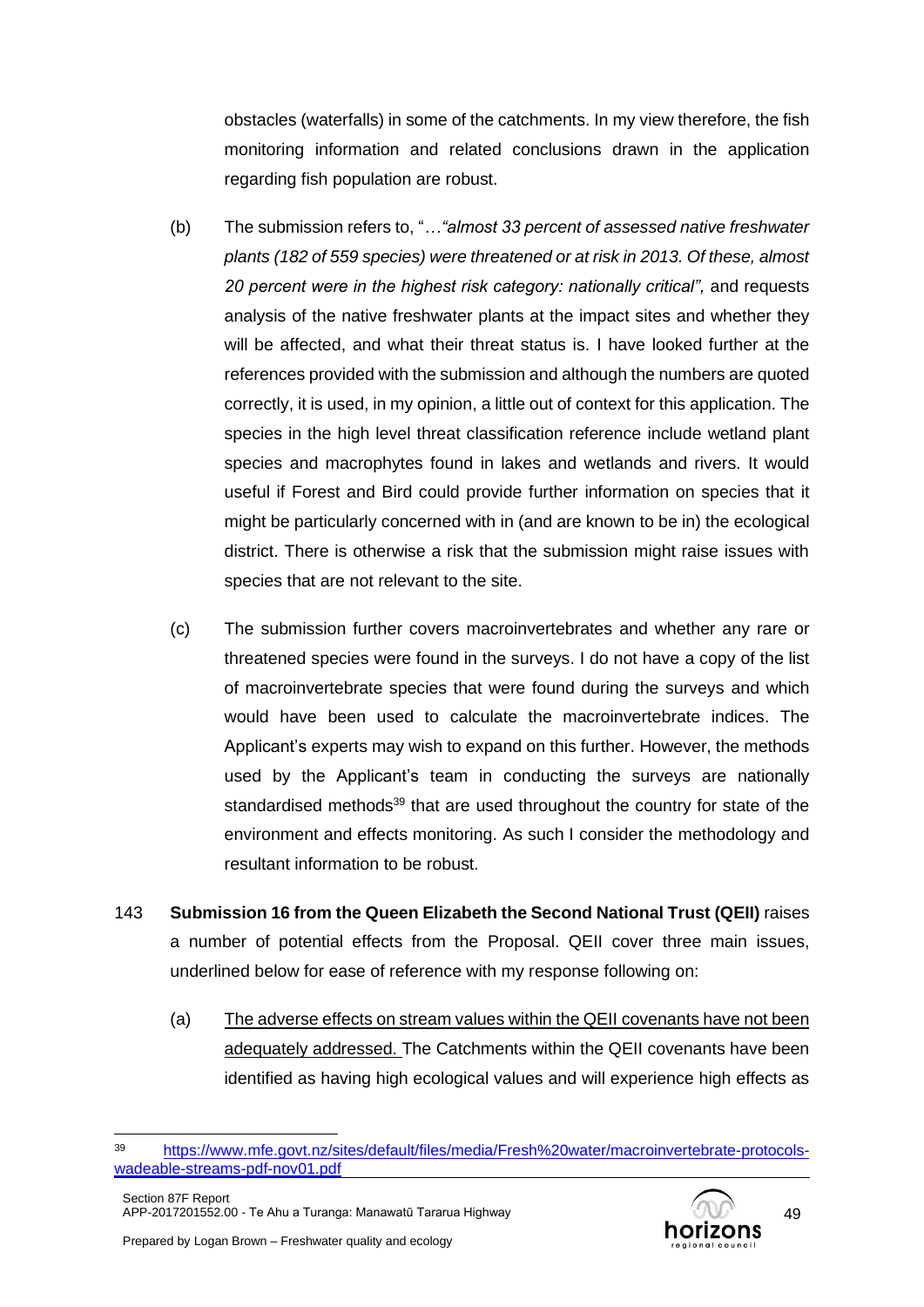a result of the Proposal. The Applicant proposes no additional measures or offsetting to address the effects in these catchments other than the justification that the effects will be short-term and acceptable from a Proposal perspective.

(b) Sedimentation effects will be high and have been underestimated because of the "overall" approach to the effects assessment, and the monitoring of erosion and sediment controls should include contingency measures if proposed controls are shown to be inadequate. I agree that the effects assessment appears to adopt an "overall" approach, and in doing so has lost some of the specificity of effects, especially in those catchments that have the potential to be significantly impacted by sedimentation. I cover at paragraph [86](#page-30-0) of my report the concerns I have around the reliance on "short-term" in this context. In addition, the short term nature is captured in the magnitude of effect and is already accounted for when you come to your final classifications for overall effects. The assessment also shows that overall effects during construction for Catchments 5, 6, and 7 will be High (refer updated Table below provided in the s92 RMA Response).<sup>40</sup> As I understand the Ecological Impact Assessment Guidelines (referred to earlier in my report) the effects that are therefore likely to be experienced in these catchments are likely to be significant (adverse). This further supports my view that robust and appropriate sediment control and discharge standards need to be in place.

| <b>Catchment</b>  | Step 1:<br><b>Ecological Value</b> | Step 2: Magnitude<br>of effect (after<br>mitigation) | Step 4: Overall<br>effect during<br>construction |
|-------------------|------------------------------------|------------------------------------------------------|--------------------------------------------------|
| Manawatū<br>River | High                               | Low                                                  | Low                                              |
| Catchment 1       | Low                                | Low                                                  | Low                                              |
| Catchment 2       | Moderate                           | Low                                                  | Low                                              |
| Catchment 3       | Moderate                           | Moderate                                             | Low Moderate                                     |
| Catchment 4       | Moderate                           | Moderate                                             | Moderate                                         |
| Catchment 5       | High                               | Moderate                                             | High                                             |

<span id="page-49-0"></span><sup>◼</sup> **Table 6: A summary version of this Table H.12 included in the s92 RMA response. 41**



<sup>40</sup> s92 RMA Response Letter Section 1.

<sup>41</sup> s92 RMA Response Letter Section 1.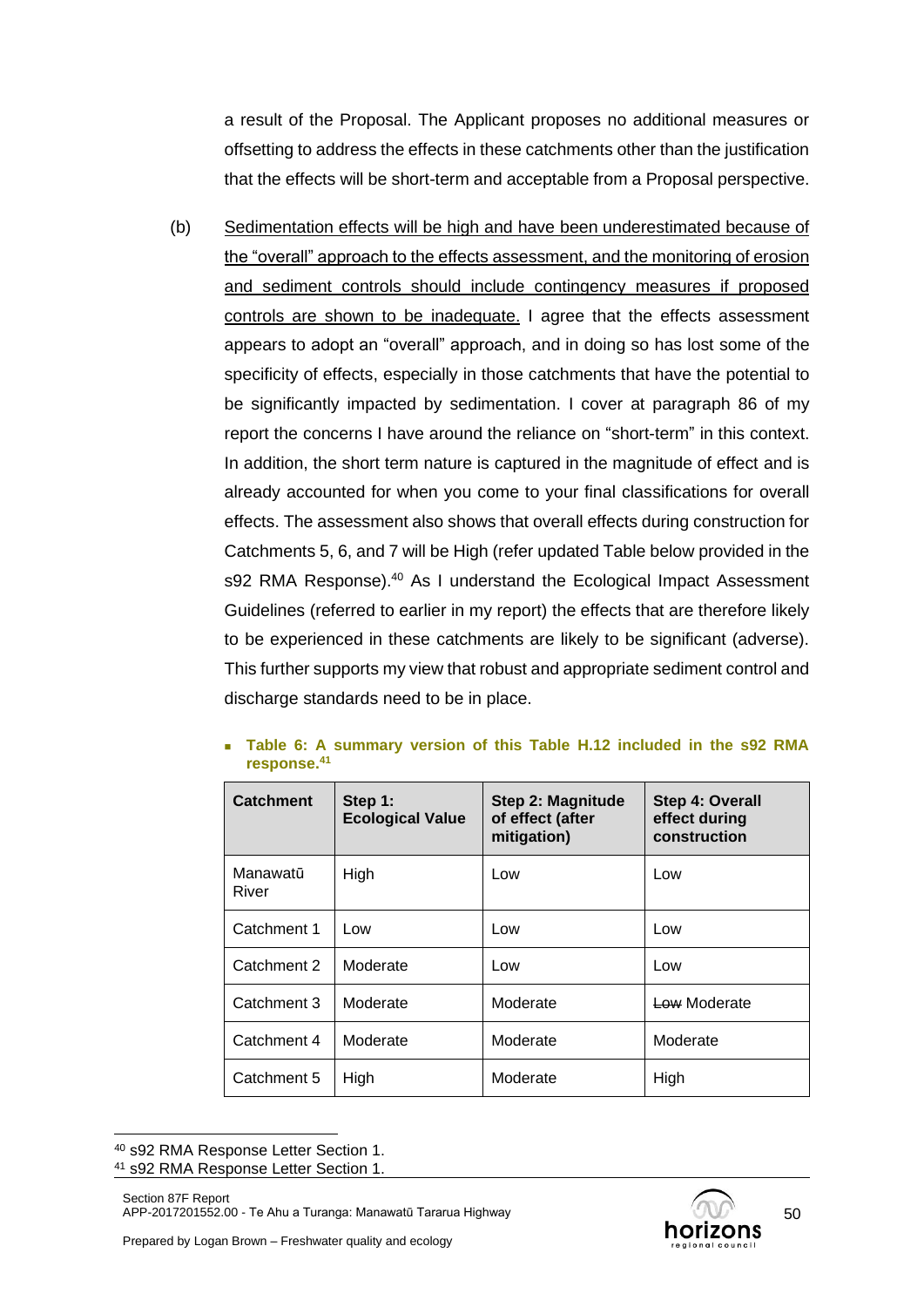| Catchment 6 | High | Moderate | Low High |
|-------------|------|----------|----------|
| Catchment 7 | High | Moderate | High     |
| Catchment 8 | Low  | Low      | Low      |
| Catchment 9 | High | Low      | Low      |

- (c) The riparian planting offsetting is proposed in another catchment (Ratahiwi Farm) away from the effects (contrary to offset principles) and the location is still to be confirmed. My understanding is that the Applicant has yet to enter into a legally binding arrangement that would allow for the offsetting to occur. However, the Applicant has indicated that an area within Ratahiwi Farm, which is within the Mangamania catchment, is a possibility for offset works to be undertaken in. If Ratahiwi Farm is to be used, it is also likely that additional area will be required to fully meet the area required for offsetting. <sup>42</sup> The Applicant has undertaken some baseline SEV calculations within the Ratahiwi Farm streams which are indicative of the type of offsetting that could be undertaken. The Mangamania catchment is one of the catchments that is affected by the Proposal. In addition, the site is within the Ruahine Ranges and at a similar altitude to the streams that are being impacted by the Proposal. If the Ratahiwi sites were to proceed works would be completed at a whole subcatchment scale rather than piecemeal works along reaches of streams that are connected. This, in my opinion, is like for like and aligns with the principles of offsetting. If additional sites are required, the Applicant will need to undertake further work in the form of SEV calculations and ensure that the additional areas or sites meet the offsetting principles.<sup>43</sup>
- 144 **Submission 19 on behalf of the Minister of Conservation (the Minister)** requests a number of actions in relation to freshwater. These are summarised and underlined below, with my response following on:
	- (a) Final fish passage designs within the culverts that are installed along the road. I agree that this would be prudent for the reasons set out above. The most effective, efficient and cost effective time to enable fish passage through culverts is during the design and construction phase. Having to refit or

<sup>42</sup> Volume V - Technical Assessment H – Freshwater Ecology paragraph 113.

<sup>43</sup> Biodiversity Offsetting under the Resource Management Act, 2018, pages 4 and 5.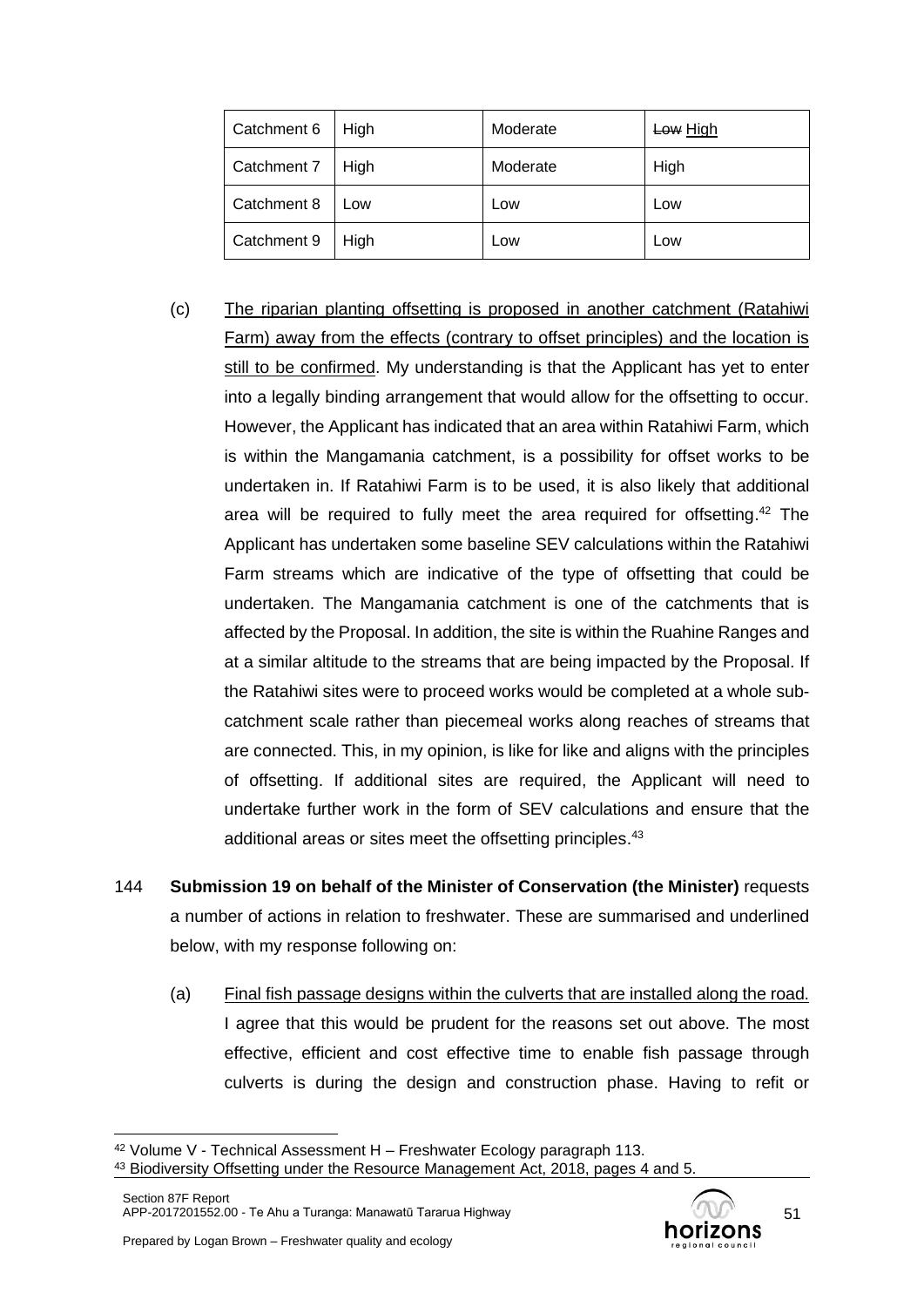undertake remediation works on culverts is expensive, can be difficult (and in some situations impossible) to complete, and it frequently does not result in the best outcomes for fish passage. Therefore, I have recommended a condition requiring approval of the final design by an ecologist that specialises in fish passage (this is in my view really important) prior to construction.

- (b) Rat control be undertaken at release sites prior to kakahi being transferred. This request of the Minister assumes that kakahi are present within the works area. I agree (as covered in the submission) that rats do predate on kakahi. However, I am not confident that such an approach is practical in the current circumstances. Predator control has a number of unknowns in this case:
	- (i) It is not clear that kakahi are present (the current survey has not found them) so commencing rat control at an area may not be required;
	- (ii) The rat control would need to be on-going to ensure that the benefits of the initial control continued to be felt and question marks exist over the size of the area that the control need to be done in order for it to be effective for kakahi populations; and
	- (iii) If kakahi are present in the works area they will already be experiencing this predation by rats.

While I agree that predator controls would aid in preserving and enhancing kakahi populations, the above factors raise uncertainty around the reasonableness of any requirement for the Applicant to carry out this work both initially and then on an ongoing basis.

(c) DOC to have the ability to review the planting plans (in this case the riparian planting plans). From a technical perspective there is no barrier to this taking place. The appropriateness of this with regard to the setting of conditions will be addressed by Mr St Clair as the reporting planner for Horizons. As discussed at paragraph [61,](#page-19-0) I am unsure as to how a buffer distance of less than 20 metres has been factored into the predicted SEV calculations and ECR calculations. This is a matter the Applicant should clarify. Its response will inform whether further offsetting is required due to reduced buffer width in some catchments.

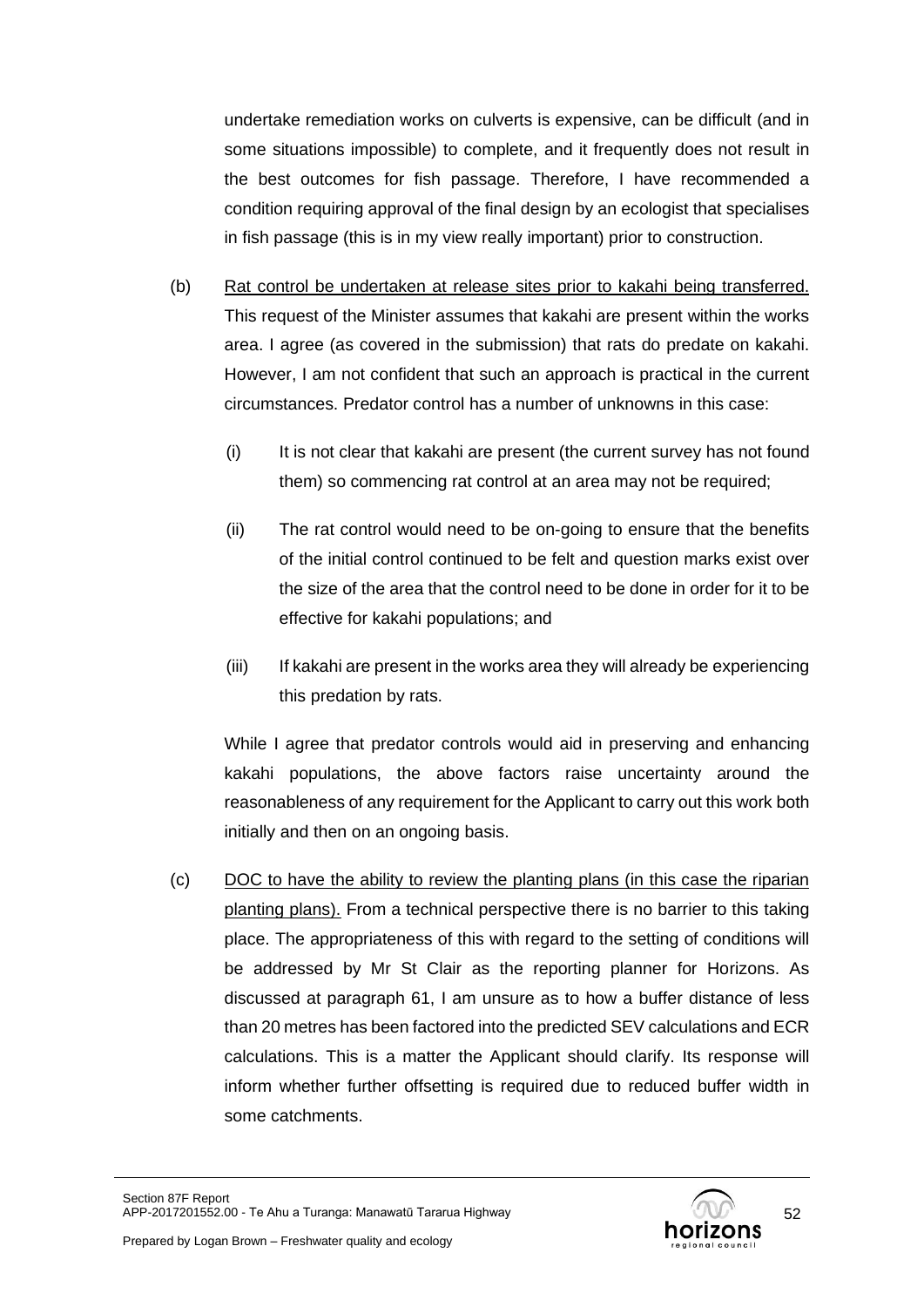- (d) Baseline standards / controls that are critical to achieving freshwater ecology outcomes should be included in consent conditions. The Applicant has proposed a number of measures within the EMP to manage the effects on water quality and freshwater ecology. The Applicant has also proposed a number of triggers in the s92 RMA Response for visual deposited sediment (15%), re-suspendable (interstitial space) sediment (15%), and QMCI (15% reduction), and % EPT (15% reduction) against a bottom line of a 20% change. Rather than sit within the EMP, it would be more appropriate (and certain) for these "bottom lines" to be in consent conditions, with the triggers for response in management plans. I have suggested conditions for deposited sediment (cover and interstitial), and macroinvertebrate communities using QMCI and %  $EPT<sup>44</sup>$  above. When combined with the end of pipe standards I have recommended, these conditions should ensure the instream values of the catchments are not significantly diminished as a result of sedimentation effects arising from the Proposal.
- 145 **Submission 13 from Meridian Energy Limited.** Mr James Lambie, on behalf of Horizons will respond to the majority of this submission as it relates to bird strike within the wind farm. I will respond in relation to water quality and aquatic habitat:
	- (a) The proposal from the Applicant mostly involves adoption of good management practices in the restoration of stream diversions. I say mostly, as there are limitations around the proposed habitat creation. This includes large vegetation being planted beyond the 100 year flood level and (at many of the sites) vegetation reaching a height of no greater than 1.5 metres in order to meet operational requirements/concerns from Meridian. Without sufficient planting the diversion streams/channels will effectively become drains that will convey water and will provide very little ecological function. In that case their ecological value would be lower than those streams which currently exist in the farmed environment.
	- (b) Additionally, the planting of stormwater devices is intended to provide water quality benefits such as the slowing of water flows, which allows particles to drop out of suspension and attach to biofilms that grow on the vegetation. The removal of these devices would result in stormwater being discharged to



<sup>44</sup> S92 RMA response attachment 2: Aquatic ecological monitoring and responses.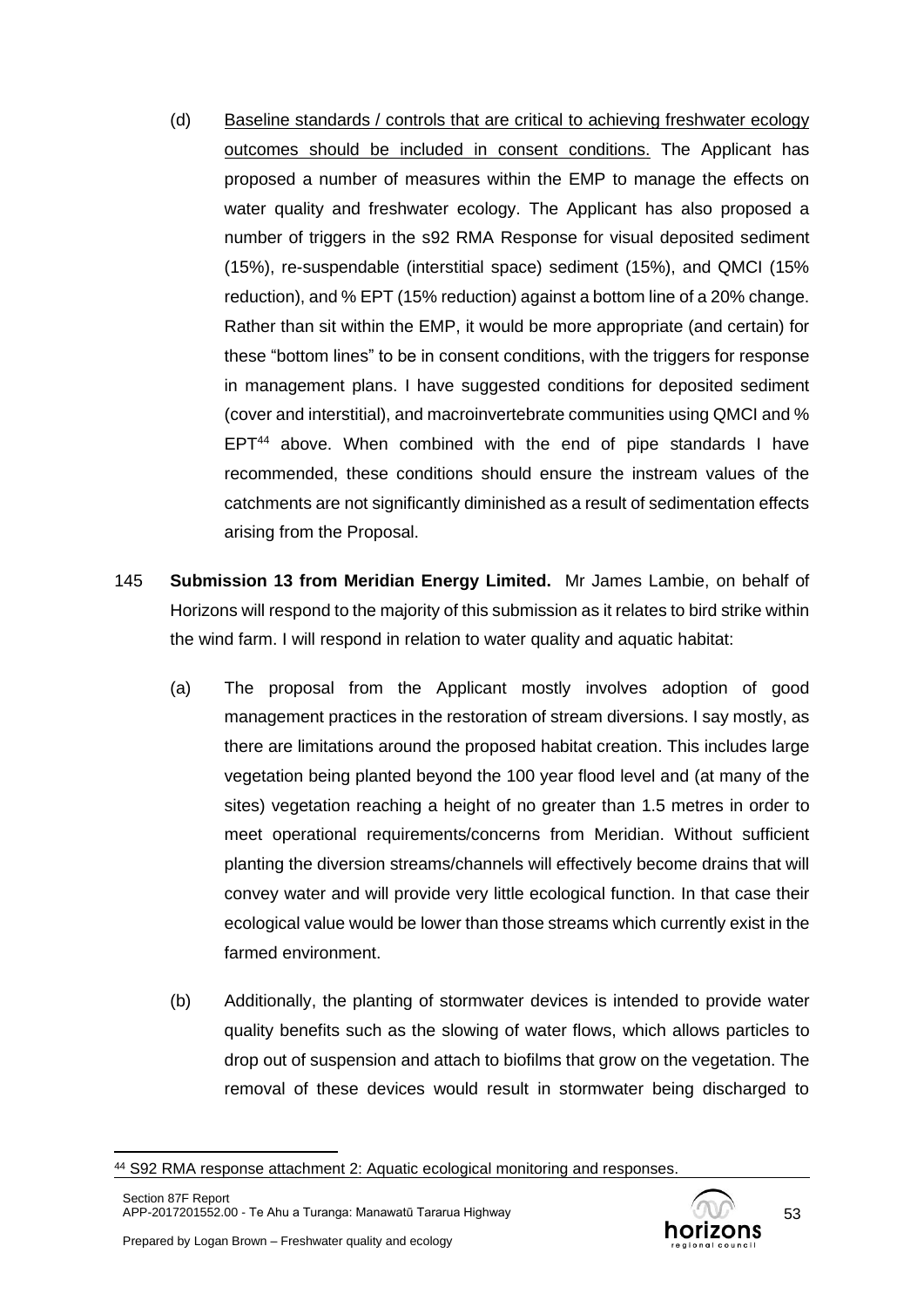streams in an untreated manner and would be unlikely to result in the water quality improvements proposed (and relied on) by the Applicant.

(c) If too much of the restoration package is altered on Meridian land there is a risk of degradation of water quality and aquatic habitat within the proposed works area. This would not bring about the benefits relied on as part of the mitigation and offsetting regime proposed by the Applicant.

# **F. DISCUSSION AND CONCLUSION**

- 146 The Applicant seeks resource consent to enable the construction, operation, use and maintenance of approximately 11.5km of new State Highway crossing the Ruahine Ranges, linking Woodville and Ashhurst as a replacement to the indefinitely closed Manawatū Gorge. The Proposal will have adverse effects on the values of the waterways within the catchments affected by the Proposal. The majority of these effects can be avoided, remedied or mitigated through measures as contained in the application. However, the loss of stream habitat cannot be fully avoided, remedied or mitigated within the footprint of the works area and therefore the Applicant has proposed an offsetting regime for stream loss.
- <span id="page-53-0"></span>147 The Applicant has undertaken an assessment of fish passage through the culverts that will be constructed across the length of the road. The majority of the culverts will have fish passage included within their design and construction and for a limited number of culverts no fish passage will be provided (there is either very limited habitat (either length or intermittent flows) upstream of the culvert or the habitat available will be unsuitable i.e. constructed streams as a result of the Proposal). I am satisfied with the methodology and conclusions reached in respect of fish passage, although, in my opinion, three additional measures are required:
	- (a) The final designs of the culverts to enable fish passage must be peer reviewed and certified by a freshwater ecologist that specialises in fish passage;
	- (b) When the culverts are constructed an "as build" is to be completed to certify that the construction has been completed in accordance with the design and fish passage has been allowed for; and
	- (c) That on-going maintenance of the culverts is undertaken to ensure that for the lifetime of the culverts they remain fish passable.

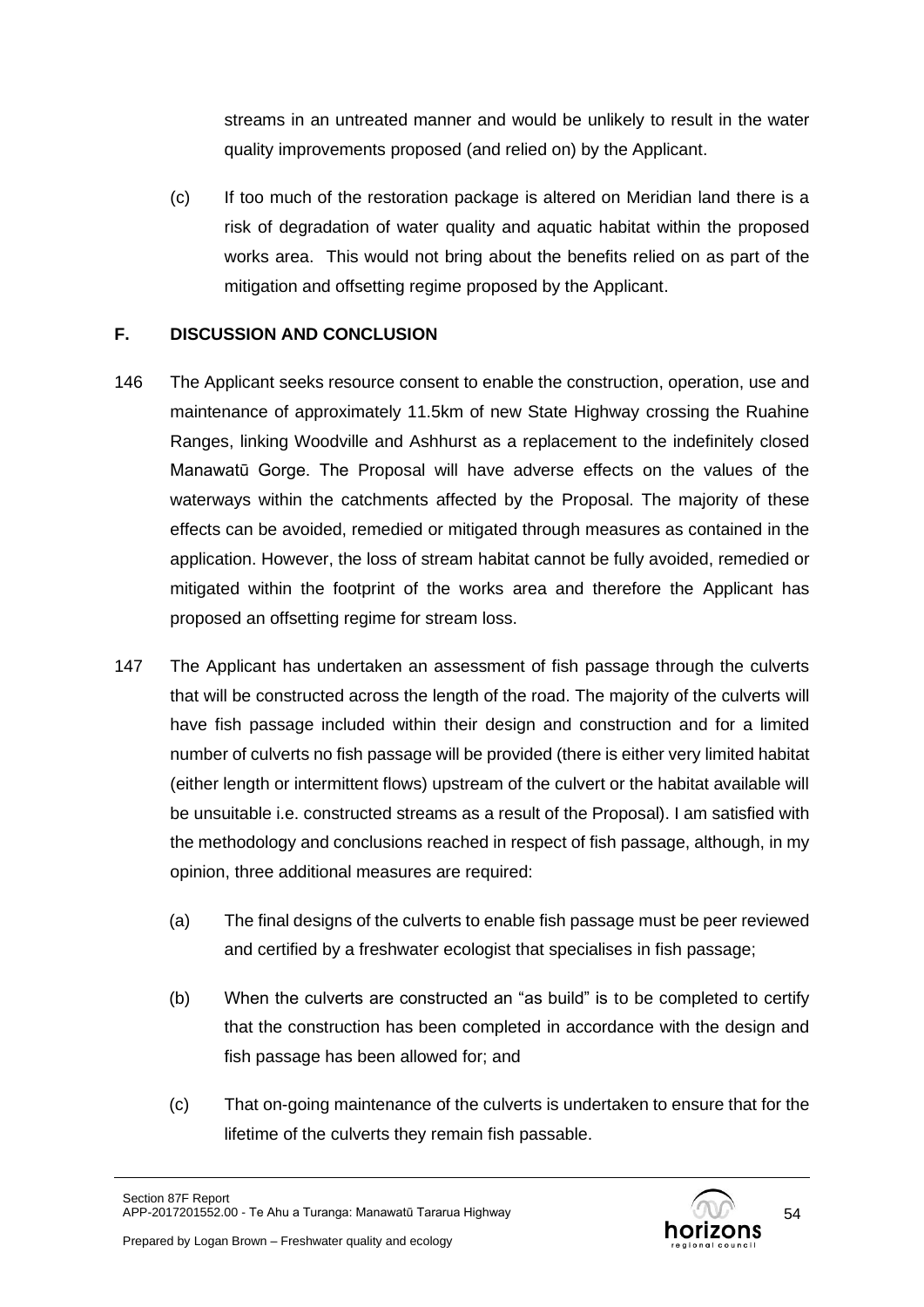- 148 The Applicant has identified reaches of stream that will be lost as a result of the Proposal. Those losses include the stream loss as a result of the creation of spoil sites, diversions for the road, and the installation of culverts. The streams affected by the Proposal have had SEV scores calculated for them pre and post (with mitigation) construction of the works and it has been established that it is not possible to fully avoid, remedy, or mitigate the effects of this loss. The likely quantum of stream habitat restoration to offset the residual effects has been established, with the potential offset sites scoped through the technical assessment process. As the Ratawihi Farm site is not yet confirmed as an offsetting site, care will need to be taken to ensure that any other site chosen (if necessary) has the same baseline information collected to inform the quantum of required offsetting. The offsetting requires an additional step to check that the expected outcomes at the offset sites are actually achieved. There are presently still unknowns as to how restoration activities will eventuate at any sites at which the works are undertaken. This might result in further offsetting works needing to be completed by the Applicant.
- 149 The Applicant has identified three catchments that will experience high effects of sedimentation (adverse) from the Proposal. These Catchments are 5, 6, and 7. Overall, the Applicant considers that this level of effect is acceptable given the nature of the work and the duration of the Project, and that specific offset or compensation measures are not necessary to address this effect. <sup>45</sup> Whether or not the effects are short term is unknown, and even then short term effects from sedimentation can have significant effects on streams. There is also a possibility of double counting in relation to short-term effects where these factors are already accounted for when considering the magnitude of effect (which in turn defines the expected level of effect). Given the values within catchments 5, 6 and 7, the effects that sedimentation can have on these values, and the unknown timeframe within which those values will take to recover from sediment deposition, I have recommended catchment specific discharge standards to provide a sufficient level of protection for these areas.
- 150 When considering ongoing stormwater discharges the Applicant has proposed a range of treatment devices that will treat stormwater prior to it being discharged to the receiving environment. Overall, this will see an improvement in the quality of stormwater compared to the current situation. The only current unknown in relation to stormwater discharges is the ability of the treatment devices to be able to remove *E.*



<sup>45</sup> Technical Assessment H – Freshwater Ecology, para 215.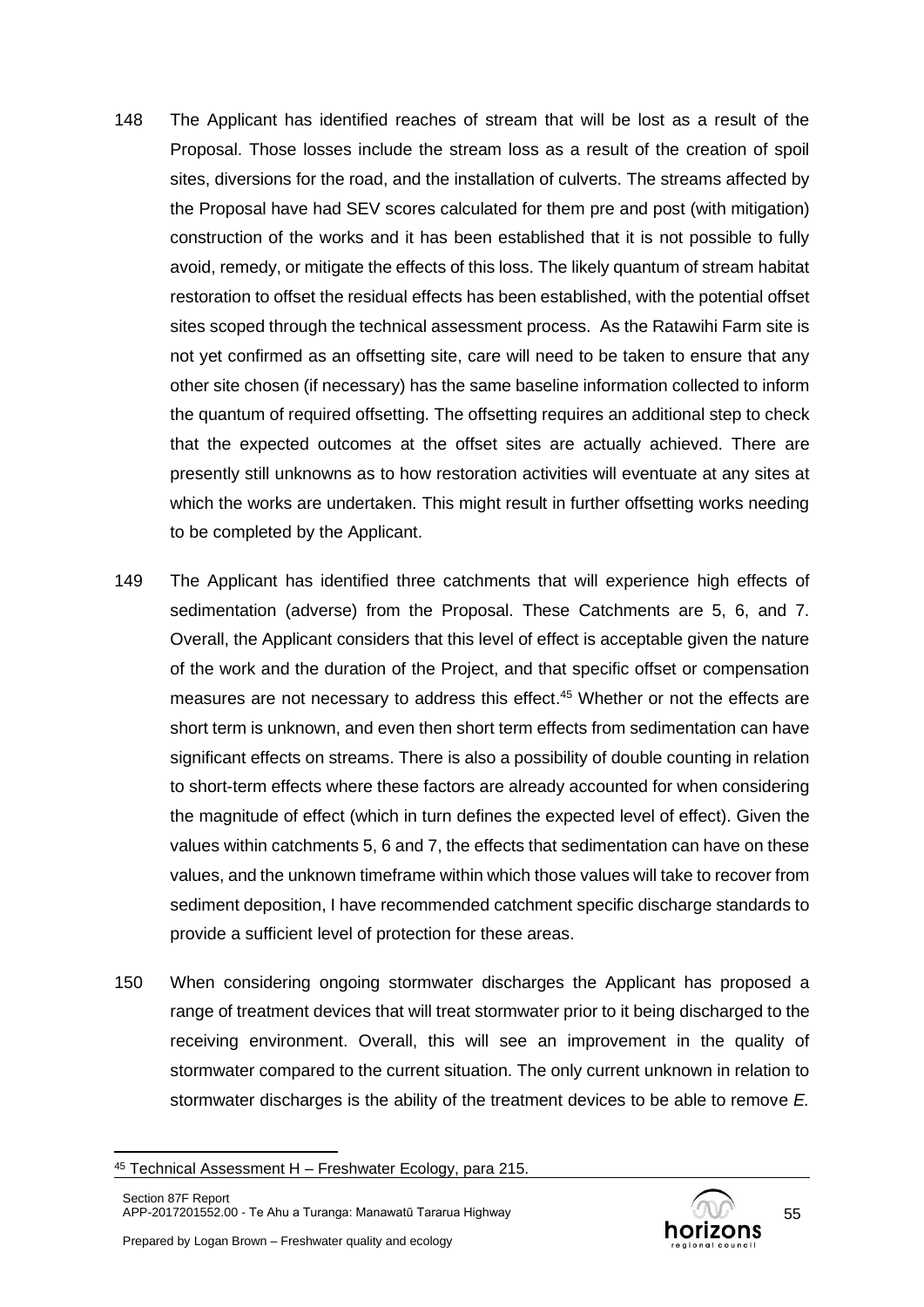*coli* and soluble nutrients. I have therefore recommended a condition of consent which requires the monitoring of at least one representative treatment device.

# **G. RECOMMENDATIONS/CONDITIONS**

- 151 As addressed above (at paragraph [41\)](#page-13-0) the Applicant proposes to undertake remediation of the Kiwirail culvert, which is currently a barrier passage for some of the region's native fish species. This proposal should be reflected in the consent conditions. This would require that the fish pass is designed by an appropriately qualified expert in fish passage requirements. As discussed at paragraph [147](#page-53-0) I would recommend conditions which address three other matters relating to construction and design of fish passage, "as built" certification and ongoing monitoring of the structure.
- 152 Proposed condition EC13 deals with fish salvage, relocation and fish passage during construction and refers to the EMP for details. The Fish Recovery Protocols cover in detail how the process will be undertaken however, there are some general principles regarding fish recovery that would be best captured as resource consent conditions for enforceability. These conditions could include:
	- (a) Depending on the habitat type and its suitability for fish recovery, fish recovery shall be undertaken via electro-fishing and/or trapping, and/or dewatering and muck out;
	- (b) Koura and kakahi shall be searched for, recovered and transferred in those areas that contain suitable habitat for those species;
	- (c) If native fish with a conservation status of 'threatened' or 'at risk declining' are captured, trapping and/or electro-fishing will continue until no further conservation status of 'threatened' or 'at risk – declining' individuals are captured;
	- (d) For those fish species that do not have the conservation status of 'threatened' or 'at risk – declining' a declining capture rate of 50% between the first and last recovery event should apply if the first recovery event encounters more than 10 individuals of each species over a 150 metre monitoring reach.
- 153 Once the timeframes within which restoration goals are to be satisfied passes, it will be important that the SEV scores are recalculated for the stream diversions. This is to ensure that what was predicted to occur as part of the overall mitigation,

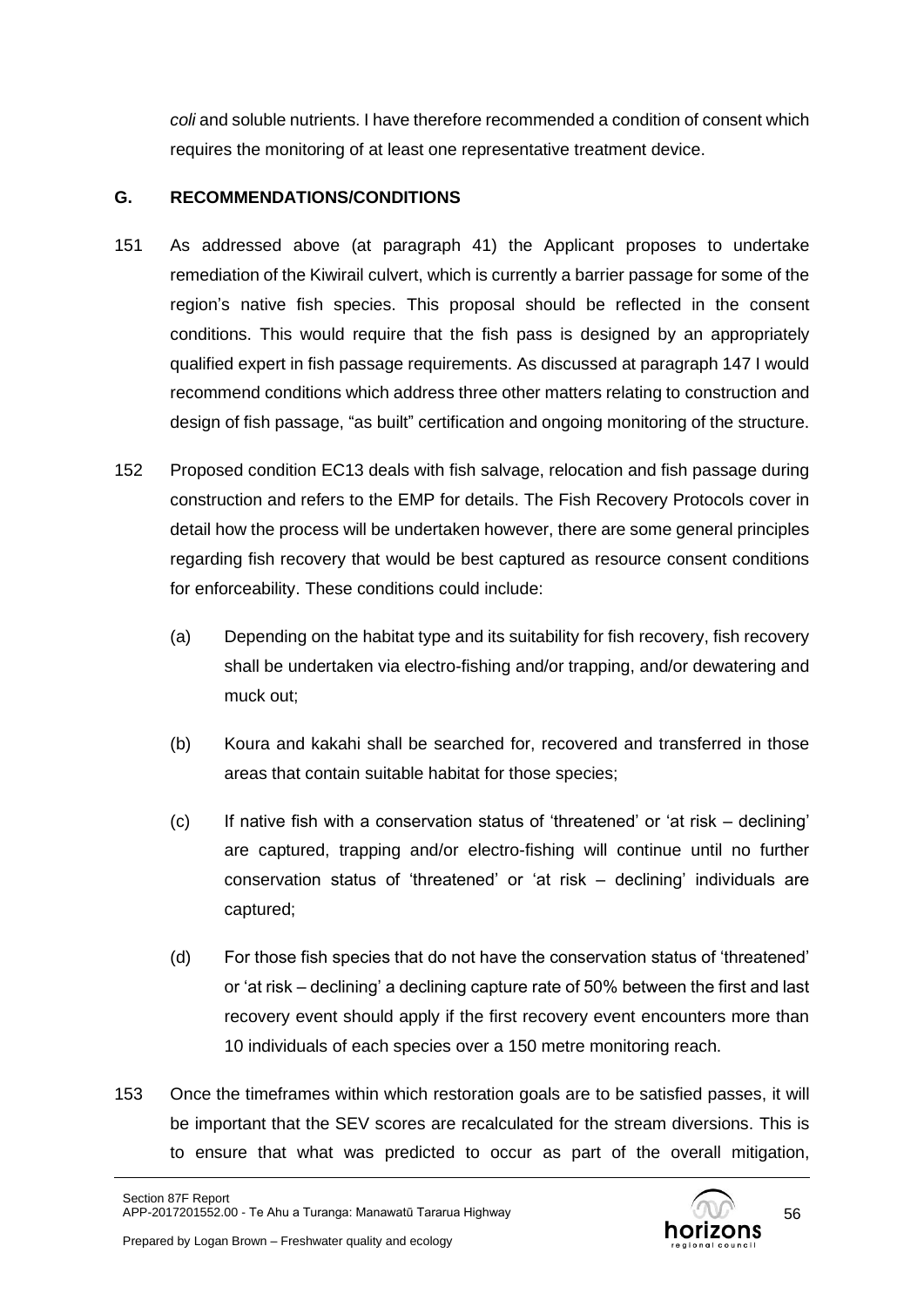remediation, offsetting package does occur. This would involve recalculating the SEV scores for the site as restored, comparing these scores back to what was predicted, and if required providing further offsetting for any difference in outcome. The proposed stream offsetting conditions presently require a "recheck" once the works are completed to ensure that the streams that require offsetting have been correctly identified, with the offsetting package able to be recalculated if needed. This does not provide any feedback loop via monitoring to detect those occasions that the predicted SEV scores might not be met. This may require that additional offsetting work is completed. I recommend the inclusion of additional requirements in EC15. This "recheck" would best be done at the same time that the 10 year monitoring is done for the riparian vegetation check, as discussed in paragraph [67,](#page-20-0) with analysis undertaken to ensure that the predicted SEV scores eventuate and the additional offsetting required to fully offset the works where the scores do not eventuate. This monitoring information should be provided to Horizons once further action is completed.

- 154 Table 4.1 within the EMP contains outcome performance measures for years 1, 3, 5, and 10 for riparian management as part of stream restoration. These are important measures as they provide the predicted response for the offsetting and in my opinion, they should be included in consent conditions as enforceable standards.
- 155 Given the role that interstitial sediment can play in influencing values within waterways I recommend the collection of quorer samples in the baseline information. This will allow assessment against the proposed deposited sediment values.
- 156 Given the adverse effects, that sedimentation can have on the waterways (both within the footprint of the Proposal and those further downstream) there is a need to limit the amount of sediment that is able to leave the site. This requirement is best dealt with in conditions. Based on the water quality data and analysis included in Technical Assessment C – Water Quality the following standards would apply (as a median) for TSS;
	- (a) Catchment  $2 63$  mg/L;
	- (b) Catchment  $4 32$  mg/L; and
	- $(c)$  Catchment  $7 40$  mg/L.
- 157 As the remaining sub-catchments do not have values derived for them based on the values within the sub-catchments could be clumped together into the following:

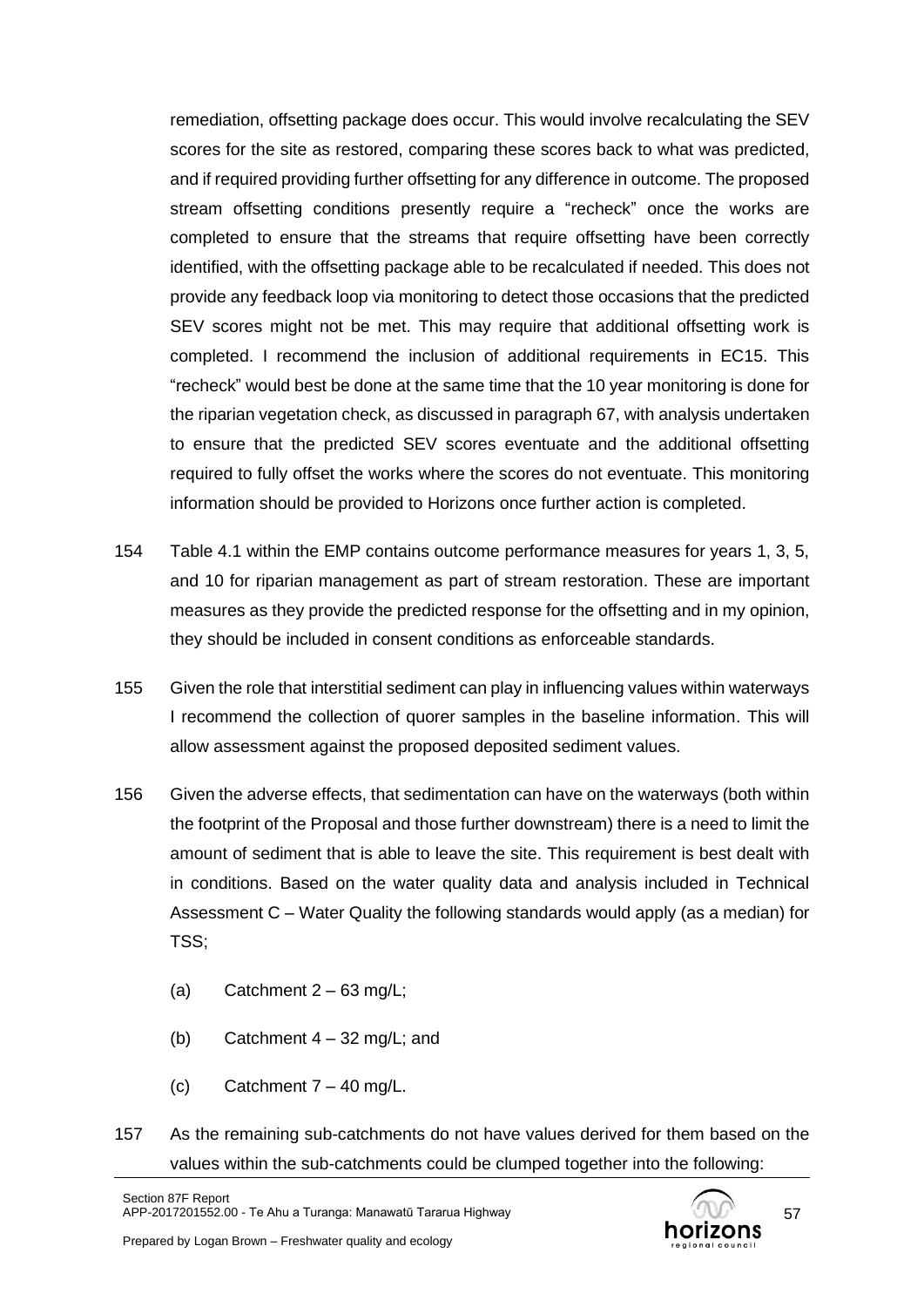- (a) Catchments C1, C2, C3, and C8;
- (b) Catchments C5, C6, C7, and C9; and
- (c) Catchment C4.
- 158 Given the uncertainty around treatment efficiency of the stormwater treatment device for the removal of soluble nutrients and *E. coli,* I recommend that monitoring be undertaken from at least one of the treatment wetlands (one that receives stormwater from the ascending portion of the road). This monitoring is to capture water entering and exiting the wetland, with a focus on dissolved reactive phosphorus, soluble inorganic nitrogen, TSS, and *E. coli*. If E.coli concentrations exceed 240 mpn/100 ml in the discharge, the Applicant must undertake analysis through faecal source tracking to determine the source of the contamination i.e. whether it is avian or rudimentary.

**LOGAN ARTHUR BROWN 25 May 2020**

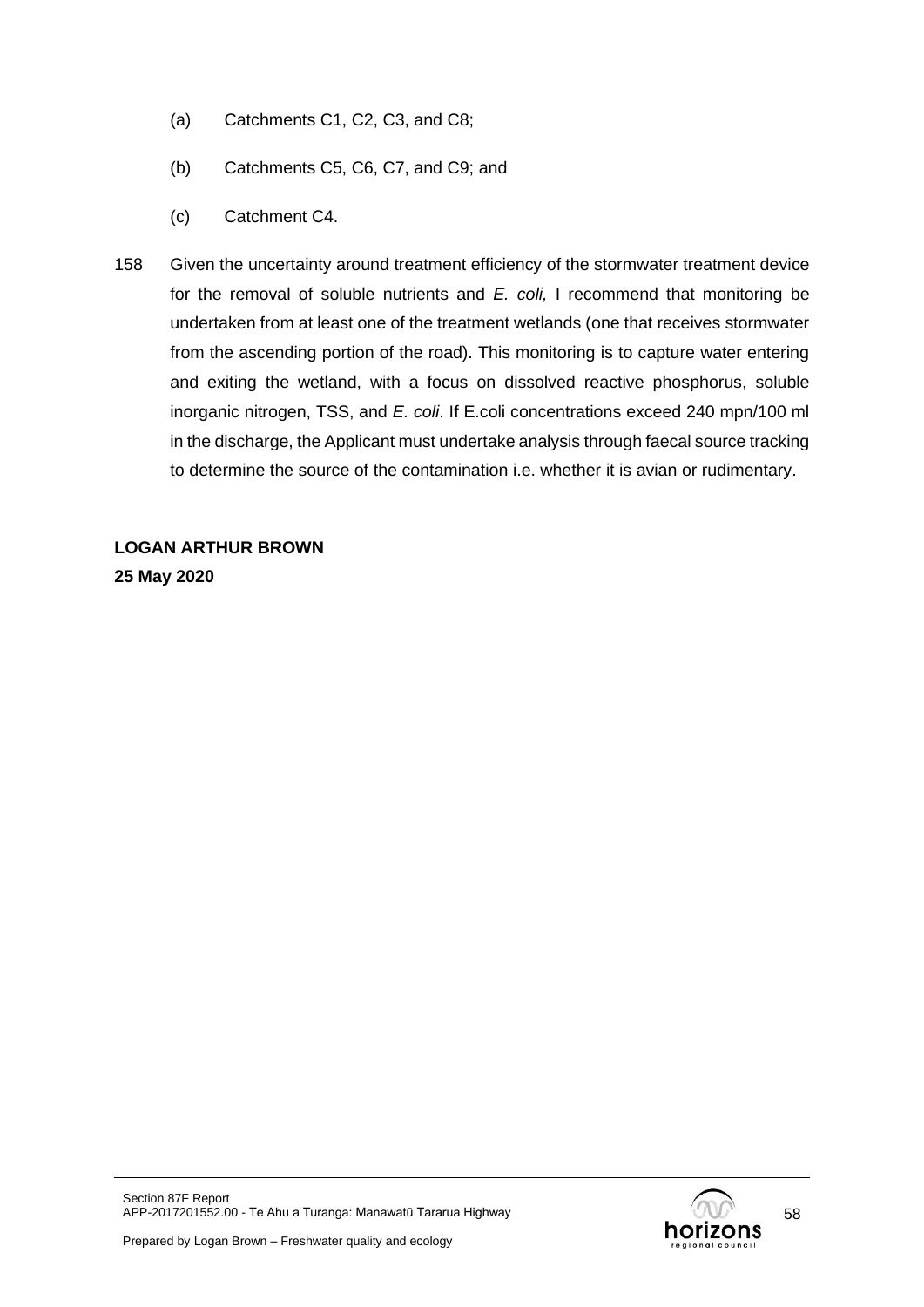### **H. REFERENCES**

Ausseil, O., & Clark, M. (2007). Recommended Water Quality Standards for the Manawatu-Wanganui Region: Technical Report to Support Policy Development

Clapcott, J.E., Young, R.G., Harding, J.S., Matthaei, C.D., Quinn, J.M. and Death, R.G. (2011). Sediment Assessment Methods: Protocols and guidelines for assessing the effects of deposited fine sediment on in-stream values. Cawthron Institute, Nelson, New Zealand.

Davies-Colley, R., Hicks, M., Hughes, A., Clapcott, J., Kelly, D., & Wagenhoff, A. (2015). Fine sediment effects on freshwaters, and the relationship of environmental state to sediment load.

Environment Institute of Australia and New Zealand (EIANZ) 2018. Ecological Impact Assessment (EcIA) EIANZ guidelines for use in New Zealand: terrestrial and freshwater ecosystems (2<sup>nd</sup> edition).

Franklin, P., Stoffels, R., Clapcott, J., Booker, D., Wagenhoff, A., Hickey, C (2019). Deriving potential fine sediment attribute thresholds for the National Objectives Framework. Prepared for Ministry for the Environment June 2019. NIWA CLIENT REPORT No: 2019039HN, NIWA Project: MFE19202.

James, A. (2018). Te Ahu a Turanga: Manawatū Tararua Highway – Baseline Freshwater Monitoring Plan. EOS Ecology Report NZT02-18064.01.

James, A. (2019). Te Ahu a Turanga: Manawatū Tararua Highway – Baseline Freshwater Monitoring Results. EOS Ecology Report No. NZT02-18064-03.

Neale, M.W., Storey, R.G., & Rowe, D.K. (2017). Stream Ecological Valuation: revisions to the method for assessing the ecological functions of New Zealand Streams. Australasian Journal of Environmental Management. Volume 24 (4).

McEwan, A.E. (2009). Fine scale spatial behaviour of indigenous riverine fish in a small New Zealand Stream. A thesis submitted in partial fulfilment of the requirement for the degree of Master of Science in Conservation Biology. Massey University.

Maseyk, F., Ussher, G., Kessels, G., Christensen, M., Brown, M (2018). Biodiversity Offsetting under the Resource Management Act